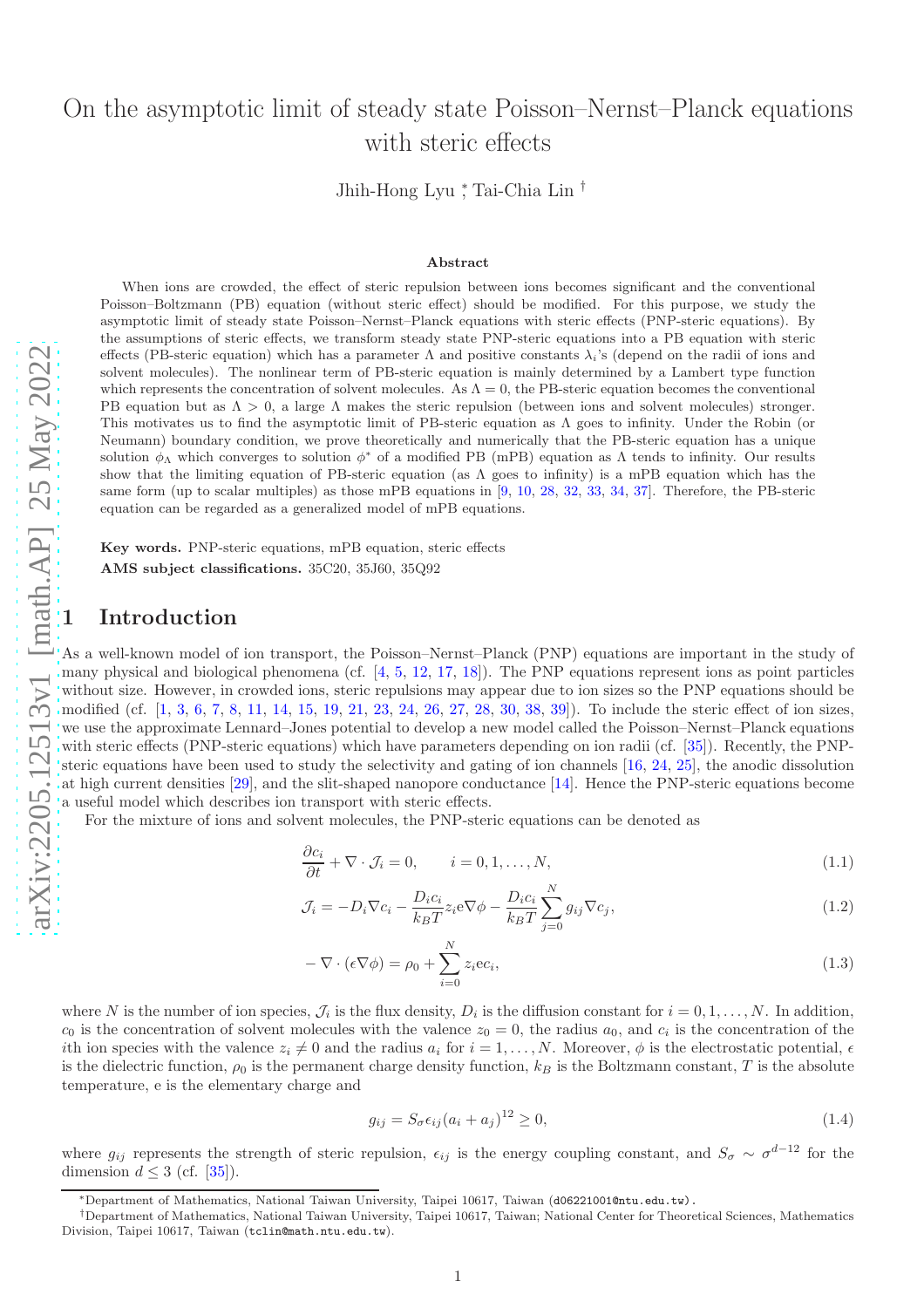To get the steady state of equations  $(1.1)$ – $(1.3)$ , we set  $\mathcal{J}_i = 0$  for  $i = 0, 1, \ldots, N$ . Then equation  $(1.2)$  implies

<span id="page-1-0"></span>
$$
D_i \ln c_i + \frac{D_i}{k_B T} z_i e \phi + \frac{D_i}{k_B T} \sum_{j=0}^{N} g_{ij} c_j = \mu_i, \quad i = 0, 1, ..., N,
$$
\n(1.5)

where  $\mu_i$  is constant for  $i = 0, 1, ..., N$ . Without loss of generality, we set  $D_i = k_B T = e = 1$  and equations [\(1.3\)](#page-0-1) and  $(1.5)$  become

$$
\ln c_i + z_i \phi + \sum_{j=0}^{N} g_{ij} c_j = \mu_i \quad \text{for } i = 0, 1, ..., N,
$$
\n(1.6)

$$
-\nabla \cdot (\epsilon \nabla \phi) = \rho_0 + \sum_{i=1}^{N} z_i c_i \quad \text{in } \Omega,
$$
\n(1.7)

where  $\Omega$  is a bounded smooth domain in  $\mathbb{R}^d$ . Under the assumptions of  $g_{ij}$  and  $\mu_i$  (see the assumptions of steric effects (A1) and (A2) below), equation [\(1.6\)](#page-1-1) has unique smooth solutions  $c_i = c_i(\phi)$ , for  $\phi \in \mathbb{R}$  and  $i = 0, 1, ..., N$ , so equation  $(1.7)$  becomes a single nonlinear elliptic equation (see equation  $(1.12)$ ). Notice that equation  $(1.6)$  may have multiple solutions if  $g_{ij}$ 's satisfy the other (different from  $(A1)$ ) conditions in [\[36\]](#page-20-13). Hereafter, the boundary condition of equation  $(1.7)$  is either the Robin boundary condition

<span id="page-1-7"></span><span id="page-1-2"></span><span id="page-1-1"></span>
$$
\phi + \eta \frac{\partial \phi}{\partial \nu} = \phi_{bd} \quad \text{on } \partial \Omega,
$$
\n(1.8)

or the Neumann boundary condition

<span id="page-1-8"></span>
$$
\frac{\partial \phi}{\partial \nu} = 0 \quad \text{on } \partial \Omega,\tag{1.9}
$$

where  $\phi_{bd} \in C^2(\overline{\Omega})$  is the extra electrostatic potential and  $\eta \geq 0$  is a constant related to the surface dielectric constant.

Volume exclusion is considered to develop the modified Poisson–Boltzmann (mPB) equation with steric effects (cf. [\[10\]](#page-19-1)). When volume exclusion occurs, ions and solvent molecules are well separated. This motivates us to assume that ions and solvent molecules have strong repulsion in order to separate ions and solvent molecules. To describe strong repulsion of ions and solvent molecules, we set  $g_{ij} = \Lambda \tilde{g}_{ij}$  for  $i, j = 0, 1, ..., N$ , where  $\Lambda$  is a large parameter tending to infinity and each  $\tilde{g}_{ij}$  is a positive constant independent of  $\Lambda$ . The main goal of this paper is to study the asymptotic limit of equations [\(1.6\)](#page-1-1) and [\(1.7\)](#page-1-2) as  $\Lambda$  goes to infinity. The singularity of matrix  $\tilde{G} = [\tilde{g}_{ij}]$  plays a crucial role on this problem. Suppose that  $\tilde{G}$  is nonsingular with inverse matrix  $\tilde{G}^{-1}$  and  $\mathbf{c}_{\Lambda} = [c_{0,\Lambda}, \ldots, c_{N,\Lambda}]^{\mathsf{T}}$  is a solution of equation  $(1.6)$ , where  $c_{i,\Lambda}$  is smooth function of  $\phi$  for  $i = 0, 1, \ldots, N$ . Then we differentiate the equation  $(1.6)$  with respect to  $\phi$ and obtain  $(D_\Lambda + \Lambda \tilde{G}) \frac{d\mathbf{c}_\Lambda}{d\phi} = -\mathbf{z}$ , where  $D_\Lambda$  is a diagonal matrix with diagonal entries  $(c_{i,\Lambda})^{-1}$  and  $\mathbf{z} = [z_0, \cdots, z_N]^\mathsf{T}$ . Suppose that  $D_{\Lambda}$  is uniformly bounded for  $\Lambda \geq 1$ , and  $c_{i,\Lambda}$  converges to  $c_i^*$  in  $\mathcal{C}^1(\mathbb{R})$  as  $\Lambda$  tends to infinity. Then  $\mathbf{c}^* = [c_0^*, \cdots, c_N^*]^{\mathsf{T}}$  satisfies

$$
\frac{\mathrm{d}\mathbf{c}^*}{\mathrm{d}\phi} = -\lim_{\Lambda \to \infty} (D_{\Lambda} + \Lambda \tilde{G})^{-1} \mathbf{z} = \lim_{\Lambda \to \infty} \frac{\mathrm{d}\mathbf{c}_{\Lambda}}{\mathrm{d}\phi} = -\lim_{\Lambda \to \infty} \Lambda^{-1} \tilde{G}^{-1} (I + \Lambda^{-1} D_{\Lambda} \tilde{G}^{-1})^{-1} \mathbf{z} = \mathbf{0},
$$

and hence, each  $c_i^*$  becomes constant which is trivial. Therefore, when  $D_\Lambda$  is uniformly bounded for  $\Lambda \geq 1$ , matrix  $\tilde{G}$ must be singular in order to have nontrivial limiting functions  $c_i^* = c_i^*(\phi)$  for  $i = 0, 1, ..., N$ .

In the rest of this paper, we use the assumptions of steric effects given by

(A1)  $g_{ij} = \Lambda \lambda_i \lambda_j$  for  $i, j = 0, 1, \ldots, N$ ,  $(A2)$   $\mu_i = \Lambda \lambda_i \tilde{\mu}_0 + \hat{\mu}_i$  for  $i = 0, 1, \ldots, N$ ,

where  $\lambda_i$ ,  $\tilde{\mu}_0$  and  $\hat{\mu}_i$  are positive constants independent of  $\Lambda$ . Note that  $(A1)$  assures that  $\tilde{G} = [\lambda_i \lambda_j]$  is a singular Gramian matrix which is rank one. By (A1) and (A2), equation [\(1.6\)](#page-1-1) has unique solutions  $c_{i,\Lambda} = c_{i,\Lambda}(\phi)$  satisfying

$$
c_{i,\Lambda} = (c_{0,\Lambda})^{\lambda_i/\lambda_0} \exp(\bar{\mu}_i - z_i \phi) \quad \text{for } \phi \in \mathbb{R} \text{ and } i = 1,\dots,N,
$$
\n(1.10)

$$
\ln c_{0,\Lambda} + \Lambda \lambda_0 \sum_{j=0}^{N} \lambda_j (c_{0,\Lambda})^{\lambda_j/\lambda_0} \exp(\bar{\mu}_j - z_j \phi) = \mu_0 \quad \text{for } \phi \in \mathbb{R}, \tag{1.11}
$$

where  $\bar{\mu}_i = \hat{\mu}_i - \frac{\lambda_i}{\lambda_0} \hat{\mu}_0$  is a constant independent of  $\Lambda$  for  $i = 0, 1, ..., N$ . Then we apply the implicit function theorem on [\(1.11\)](#page-1-4) and obtain that  $c_{0,\Lambda}(\phi)$  is a positive smooth function (see Proposition [2.1\)](#page-4-0). Hence equation [\(1.7\)](#page-1-2) becomes a nonlinear elliptic equation which is called a Poisson–Boltzmann equation with steric effects (PB-steric equation) and is expressed as

<span id="page-1-6"></span><span id="page-1-4"></span><span id="page-1-3"></span>
$$
-\nabla \cdot (\epsilon \nabla \phi_{\Lambda}) = \rho_0 + f_{\Lambda}(\phi_{\Lambda}) \quad \text{in } \Omega,
$$
\n(1.12)

where function  $f_{\Lambda} = f_{\Lambda}(\phi)$  is denoted as

<span id="page-1-5"></span>
$$
f_{\Lambda}(\phi) = \sum_{i=1}^{N} z_i c_{i,\Lambda}(\phi) \quad \text{for } \phi \in \mathbb{R}.
$$
 (1.13)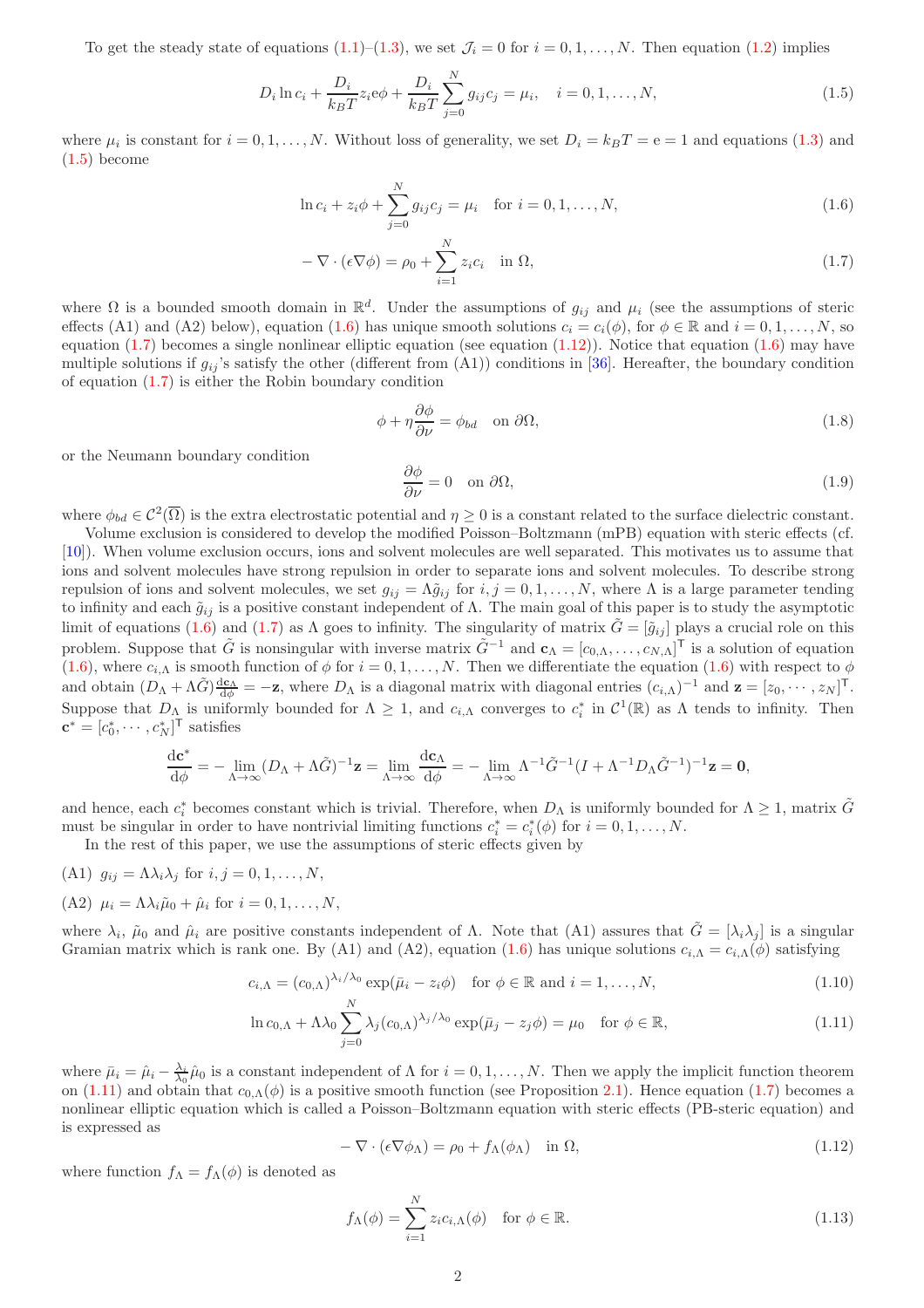

<span id="page-2-1"></span>Figure 1: Curves 1–3 are profiles of function  $f_\Lambda$  (defined in [\(1.13\)](#page-1-5)) with  $\Lambda = 10, 20, 40$ , and curve 4 is the profile of function  $f^*$  (defined in  $(1.16)$ ).

Notice that by [\(1.10\)](#page-1-6), [\(1.11\)](#page-1-4) and [\(1.13\)](#page-1-5), functions  $f_A$  is the nonlinear term of PB-steric equation [\(1.12\)](#page-1-3), and is mainly determined by the Lambert type function  $c_{0,\Lambda}$  (given by  $(1.11)$ ) which represents the concentration of solvent molecules. The main difficulty of this paper is to establish the convergence of  $c_{i,\Lambda}$  and  $\phi_{\Lambda}$  as  $\Lambda$  tends to infinity.

By the implicit function theorem on Banach spaces (cf. [\[13,](#page-19-20) Theorem 15.1]), we prove that  $c_{i,\Lambda}$  converges to  $c_i^*$  in space  $\mathcal{C}^m$  [a, b] as  $\Lambda$  tends to infinity for  $m \in \mathbb{N}$  and  $a < b$  (see Propositions [2.5](#page-6-0) and [2.6\)](#page-6-1). Here function  $c_i^*$  satisfies

$$
c_i^*(\phi) = (c_0^*(\phi))^{\lambda_i/\lambda_0} \exp\left(\bar{\mu}_i - z_i\phi\right) > 0 \quad \text{for } \phi \in \mathbb{R} \text{ and } i = 1, \dots, N,\tag{1.14}
$$

$$
\sum_{i=0}^{N} \lambda_i c_i^* \left(\phi\right) = \sum_{i=0}^{N} \lambda_i (c_0^*(\phi))^{\lambda_i/\lambda_0} \exp(\bar{\mu}_i - z_i \phi) = \tilde{\mu}_0 \quad \text{for } \phi \in \mathbb{R},\tag{1.15}
$$

where  $\bar{\mu}_i = \hat{\mu}_i - \frac{\lambda_i}{\lambda_0} \hat{\mu}_0$ . Thus function  $f_\Lambda$  also converges to  $f^*$  in space  $\mathcal{C}^m[a, b]$  as  $\Lambda$  goes to infinity for  $m \in \mathbb{N}$  and  $a < b$ , where

<span id="page-2-4"></span><span id="page-2-3"></span><span id="page-2-0"></span>
$$
f^*(\phi) = \sum_{i=1}^N z_i c_i^*(\phi)
$$
\n(1.16)

(see Figure [1\)](#page-2-1). Note that for  $\Lambda > 0$ , function  $f_{\Lambda}$  is strictly decreasing and unbounded on the entire space R (see Propositions [2.2](#page-4-1) and [2.4\)](#page-5-0), and so does function  $f_{PB}(\phi) = \sum_{i=1}^{N} z_i \exp(-z_i \phi)$  of the conventional Poisson–Boltzmann (PB) equation  $-\nabla \cdot (\epsilon \nabla \phi) = \rho_0 + f_{PB}(\phi)$  in  $\Omega$ . Besides, function  $f^*$  is also strictly decreasing but bounded on R (see Propositions [2.7](#page-7-0) and [2.8\)](#page-7-1), and so does function  $f_{mPB}(\phi)$  of the mPB equation [\(1.18\)](#page-3-0) in [\[9,](#page-19-0) [10,](#page-19-1) [28\]](#page-20-0). Obviously,  $f_{\Lambda}$ cannot uniformly converge to  $f^*$  on R as  $\Lambda$  goes to infinity. Hence we only have uniform convergence of  $f_\Lambda$  on any bounded interval [a, b] but not the entire space R. To get the asymptotic limit of equation  $(1.12)$ , we firstly have to prove the uniform boundedness of  $\phi_{\Lambda}$  (the solution of equation [\(1.12\)](#page-1-3)) with respect to  $\Lambda$  (see Lemmas [3.2](#page-8-0) and [4.1\)](#page-11-0) in order to use the convergence of  $f_{\Lambda}$  in space  $\mathcal{C}^m[a,b]$  for  $m \in \mathbb{N}$  and  $a < b$ . Here equation  $(1.10)$  is crucial for the proof of Lemmas [3.2](#page-8-0) and [4.1.](#page-11-0) Notice that  $\rho_0 = \rho_0(x)$  may be any non-zero function and the boundary condition of equation [\(1.12\)](#page-1-3) may be the Robin or Neumann boundary condition but not the Dirichlet boundary condition so one cannot simply use the maximum principle on equation  $(1.12)$  to prove Lemmas [3.2](#page-8-0) and [4.1.](#page-11-0) By Lemmas 3.2 and [4.1,](#page-11-0) we apply the  $W^{2,p}$ -estimate (cf. [\[2,](#page-19-21) Theorem 15.2]), the Schauder estimate (cf. [\[22,](#page-19-22) Theorem 6.30]) and the uniqueness of solution of equation [\(1.17\)](#page-2-2) to prove that  $\phi_{\Lambda}$  converges to  $\phi^*$  in space  $\mathcal{C}^m(\Omega)$  as  $\Lambda$  tends to infinity for  $m \in \mathbb{N}$ , where  $\phi^*$  satisfies

<span id="page-2-2"></span>
$$
-\nabla \cdot (\epsilon \nabla \phi^*) = \rho_0 + f^*(\phi^*) \quad \text{in } \Omega \tag{1.17}
$$

with the Robin and Neumann boundary conditions  $(1.8)$  and  $(1.9)$ , respectively.

Now we state the following theorems.

<span id="page-2-5"></span>**Theorem 1.1.** Let  $\Omega \subsetneq \mathbb{R}^d$  be a bounded smooth domain,  $\epsilon \in C^{\infty}(\overline{\Omega})$  be a positive function,  $\rho_0 \in C^{\infty}(\overline{\Omega})$ ,  $\phi_{bd} \in C^2(\partial \Omega)$ ,  $z_0 = 0$ , and  $z_i z_j < 0$  for some  $i, j \in \{1, ..., N\}$ . Assume that (A1) and (A2) hold true. Then the PB-steric equation [\(1.12\)](#page-1-3) with the Robin boundary condition [\(1.8\)](#page-1-7) satisfies

$$
\lim_{\Lambda \to \infty} \|\phi_{\Lambda} - \phi^*\|_{\mathcal{C}^m(\Omega)} = 0 \quad \text{for } m \in \mathbb{N},
$$

where  $\phi^*$  is the solution of equation [\(1.17\)](#page-2-2) with the Robin boundary condition [\(1.8\)](#page-1-7).

<span id="page-2-6"></span>**Theorem 1.2.** Let  $\Omega \subsetneq \mathbb{R}^d$  be a bounded smooth domain,  $\epsilon \in C^\infty(\overline{\Omega})$  be a positive function,  $z_0 = 0$ , and  $z_i z_j < 0$  for some  $i, j \in \{1, \ldots, N\}$ . Assume that (A1) and (A2) hold true. Then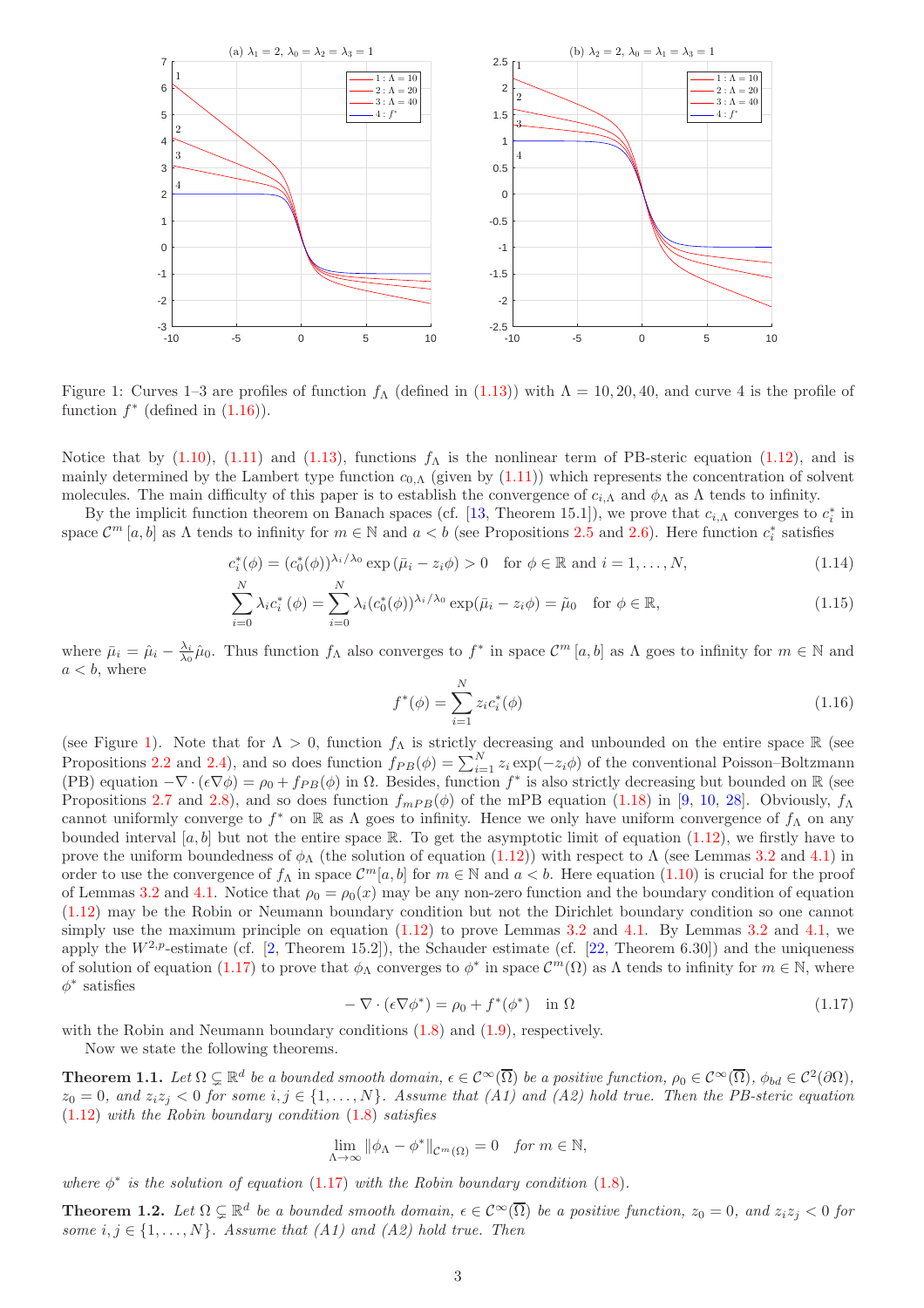(i) Suppose that  $\rho_0$  is constant. Then the PB-steric equation [\(1.12\)](#page-1-3) with the Neumann boundary condition [\(1.9\)](#page-1-8) has a unique constant solution  $\phi_{\Lambda}$ . Moreover if  $\rho_0 \in (-M^*, -m^*)$ , then  $\lim_{\Lambda \to \infty} \phi_{\Lambda} = \phi^*$ , where  $\phi^*$  is the unique constant solution of equation  $(1.17)$  with the Neumann boundary condition  $(1.9)$ , and

$$
M^* = \lim_{\phi \to -\infty} f^*(\phi) > 0, \quad m^* = \lim_{\phi \to \infty} f^*(\phi) < 0.
$$

(ii) Suppose that  $\rho_0 \in C^{\infty}(\overline{\Omega})$  is a nonconstant function with  $\int_{\Omega} \rho_0 dx = 0$ . Then the PB-steric equation [\(1.12\)](#page-1-3) with the Neumann boundary condition [\(1.9\)](#page-1-8) has a unique solution  $\phi_{\Lambda}$  satisfying

$$
\lim_{\Lambda \to \infty} \|\phi_{\Lambda} - \phi^*\|_{\mathcal{C}^m(\Omega)} = 0 \quad \text{for } m \in \mathbb{N},
$$

where  $\phi^*$  is the unique solution of equation [\(1.17\)](#page-2-2) with the Neumann boundary condition [\(1.9\)](#page-1-8).

<span id="page-3-3"></span>**Remark 1.** As  $\Lambda = 0$ , equations [\(1.10\)](#page-1-6) and [\(1.11\)](#page-1-4) imply  $c_{0,0} = e^{\hat{\mu}_0}$  and  $c_{i,0} = \exp(\hat{\mu}_i - z_i \phi)$  for  $i = 1, \ldots, N$ . Here we replace  $\phi_0$  by  $\phi$  so the PB-steric equation [\(1.12\)](#page-1-3) becomes the conventional Poisson–Boltzmann (PB) equation  $-\nabla \cdot (\epsilon \nabla \phi) = \rho_0 + \sum_{i=1}^N z_i \exp(\hat{\mu}_i - z_i \phi)$  in  $\Omega$ . However, as  $\Lambda > 0$ , a larger  $\Lambda$  makes the steric repulsion (between ions and solvent molecules) stronger, and eventually (as  $\Lambda \to \infty$ ) the limiting equation of PB-steric equation [\(1.12\)](#page-1-3) becomes equation [\(1.17\)](#page-2-2) which has the same form (up to scalar multiples) as the modified PB (mPB) equations in  $[9, 10, 28, 32, 33, 34, 37]$  $[9, 10, 28, 32, 33, 34, 37]$  $[9, 10, 28, 32, 33, 34, 37]$  $[9, 10, 28, 32, 33, 34, 37]$  $[9, 10, 28, 32, 33, 34, 37]$  $[9, 10, 28, 32, 33, 34, 37]$  $[9, 10, 28, 32, 33, 34, 37]$  $[9, 10, 28, 32, 33, 34, 37]$  $[9, 10, 28, 32, 33, 34, 37]$  $[9, 10, 28, 32, 33, 34, 37]$  $[9, 10, 28, 32, 33, 34, 37]$  $[9, 10, 28, 32, 33, 34, 37]$  $[9, 10, 28, 32, 33, 34, 37]$  (see below). Hence the PB-steric equation  $(1.12)$  is a new PB equation (with the steric effects of ions and solvent molecules) which can be regarded as a generalized model of mPB equations.

To show equation  $(1.17)$  with the same form (up to scalar multiples) as the mPB equations  $(1.18)$  and  $(1.21)$ , we use [\(1.4\)](#page-0-3) and (A1) with  $\Lambda = S_{\sigma}$  to obtain  $\lambda_i \lambda_j = \epsilon_{ij} (a_i + a_j)^{12}$  for  $i, j = 0, 1, ..., N$  which implies  $\lambda_i = (\epsilon_{ii} (2a_i)^{12})^{1/2}$ and  $\epsilon_{ij} = (\epsilon_{ii}\epsilon_{jj})^{1/2} \frac{2^{12}(a_i a_j)^6}{(a_i+a_i)^{12}}$  $\frac{(a_i+a_j)^{\sigma}}{(a_i+a_j)^{12}}$  for  $i, j = 0, 1, \ldots, N$ . Note that because of  $S_{\sigma} \sim \sigma^{d-12}$  and  $1 \leq d \leq 3$ ,  $S_{\sigma} \to \infty$  iff  $\sigma \to 0^+$ , where  $\sigma > 0$  is the parameter of the approximate Lennard–Jones potential (cf. [\[35\]](#page-20-10)). Hence the nonlinear term of equation [\(1.17\)](#page-2-2) is function  $f^*$  which depends on  $a_i$ 's the radii of ions and solvent molecules. Suppose that  $\lambda_i = a_i^3$ , i.e.,  $\epsilon_{ii} = (2^{12}a_i^6)^{-1}$  for  $i = 0, 1, ..., N$ . If ions and solvent molecules have the same size, i.e.,  $a_i = a_0$  for all i, then equations  $(1.14)$  and  $(1.15)$  imply

$$
c_i^*(\phi) = \frac{\tilde{\mu}_0}{a_0^3} \frac{\exp(\bar{\mu}_i - z_i \phi)}{\sum_{i=0}^N \exp(\bar{\mu}_i - z_i \phi)}
$$
 for  $\phi \in \mathbb{R}$  and  $i = 0, 1, ..., N$ ,

which can be plugged in equations [\(1.16\)](#page-2-0) and [\(1.17\)](#page-2-2) (with  $\phi = \phi^*$ ) to get the following mPB equation (same size of ions and solvent molecules)

<span id="page-3-0"></span>
$$
-\nabla \cdot (\epsilon \nabla \phi) = \rho_0 + f_{mPB}(\phi) \quad \text{in } \Omega,
$$
\n(1.18)

where

$$
f_{mPB}(\phi) = \frac{\tilde{\mu}_0}{a_0^3} \frac{\sum_{i=1}^N z_i \exp(\bar{\mu}_i - z_i \phi)}{\sum_{i=0}^N \exp(\bar{\mu}_i - z_i \phi)} \quad \text{for } \phi \in \mathbb{R},
$$

see [\[9,](#page-19-0) [10,](#page-19-1) [28\]](#page-20-0). Conversely, if ions and solvent molecules do not have the same size, i.e., there exists  $a_i \neq a_0$  for some  $i \in \{1, \ldots, N\}$ , then equations  $(1.14)$ – $(1.17)$  can be transformed to the following mPB equations

<span id="page-3-2"></span>
$$
\sum_{i=0}^{N} v_i c_i = 1,\tag{1.19}
$$

$$
\frac{v_i}{v_0} \ln(v_0 c_0) - \ln(v_i c_i) = \beta q_i \psi - \beta \mu_i,
$$
\n(1.20)

<span id="page-3-1"></span>
$$
-\nabla \cdot (\epsilon \nabla \phi) = \rho_0 + \sum_{i=0}^{N} \beta q_i v_i c_i(\psi) \text{ in } \Omega,
$$
\n(1.21)

see [\[32,](#page-20-1) [33,](#page-20-2) [34,](#page-20-3) [37\]](#page-20-4). Here we set  $\lambda_i = a_i^3 = v_i \tilde{\mu}_0$ ,  $c_i^* = c_i$ ,  $\bar{\mu}_i = \beta \mu_i + \frac{v_i}{v_0} \ln v_0 - \ln v_i$ ,  $z_i = \beta q_i$  and  $\phi^* = \phi = \psi$ . Moreover, equations  $(1.14)$ – $(1.17)$  have the same form (up to scalar multiples) as equations  $(1.19)$ – $(1.21)$  (see Appendix II). Therefore, as for Remark [1,](#page-3-3) the PB-steric equation (equation [\(1.12\)](#page-1-3) with the nonlinear term given by equations [\(1.10\)](#page-1-6), [\(1.11\)](#page-1-4) and [\(1.13\)](#page-1-5)) can be regarded as a generalized model of mPB equations.

In Section [5,](#page-13-0) we provide numerical simulations on equations  $(1.12)$  and  $(1.17)$  with the Robin and Neumann boundary conditions [\(1.8\)](#page-1-7) and [\(1.9\)](#page-1-8), respectively. The one-dimensional domain  $\Omega = (-1,1)$  is discretized by the Legendre–Gauss–Lobatto (LGL) points (cf. [\[20\]](#page-19-23)). Then we use the LGL points to discretize equations [\(1.12\)](#page-1-3) and [\(1.17\)](#page-2-2), and solve them numerically with the command fsolve in Matlab. Under the Robin boundary condition [\(1.8\)](#page-1-7), we show the profiles of solutions  $\phi_{\Lambda}$  and  $\phi^*$  to support Theorem [1.1.](#page-2-5) Moreover, we demonstrate the profiles of solutions  $\phi_{\Lambda}$  and  $\phi^*$  under the Neumann boundary condition [\(1.9\)](#page-1-8) to support Theorem [1.2.](#page-2-6)

**Organization.** The rest of the paper is organized as follows. In Section [2,](#page-4-2) the analysis of functions  $f_{\Lambda}$  and  $f^*$  is presented. We prove Theorems [1.1](#page-2-5) and [1.2](#page-2-6) in Sections [3](#page-8-1) and [4,](#page-10-0) respectively. Numerical results are shown in Section [5.](#page-13-0)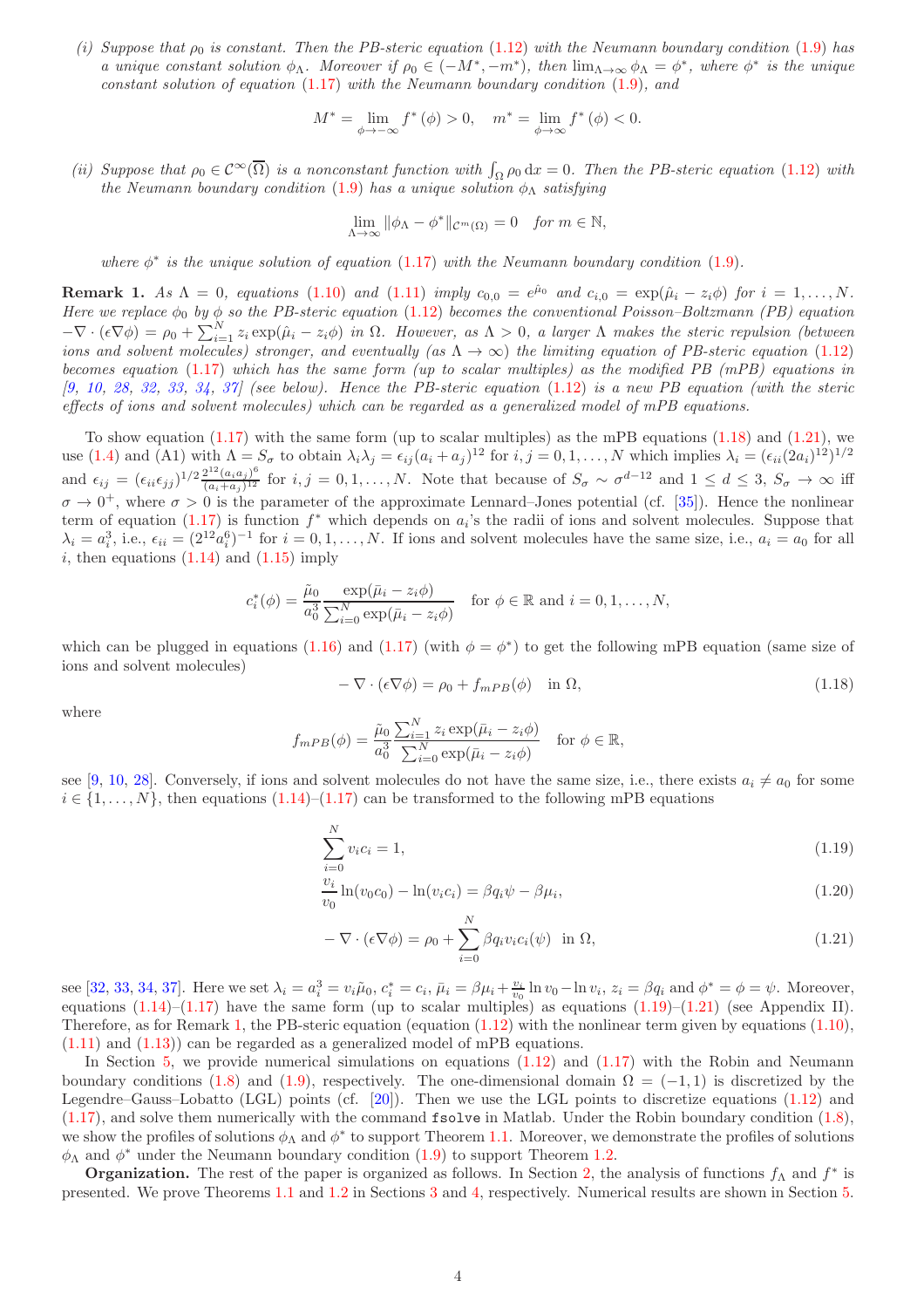# <span id="page-4-2"></span>2 Analysis of  $f_{\Lambda}$  and  $f^*$

In this section, we show how to solve equation [\(1.6\)](#page-1-1) by (A1) and (A2) and obtain smooth solutions  $c_{i,\Lambda} = c_{i,\Lambda}(\phi)$  for  $\phi \in \mathbb{R}$  and  $i = 0, 1, \ldots, N$ . Note that because of (A1), equation [\(1.6\)](#page-1-1) can be expressed as

<span id="page-4-3"></span>
$$
\ln c_{i,\Lambda} + z_i \phi + \Lambda \sum_{j=0}^{N} \lambda_i \lambda_j c_{j,\Lambda} = \mu_j \quad \text{for } \phi \in \mathbb{R} \text{ and } i = 0, 1, ..., N. \tag{2.1}
$$

By (A2) and Gaussian elimination, we solve equation [\(2.1\)](#page-4-3) and get [\(1.10\)](#page-1-6). Then we plug (1.10) into (2.1) with  $i = 0$  and obtain equation  $(1.11)$ . Moreover, we apply the implicit function theorem to prove that equation  $(1.11)$  has a smooth solution  $c_{0,\Lambda} = c_{0,\Lambda}(\phi)$  for  $\phi \in \mathbb{R}$  (see Proposition [2.1\)](#page-4-0). As  $\Lambda$  goes to infinity, we use the implicit function theorem on Banach space to show that  $c_{i,\Lambda}$  converges to  $c_i^*$  in space  $\mathcal{C}^m[a,b]$  for any  $m \in \mathbb{N}$  and  $a < b$  (see Proposition [2.6\)](#page-6-1). Hence  $f_{\Lambda} = \sum_{i=1}^{N} z_i c_{i,\Lambda}(\phi)$  also converges to  $f^* = \sum_{i=1}^{N} z_i c_i^*(\phi)$  in space  $\mathcal{C}^m[a, b]$ .

## 2.1 Analysis of  $c_{i\Lambda}$  and  $f_{\Lambda}$

For functions  $c_{i,\Lambda}$  and  $f_{\Lambda}$ , we have the following propositions.

<span id="page-4-0"></span>**Proposition 2.1.** Assume that  $z_0 = 0$ , (A1) and (A2) hold true. Then equation [\(2.1\)](#page-4-3) has smooth and positive solutions  $c_{i,\Lambda} = c_{i,\Lambda}(\phi)$  for  $\phi \in \mathbb{R}$  and  $i = 0, 1, \cdots, N$ .

*Proof.* Multiplying the equation [\(2.1\)](#page-4-3) for  $i = 0$  by  $\lambda_i/\lambda_0$ , we obtain

<span id="page-4-4"></span>
$$
\frac{\lambda_i}{\lambda_0} \ln c_{0,\Lambda} + \Lambda \sum_{j=0}^N \lambda_i \lambda_j c_{j,\Lambda} = \frac{\lambda_i}{\lambda_0} \mu_0.
$$
\n(2.2)

Then we subtract the equation  $(2.1)$  from the equation  $(2.2)$  to get

$$
\ln c_{i,\Lambda} - \frac{\lambda_i}{\lambda_0} \ln c_{0,\Lambda} + z_i \phi = \mu_i - \frac{\lambda_i}{\lambda_0} \mu_0,
$$

which implies

<span id="page-4-5"></span>
$$
c_{i,\Lambda} = c_{0,\Lambda}^{\lambda_i/\lambda_0} \exp\left(\bar{\mu}_i - z_i \phi\right) \quad \text{for } \phi \in \mathbb{R} \text{ and } i = 1, \dots, N,
$$
\n
$$
(2.3)
$$

where  $\bar{\mu}_i = \mu_i - \frac{\lambda_i}{\lambda_0} \mu_0 = \hat{\mu}_i - \frac{\lambda_i}{\lambda_0} \hat{\mu}_0$  because of (A2). Note that  $\bar{\mu}_i$  is independent of  $\Lambda$ . Plugging [\(2.3\)](#page-4-5) into [\(2.2\)](#page-4-4), we have N

<span id="page-4-7"></span>
$$
\ln c_{0,\Lambda} + \Lambda \lambda_0 \sum_{j=0}^{N} \lambda_j c_{0,\Lambda}^{\lambda_j/\lambda_0} \exp(\bar{\mu}_j - z_j \phi) - \mu_0 = 0 \quad \text{for } \phi \in \mathbb{R}, \tag{2.4}
$$

which can be denoted as  $h_1(c_{0,\Lambda}, \phi) = 0$ . Here  $h_1$  is defined by

$$
h_1(t,\phi) = \ln t + \Lambda \lambda_0 \sum_{j=0}^{N} \lambda_j t^{\lambda_j/\lambda_0} \exp\left(\bar{\mu}_j - z_j \phi\right) - \mu_0 \quad \text{for } t > 0 \text{ and } \phi \in \mathbb{R}.
$$

Notice that, for any  $\phi \in \mathbb{R}$ ,  $h_1$  is strictly increasing for  $t > 0$  and the range of  $h_1$  is entire space  $\mathbb{R}$ . Then there exists a unique positive number  $c_{0,\Lambda}(\phi)$  such that  $h_1(c_{0,\Lambda}(\phi), \phi) = 0$  for  $\phi \in \mathbb{R}$ . Moreover, since  $h_1$  is smooth for  $t > 0$ ,  $\phi \in \mathbb{R}$ , and

$$
\frac{\partial h_1}{\partial t}(t,\phi) = \frac{1}{t} + \Lambda \sum_{j=0}^{N} \lambda_j^2 t^{(\lambda_j - \lambda_0)/\lambda_0} \exp\left(\bar{\mu}_j - z_j \phi\right) > 0 \quad \text{for } t > 0 \text{ and } \phi \in \mathbb{R},
$$

then by the implicit function theorem (cf. [\[31,](#page-20-14) Theorem 3.3.1]),  $c_{0,\Lambda} = c_{0,\Lambda}(\phi)$  is a smooth and positive function on R. Therefore, by [\(2.3\)](#page-4-5), each  $c_{i,\Lambda}$  is smooth and positive on R and we complete the proof of Proposition [2.1.](#page-4-0)  $\Box$ 

<span id="page-4-1"></span>**Proposition 2.2.** Function  $f_{\Lambda}(\phi) = \sum$ N  $i=0$  $z_i c_{i,\Lambda}(\phi)$  is strictly decreasing on R, where functions  $c_{i,\Lambda}$  are obtained in

Proposition [2.1.](#page-4-0)

*Proof.* By Proposition [2.1,](#page-4-0) we differentiate the equation [\(2.1\)](#page-4-3) with respect to  $\phi$  and obtain

<span id="page-4-6"></span>
$$
(D_{\Lambda} + G) \frac{d\mathbf{c}_{\Lambda}}{d\phi} = -\mathbf{z} \quad \text{for } \phi \in \mathbb{R}, \tag{2.5}
$$

where matrix  $D_{\Lambda} = \text{diag}(1/c_{0,\Lambda}, \cdots, 1/c_{N,\Lambda})$  is positive definite, matrix  $G = \Lambda[\lambda_0 \cdots \lambda_N]^\mathsf{T}[\lambda_0 \cdots \lambda_N]$ ,  $\mathbf{c}_{\Lambda} =$  $[c_{0,\Lambda} \cdots c_{N,\Lambda}]^{\text{T}}$  and  $\mathbf{z} = [z_0 \cdots z_N]^{\text{T}}$ . It is obvious that matrix  $D_{\Lambda} + G$  is positive definite and invertible with inverse matrix  $(D_\Lambda + G)^{-1}$  which is also positive definite. Then equation  $(2.5)$  gives  $d\mathbf{c}_\Lambda/d\phi = -(D_\Lambda + G)^{-1}\mathbf{z}$ , and  $z^{\mathsf{T}}(\mathrm{d}\mathbf{c}_{\Lambda}/\mathrm{d}\phi)$  becomes

$$
\frac{\mathrm{d}f_{\Lambda}}{\mathrm{d}\phi} = \sum_{i=1}^{N} z_i \frac{\mathrm{d}c_{i,\Lambda}}{\mathrm{d}\phi} = \mathbf{z}^{\mathsf{T}} \frac{\mathrm{d}\mathbf{c}}{\mathrm{d}\phi} = -\mathbf{z}^{\mathsf{T}} \left(D + G\right)^{-1} \mathbf{z} < 0 \quad \text{for } \phi \in \mathbb{R}.
$$

Here we have used the fact that  $z \neq 0$  and we complete the proof of Proposition [2.2.](#page-4-1)

5

 $\Box$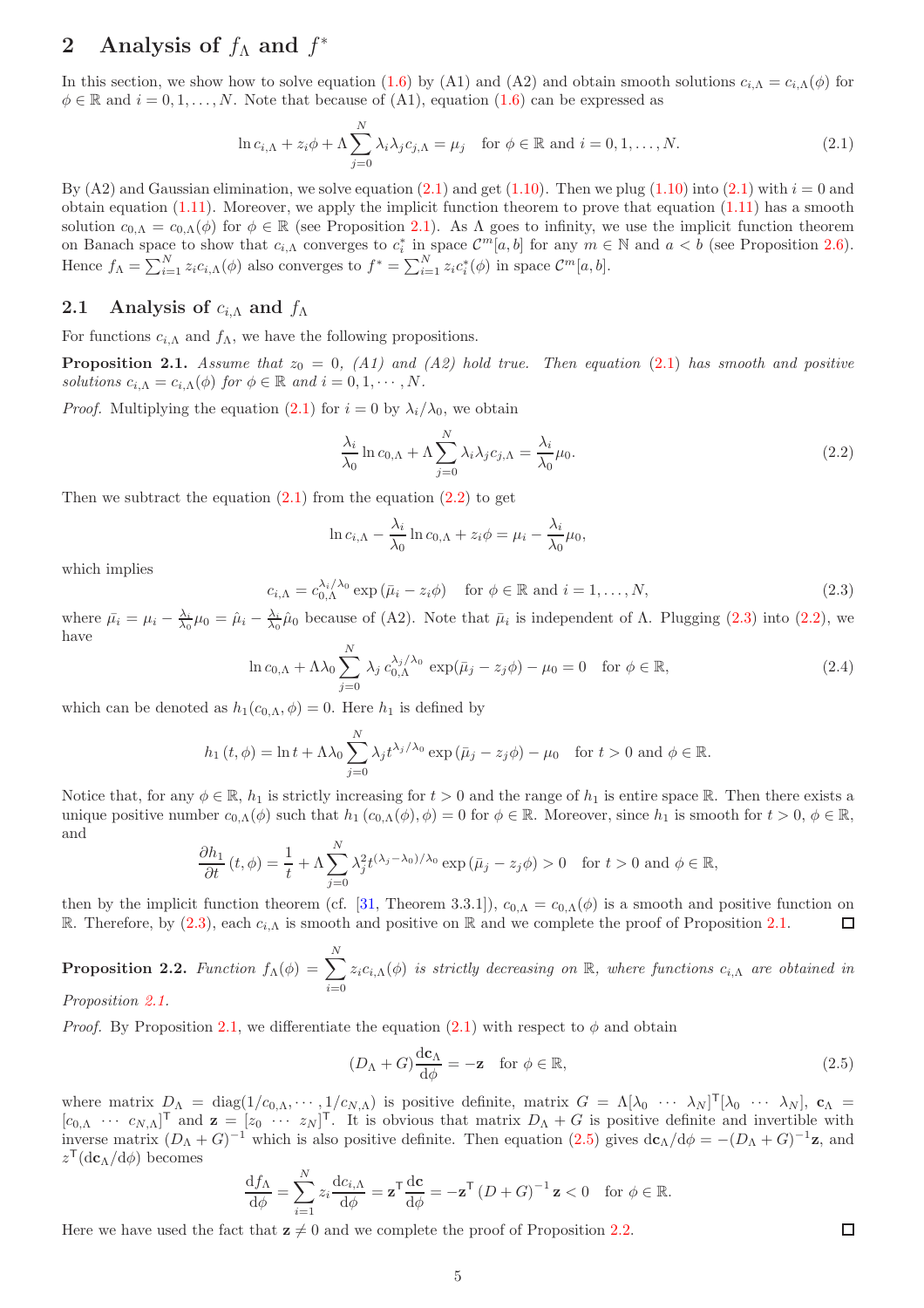<span id="page-5-1"></span>**Proposition 2.3.** Assume that  $(A1)$  and  $(A2)$  hold true.

- (i) If  $z_k \ge 0$  ( $z_k \le 0$ ) and  $k \in \{0, 1, ..., N\}$ , then  $\sup_{\phi \ge 0} c_{k,\Lambda}(\phi) \le e^{\mu_k}$  ( $\sup_{\phi \le 0} c_{k,\Lambda}(\phi) \le e^{\mu_k}$ ).
- (ii) Suppose  $z_iz_j < 0$  for some  $i, j \in \{1, ..., N\}$ . Then there exist  $i_0, j_0 \in \{1, ..., N\}$ ,  $z_{i_0} > 0$  and  $z_{j_0} < 0$  such that lim sup  $c_{i_0,\Lambda}(\phi) = \infty$  and lim sup  $c_{j_0,\Lambda}(\phi) = \infty$ .<br>  $\phi \rightarrow \infty$

*Proof.* Suppose that  $z_k \geq 0$  for some  $k \in \{0, ..., N\}$ . Then equation [\(2.1\)](#page-4-3) implies

$$
\sup_{\phi\geq 0} \ln c_{k,\Lambda}(\phi) = \sup_{\phi\geq 0} \left( \mu_k - z_k \phi - \sum_{j=0}^N g_{kj} c_{j,\Lambda}(\phi) \right) \leq \mu_k < \infty,
$$

and sup  $c_{k,\Lambda}(\phi) \leq e^{\mu_k}$ . Here we have used the fact that  $c_{i,\Lambda}(\phi) > 0$  for  $\phi \in \mathbb{R}$  and  $i = 0, 1, \cdots, N$ . Similarly, if  $z_k \leq 0$  $\phi \geq 0$ and  $k \in \{0, \dots, N\}$ , then equation  $(2.1)$  gives

$$
\sup_{\phi\leq 0}\ln c_{k,\Lambda}(\phi)=\sup_{\phi\leq 0}\left(\mu_k-z_k\phi-\Lambda\lambda_k\sum_{j=0}^N\lambda_jc_{j,\Lambda}(\phi)\right)\leq\mu_k<\infty,
$$

and sup  $c_{k,\Lambda}(\phi) \leq e^{\mu_k}$ . Hence the proof of Proposition [2.3\(](#page-5-1)i) is complete.  $\phi \leq 0$ 

It remains to prove (ii). Since  $z_iz_j < 0$  for some  $i, j \in \{1, \ldots, N\}$ , then box index sets  $I = \{i : z_i > 0\}$  and  $J = \{j : z_j < 0\}$  are nonempty. Now we claim that there exists  $i_0 \in I$  such that  $\limsup_{\phi \to -\infty} c_{i_0,\Lambda}(\phi) = \infty$ . We prove this by contradiction. Suppose  $\sup_{\phi \leq 0} c_{i,\Lambda}(\phi) < \infty$  for all  $i \in I$ . Then there exists  $K_1 > 0$  such that  $0 < c_{i,\Lambda}(\phi) < K_1$  for  $\phi \leq 0$  and  $i \in I$ . By equation [\(2.1\)](#page-4-3) and Proposition [\(2.3\)](#page-4-5)(i), we have

$$
z_i \phi = \mu_i - \ln c_{i,\Lambda}(\phi) - \Lambda \lambda_i \sum_{k=0}^N \lambda_j c_{k,\Lambda}(\phi)
$$
  
=  $\mu_i - \ln c_{i,\Lambda}(\phi) - \Lambda \lambda_i \left( \sum_{k \in I} \lambda_k c_{k,\Lambda}(\phi) + \sum_{j \in \{0\} \cup J} \lambda_k c_{k,\Lambda}(\phi) \right)$   
 $\geq \mu_i - \ln K_1 - \Lambda \lambda_i \left( \sum_{k \in I} \lambda_k K_1 + \sum_{k \in \{0\} \cup J} \lambda_k e^{\mu_k} \right)$  for  $i \in I$  and  $\phi \leq 0$ ,

which leads a contradiction by letting  $\phi \to -\infty$ . Hence there exists  $i_0 \in I$  such that  $\limsup c_{i_0,\Lambda}(\phi) = \infty$ . Similarly, φ→−∞ we claim that there exists  $j_0 \in J$  such that  $\limsup c_{j_0,\Lambda}(\phi) = \infty$ . We also prove this by contradiction. Suppose  $\phi \rightarrow \infty$  $\sup c_{j,\Lambda}(\phi) < \infty$  for all  $j \in J$ . Then there exists  $K_2 > 0$  such that  $0 < c_{j,\Lambda}(\phi) \leq K_2$  for  $\phi \geq 0$  and  $j \in J$ . By equation  $\phi \geq 0$  $(2.1)$  and Proposition  $2.3(i)$  $2.3(i)$ , we have

$$
z_j \phi = \mu_j - \ln c_{j,\Lambda}(\phi) - \Lambda \lambda_j \sum_{k=0}^N \lambda_k c_{k,\Lambda}(\phi)
$$
  
=  $\mu_j - \ln c_{j,\Lambda}(\phi) - \Lambda \lambda_j \left( \sum_{k \in \{0\} \cup I} \lambda_k c_{k,\Lambda}(\phi) + \sum_{k \in J} \lambda_k c_{k,\Lambda}(\phi) \right)$   
 $\ge \mu_j - \ln K_2 - \Lambda \lambda_j \left( \sum_{k \in \{0\} \cup I} \lambda_k e^{\mu_k} + \sum_{k \in J} \lambda_k K_2 \right)$  for  $k \in J$  and  $\phi \ge 0$ ,

<span id="page-5-0"></span>which leads a contradiction by letting  $\phi \to \infty$ . Therefore, the proof of Proposition [2.3\(](#page-5-1)ii) is complete.  $\Box$ **Proposition 2.4.** For each  $\Lambda > 0$ , the range of  $f_{\Lambda}$  is entire space  $\mathbb{R}$ , and  $\lim_{\phi \to \pm \infty} f_{\Lambda}(\phi) = \pm \infty$ .

*Proof.* By  $(1.13)$ , function  $f_{\Lambda}$  can be denoted as

<span id="page-5-2"></span>
$$
f_{\Lambda}(\phi) = \sum_{z_i > 0} z_i c_{i,\Lambda}(\phi) + \sum_{z_j < 0} z_j c_{j,\Lambda}(\phi) \quad \text{for } \phi \in \mathbb{R}.
$$
 (2.6)

Proposition [2.3\(](#page-5-1)i) gives

<span id="page-5-3"></span>
$$
\sum_{z_i>0} z_i c_{i,\Lambda}(\phi) < \sum_{z_i>0} z_i e^{\mu_i} \quad \text{for } \phi \ge 0. \tag{2.7}
$$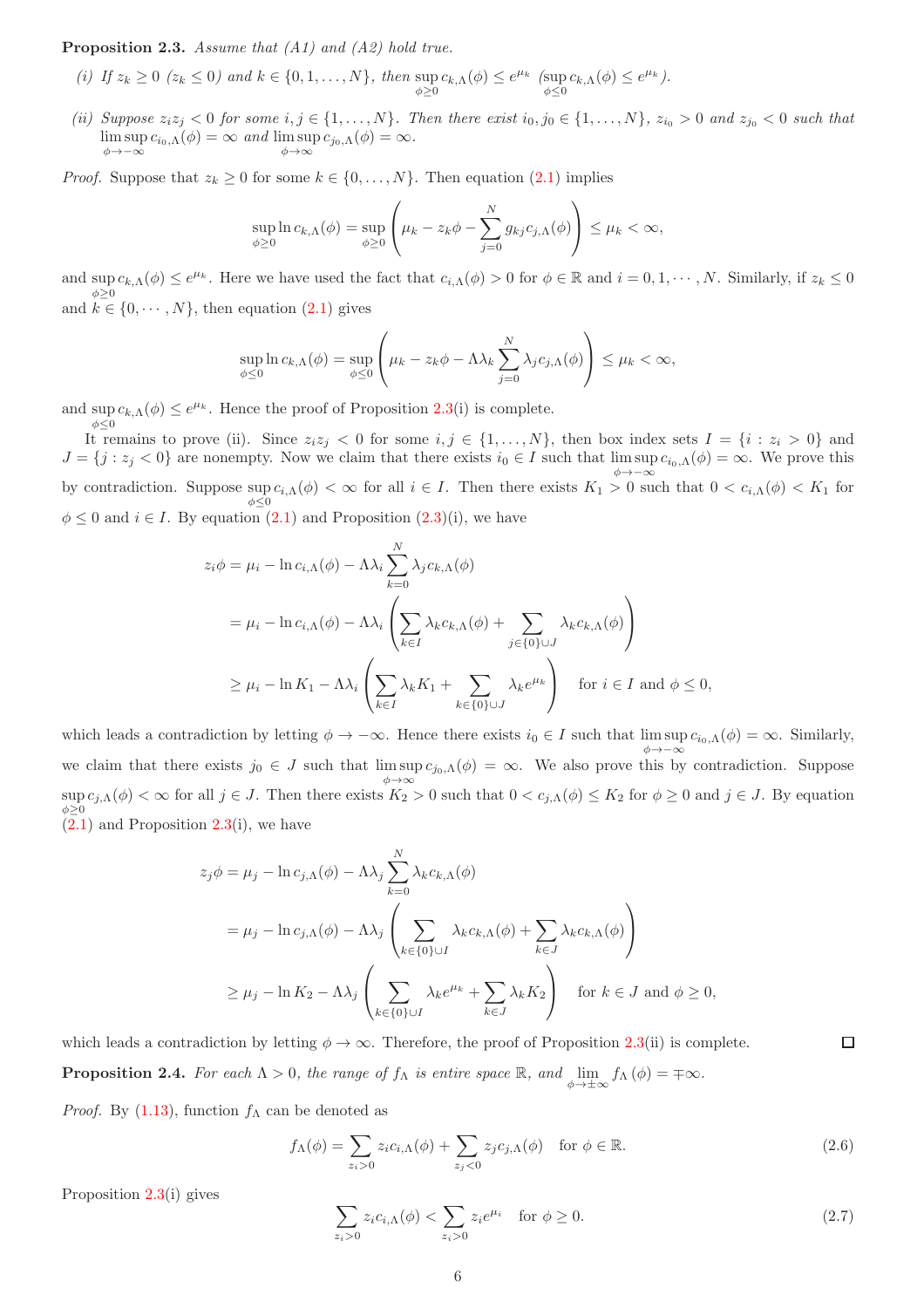Moreover, by Proposition [2.3\(](#page-5-1)ii), there exists  $j_0 \in \{1, ..., N\}$  with  $z_{j_0} < 0$  and a sequence  $\{\phi_n\}_{n=1}^{\infty}$  with  $\lim_{n \to \infty} \phi_n = \infty$ such that  $\lim_{n\to\infty} z_{j_0} c_{j_0,\Lambda}(\phi_n) = -\infty$ . Thus, by [\(2.6\)](#page-5-2) and [\(2.7\)](#page-5-3), we have

$$
f_{\Lambda}(\phi_n) \le \sum_{z_i>0} z_i e^{\mu_i} + z_{j_0} c_{j_0,\Lambda}(\phi_n) \to -\infty \text{ as } n \to \infty,
$$

which implies that  $\lim_{\phi \to \infty} f_{\Lambda}(\phi) = -\infty$  because of the monotone decreasing of  $f_{\Lambda}$  (see Proposition [2.2\)](#page-4-1). On the other hand, Proposition [2.3\(](#page-5-1)i), also implies

<span id="page-6-2"></span>
$$
\sum_{z_i < 0} z_i c_{i,\Lambda}(\phi) \ge \sum_{z_i < 0} z_i e^{\mu_i} \quad \text{for } \phi \le 0. \tag{2.8}
$$

Moreover, by Proposition [2.3\(](#page-5-1)ii), there exist  $i_0 \in \{1, ..., N\}$  with  $z_{i_0} > 0$  and a sequence  $\{\tilde{\phi}_n\}_{n=1}^{\infty}$  with  $\lim_{n \to \infty} \tilde{\phi}_n = -\infty$ such that  $\lim_{n\to\infty} z_{i_0} c_{i_0,\Lambda}(\tilde{\phi}_n) = \infty$ . Thus, by [\(2.6\)](#page-5-2) and [\(2.8\)](#page-6-2), we obtain

$$
f_{\Lambda}(\tilde{\phi}_n) \ge z_{i_0} c_{i_0,\Lambda}(\tilde{\phi}_n) + \sum_{z_i < 0} z_i e^{\mu_i} \to \infty \text{ as } n \to \infty,
$$

which implies that  $\lim_{\phi \to -\infty} f_{\Lambda}(\phi) = \infty$  due to the monotone decreasing of  $f_{\Lambda}$ . Therefore, the proof of Proposition [2.4](#page-5-0) is complete.  $\Box$ 

# 2.2 Analysis of  $c_i^*$  and  $f^*$

Function  $c_0^*$  is the limit  $\lim_{\Lambda \to \infty} c_{0,\Lambda}$  (see Proposition [2.6\)](#page-6-1), where function  $c_{0,\Lambda}$  is the solution of equation [\(2.4\)](#page-4-7) for  $\Lambda > 0$ . Let  $\delta = \Lambda^{-1}$  and  $\tilde{c}_{0,\delta} = c_{0,\Lambda}$ . Then by (A2) and equation [\(2.4\)](#page-4-7), function  $\tilde{c}_{0,\delta}$  satisfies

<span id="page-6-3"></span>
$$
\delta \ln \tilde{c}_{0,\delta}(\phi) + \lambda_0 \sum_{i=0}^{N} \lambda_i \left( \tilde{c}_{0,\delta}(\phi) \right)^{\lambda_i/\lambda_0} \exp(\bar{\mu}_i - z_i \phi) = \lambda_0 \tilde{\mu}_0 + \delta \hat{\mu}_0 \quad \text{for } \phi \in \mathbb{R}.
$$
 (2.9)

Notice that  $\Lambda \to \infty$  is equivalent to  $\delta \to 0^+$  so  $c_0^*$  is also equal to the limit  $\lim_{\delta \to 0^+} \tilde{c}_{0,\delta}$ . Moreover,  $c_0^*$  satisfies equation [\(1.15\)](#page-2-4) which is equation [\(2.9\)](#page-6-3) with  $\delta = 0$ . Besides, by [\(2.3\)](#page-4-5), functions  $c_i^*$  satisfy the equation [\(1.14\)](#page-2-3) for  $i = 1, ..., N$ . The existence and uniqueness of equations [\(1.14\)](#page-2-3) and [\(1.15\)](#page-2-4) is proved in Proposition [2.5.](#page-6-0) The convergence of  $\tilde{c}_{0,\delta}$  as  $\delta \to 0^+$ , i.e. the convergence of  $c_{0,\Lambda}$  as  $\Lambda \to \infty$  is proved in Proposition [2.6](#page-6-1) so by [\(2.3\)](#page-4-5), we obtain the convergence of  $c_{i,\Lambda}$  as  $\Lambda \to \infty$ .

Now we state Propositions [2.5](#page-6-0) and [2.6](#page-6-1) as follows.

<span id="page-6-0"></span>**Proposition 2.5.** Equations [\(1.14\)](#page-2-3) and [\(1.15\)](#page-2-4) have a unique solution  $(c_0^*,...,c_N^*)$  and each function  $c_i^* = c_i^*(\phi)$  is a smooth and positive function for  $\phi \in \mathbb{R}$  and  $i = 0, 1, ..., N$ .

*Proof.* Equations  $(1.14)$  and  $(1.15)$  can be solved by the following problem.

$$
\sum_{j=0}^{N} \lambda_j (c_0^*(\phi))^{\lambda_j/\lambda_0} \exp(\bar{\mu}_j - z_j \phi) - \tilde{\mu}_0 = 0 \text{ for } \phi \in \mathbb{R},
$$

which can be represented by  $h_2(c_0^*(\phi), \phi) = 0$  for  $\phi \in \mathbb{R}$ . Here  $h_2$  is defined by

$$
h_2(t,\phi) = \sum_{j=0}^{N} \lambda_j t^{\lambda_j/\lambda_0} \exp(\bar{\mu}_j - z_j \phi) - \tilde{\mu}_0 \quad \text{for } t > 0 \text{ and } \phi \in \mathbb{R}.
$$

Note that  $\lim_{t\to 0^+} h_2(t,\phi) = -\tilde{\mu}_0 < 0$  and  $\lim_{t\to\infty} h_2(t,\phi) = \infty$  for any  $\phi \in \mathbb{R}$ . Thus, for any  $\phi \in \mathbb{R}$ , there exists  $t > 0$ such that  $h_2(t, \phi) = 0$ . Since  $\frac{\partial h_2}{\partial t} = \frac{1}{\lambda_0} \sum_{j=0}^N \lambda_j^2 t^{(\lambda_j - \lambda_0)/\lambda_0} \exp(\bar{\mu}_j - z_j \phi) > 0$  for  $t > 0$  and  $\phi \in \mathbb{R}$ , then we may use the implicit function theorem (cf. [\[31,](#page-20-14) Theorem 3.3.1]) to conclude that there exists a unique smooth and positive function  $c_0^*: \mathbb{R} \to \mathbb{R}^+$  such that  $h_2(c_0^*(\phi), \phi) = 0$  for  $\phi \in \mathbb{R}$ . Therefore by equation  $(1.14)$ , we obtain the smooth and positive functions  $c_i^*$  for  $i = 1, ..., N$ , and complete the proof of Proposition [2.5.](#page-6-0)  $\Box$ 

<span id="page-6-1"></span>**Proposition 2.6.**  $\lim_{\Lambda\to\infty}||c_{i,\Lambda}-c_i^*||_{\mathcal{C}^m[a,b]}=0$  for  $i=0,1,\ldots,N, a < b$  and  $m \in \mathbb{N}$ , where  $||h||_{\mathcal{C}^m[a,b]}:=\sum_{i=0}^m$  $k=0$  $||h^{(k)}||_{\infty}$ for  $h \in \mathcal{C}^m$  [a, b].

*Proof.* Fix  $m \in \mathbb{N}$ ,  $a, b \in \mathbb{R}$  and  $a < b$  arbitrarily. Let  $\|\cdot\|_{\mathcal{C}^m} := \|\cdot\|_{\mathcal{C}^m[a,b]}$  for notation convenience. For  $\Lambda > 0$ , let  $\delta = \Lambda^{-1}$ ,  $\tilde{c}_{0,\delta} = c_{0,\Lambda}$ ,  $w_{\delta} = \ln \tilde{c}_{0,\delta}$  and  $w^* = \ln c_0^*$ . Obviously,  $\delta \to 0^+$  is equivalent to  $\Lambda \to \infty$ . Hence by [\(2.3\)](#page-4-5), it suffices to show that  $\lim_{\delta \to 0^+} ||e^{w_\delta} - e^{w^*}||_{\mathcal{C}^m} = 0$ . Because  $w_\delta = \ln \tilde{c}_{0,\delta}$  and  $\tilde{c}_{0,\delta} = c_{0,\Lambda}$ , equation [\(2.9\)](#page-6-3) can be denoted as

<span id="page-6-4"></span>
$$
H(w_{\delta}(\phi), \delta) = 0 \tag{2.10}
$$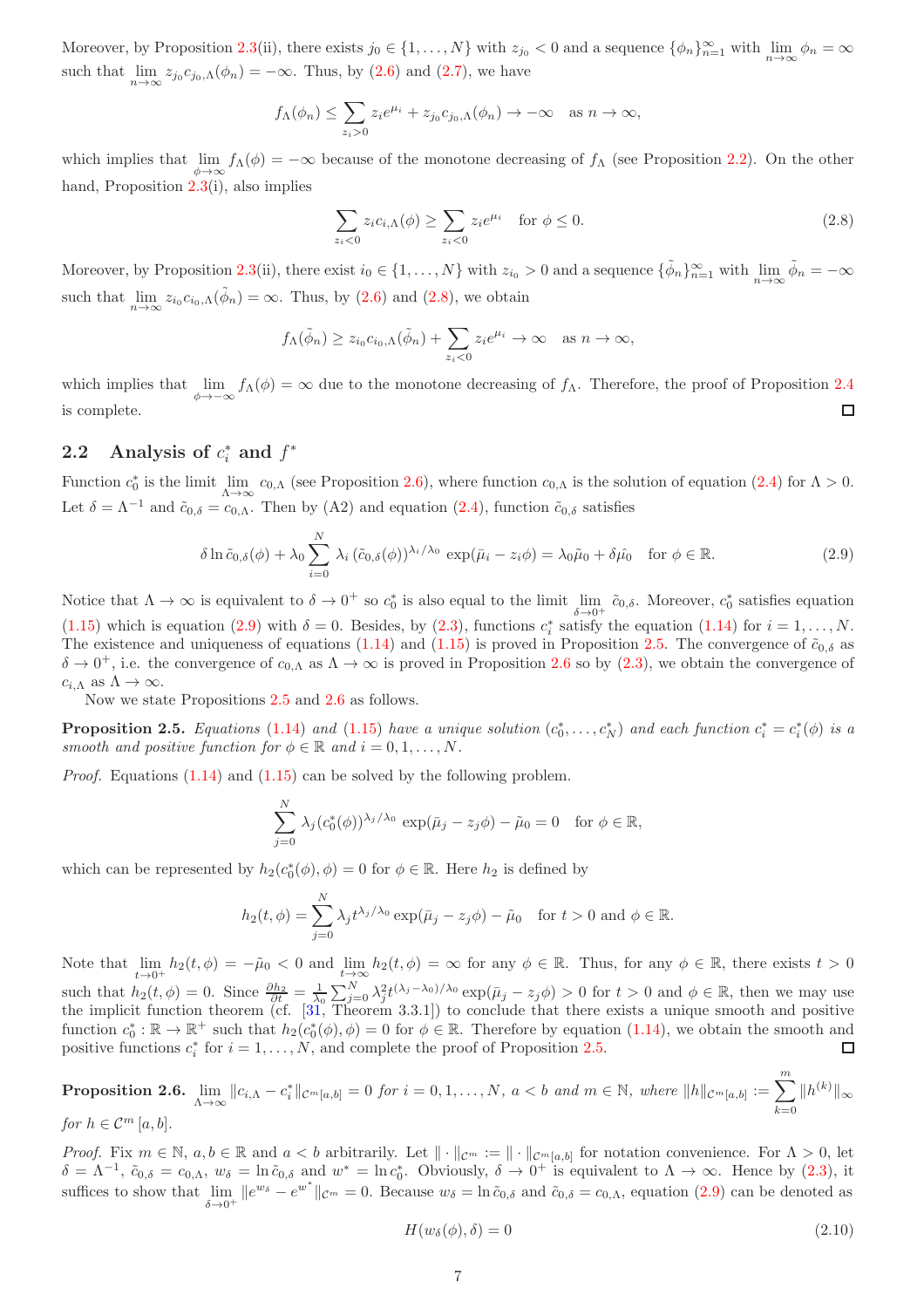for  $\delta > 0$  and  $\phi \in [a, b]$ , where H is a  $\mathcal{C}^1$ -function on  $\mathcal{C}^m[a, b] \times \mathbb{R}$  defined by

<span id="page-7-2"></span>
$$
H(w(\phi), \delta) = -\tilde{\mu}_0 + \sum_{i=0}^{N} \lambda_i \exp\left(\frac{\lambda_i}{\lambda_0} w(\phi) + \bar{\mu}_i - z_i \phi\right) - \frac{\hat{\mu}_0 - w(\phi)}{\lambda_0} \cdot \delta \tag{2.11}
$$

for all  $w \in C^m[a,b]$  and  $\phi \in [a,b]$ . Note that  $H(w^*,0) = 0$  by Proposition [2.5.](#page-6-0) A direct calculation for Fréchet derivative of [\(2.11\)](#page-7-2) gives

$$
D_w H(w(\phi), \delta) = \frac{1}{\lambda_0} \sum_{i=0}^N \lambda_i^2 \exp\left(\frac{\lambda_i}{\lambda_0} w(\phi) + \bar{\mu}_i - z_i \phi\right) + \frac{\delta}{\lambda_0}
$$

for all  $w \in C^m[a, b]$  and  $\phi \in [a, b]$ . Then  $D_w H(w^*(\phi), 0) = \frac{1}{\lambda_0} \sum_{i=0}^N \lambda_i^2 (c_0^*(\phi))^{\lambda_i/\lambda_0} \exp(\bar{\mu}_i - z_i \phi) > 0$  for  $\phi \in [a, b]$ . Here we have used the fact that  $w^* = \ln c_0^*$ . This implies that  $\ddot{D}_w H(w^*, 0)I$  is a bounded and invertible linear map on the Banach space  $\mathcal{C}^m[a,b]$ , where I is an identity map. Hence by the implicit function theorem on Banach spaces (cf. [\[13,](#page-19-20) Corollary 15.1]), there exist an open subset  $B_{\delta_0}(w^*) \times (-\delta_0, \delta_0) \subsetneq C^m[a, b] \times \mathbb{R}$  and a unique  $C^1$ -function  $\tilde{w}(\cdot, \delta)$ of  $\delta \in (-\delta_0, \delta_0)$  with  $\tilde{w}(\cdot, \delta) \in B_{\delta_0}(w^*) \subsetneq \mathcal{C}^m[a, b]$  for  $\delta \in (-\delta_0, \delta_0)$  such that

$$
H(\tilde{w}(\cdot,\delta),\delta) = 0 \text{ for all } \delta \in (-\delta_0,\delta_0),
$$

which gives  $\lim_{\delta \to 0^+} ||\tilde{w}(\cdot,\delta) - w^*||_{\mathcal{C}^m} = 0$ . By Proposition [2.1,](#page-4-0) equation [\(2.10\)](#page-6-4) has a unique solution  $w_{\delta}$ , which implies  $\tilde{w}(\cdot,\delta) = w_{\delta}(\cdot)$  for  $\delta \in (-\delta_0, \delta_0)$ . Therefore, we obtain  $\lim_{\delta \to 0^+} ||w_{\delta} - w^*||_{\mathcal{C}^m} = 0$ , i.e.,  $\lim_{\delta \to 0^+} ||e^{w_{\delta}} - e^{w^*}||_{\mathcal{C}^m} = 0$ , and  $\Box$ complete the proof of Proposition [2.6.](#page-6-1)

<span id="page-7-7"></span>**Remark 2.** Because 
$$
f_{\Lambda}(\phi) = \sum_{i=1}^{N} z_i c_{i,\Lambda}(\phi)
$$
 and  $f^*(\phi) = \sum_{i=1}^{N} z_i c_i^*(\phi)$  for  $\phi \in \mathbb{R}$ , Proposition 2.6 gives  $\lim_{\Lambda \to \infty} ||f_{\Lambda} - f^*||_{\mathcal{C}^m[a,b]}$  for  $m \in \mathbb{N}$  and  $a < b$ .

For function  $f^*$ , we have the following propositions.

<span id="page-7-0"></span>**Proposition 2.7.** Function  $f^*(\phi) = \sum$ N  $i=1$  $z_i c_i^*(\phi)$  is strictly decreasing on  $\mathbb R$ , where functions  $c_i^*$  are obtained in Proposition [2.5.](#page-6-0)

*Proof.* Differentiating [\(1.14\)](#page-2-3) and [\(1.15\)](#page-2-4) with respect to  $\phi$  gives

$$
\sum_{j=0}^{N} \lambda_j \frac{\mathrm{d}c_j^*}{\mathrm{d}\phi} = 0,\tag{2.12}
$$

$$
\frac{\mathrm{d}c_i^*}{\mathrm{d}\phi} = \frac{\lambda_i}{\lambda_0} \frac{c_i^*}{c_0^*} \frac{\mathrm{d}c_0^*}{\mathrm{d}\phi} - z_i c_i^*, \quad \text{for } \phi \in \mathbb{R} \text{ and } i = 1, \dots, N. \tag{2.13}
$$

Multiply the equation [\(2.13\)](#page-7-3) by  $\lambda_i$  for  $i = 1, ..., N$  and add them together. Then by equation [\(2.12\)](#page-7-4), we obtain

<span id="page-7-4"></span><span id="page-7-3"></span>
$$
\frac{\mathrm{d}c_0^*}{\mathrm{d}\phi} = \lambda_0 c_0^* \frac{\sum_{i=1}^N z_i \lambda_i c_i^*}{\sum_{i=0}^N \lambda_i^2 c_i^*} \quad \text{for } \phi \in \mathbb{R}.
$$

Consequently, we have

$$
\frac{\mathrm{d}f^*}{\mathrm{d}\phi} = \sum_{i=1}^N z_i \frac{\mathrm{d}c_i^*}{\mathrm{d}\phi} = \frac{1}{\lambda_0 c_0^*} \frac{\mathrm{d}c_0^*}{\mathrm{d}\phi} \sum_{i=1}^N z_i \lambda_i c_i^* - \sum_{i=1}^N z_i^2 c_i^* = \frac{(\sum_{i=1}^N z_i \lambda_i c_i^*)^2}{\sum_{i=0}^N \lambda_i^2 c_i^*} - \sum_{i=1}^N z_i^2 c_i^* < 0 \quad \text{for } \phi \in \mathbb{R}.
$$

Here the last inequality comes from Cauchy's inequality, and the fact that  $\lambda_i > 0$ ,  $c_i^* > 0$  for  $i \in \{0, 1, ..., N\}$ , and  $z_iz_j < 0$  for some  $i, j \in \{1, \ldots, N\}$ . Therefore, we complete the proof of Proposition [2.7.](#page-7-0)

<span id="page-7-1"></span>**Proposition 2.8.** Function  $f^*$  is bounded and  $m^* < f^*(\phi) < M^*$  for all  $\phi \in \mathbb{R}$ , where  $m^* = \lim_{\phi \to \infty} f^*(\phi) < 0$  and  $M^* = \lim_{\phi \to -\infty} f^*(\phi) > 0.$ 

*Proof.* To prove boundedness of  $f^*$ , we use Proposition [2.5](#page-6-0) and equation [1.15](#page-2-4) to get

<span id="page-7-6"></span>
$$
0 < c_i^*(\phi) < \tilde{\mu}_0 / \lambda_i \quad \text{for } \phi \in \mathbb{R} \text{ and } i = 0, 1, \dots, N,\tag{2.14}
$$

and

<span id="page-7-5"></span>
$$
|f^*(\phi)| \le \sum_{i=1}^N |z_i| c_i^*(\phi) \le \tilde{\mu}_0 \sum_{i=1}^N \frac{|z_i|}{\lambda_i} \le \tilde{\mu}_0 N \max_{0 \le i \le N} \frac{|z_i|}{\lambda_i} \quad \text{for } \phi \in \mathbb{R}.
$$
 (2.15)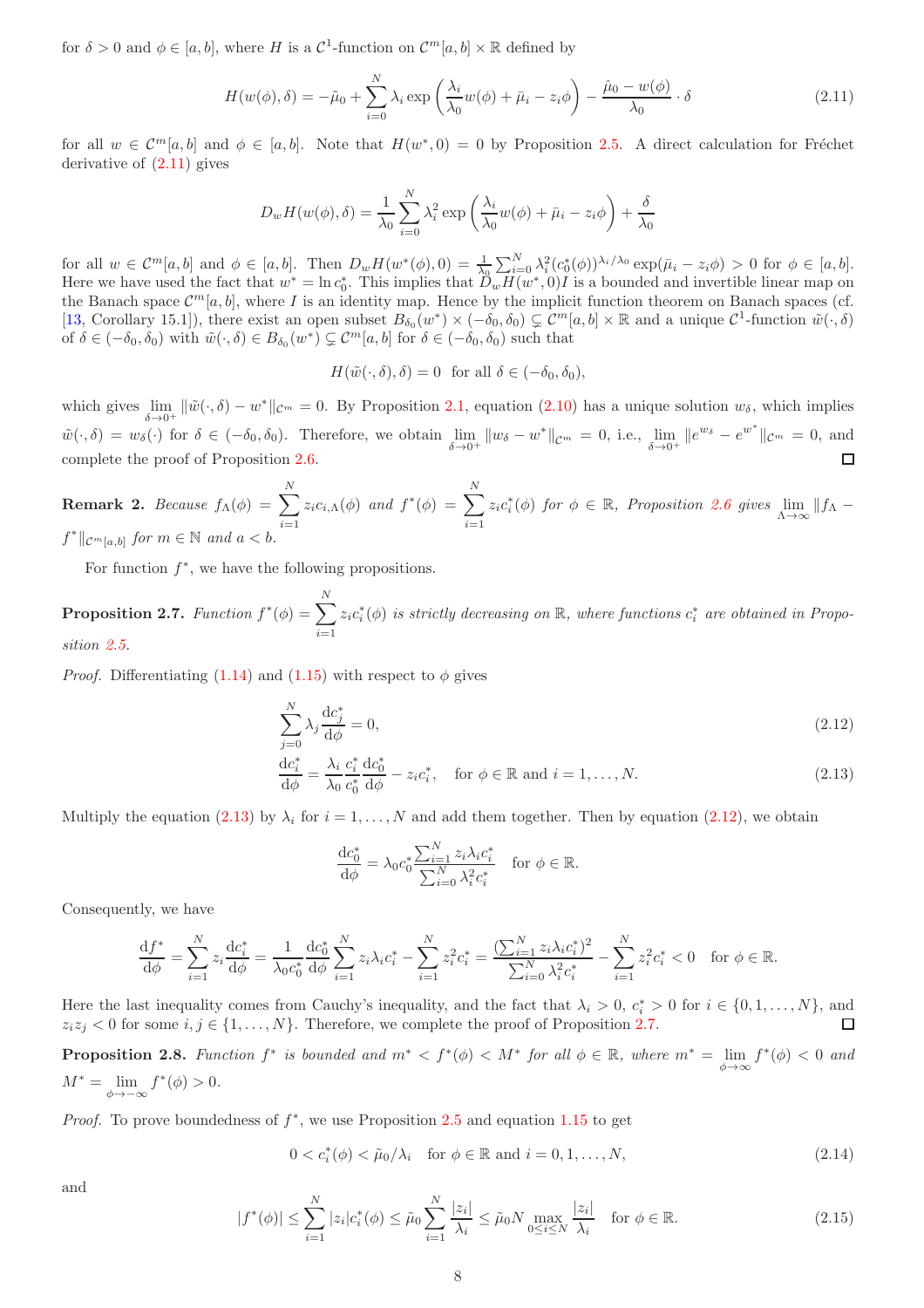On the other hand, by  $(1.14)$  and  $(1.16)$ , function  $f^*$  can be represented as

<span id="page-8-3"></span>
$$
f^*(\phi) = \sum_{i=1}^N z_i (c_0^*(\phi))^{\lambda_i/\lambda_0} \exp(\bar{\mu}_i - z_i \phi) \quad \text{for } \phi \in \mathbb{R}.
$$
 (2.16)

By [\(2.15\)](#page-7-5) and Proposition [2.7,](#page-7-0) function  $f^*$  is strictly decreasing and bounded on R so the limit lim  $f^*(\phi)$ , denoted φ→∞ by  $m^*$ , exists and is finite. By  $(1.14)$  and  $(2.14)$ , we obtain

<span id="page-8-2"></span>
$$
\lim_{\phi \to \infty} c_0^*(\phi) = \lim_{\phi \to \infty} \left[ c_i^*(\phi) \exp(-\bar{\mu}_i + z_i \phi) \right]^{\lambda_0/\lambda_i} = 0 \quad \text{for } z_i < 0. \tag{2.17}
$$

Moreover, we use  $(1.14)$  and  $(2.17)$  to get

<span id="page-8-4"></span>
$$
\lim_{\phi \to \infty} c_i^*(\phi) = \lim_{\phi \to \infty} \left[ (c_0^*(\phi))^{\lambda_i/\lambda_0} \exp(\bar{\mu}_i - z_i \phi) \right] = 0 \quad \text{for } z_i > 0,
$$
\n(2.18)

and hence  $(2.16)$  and  $(2.18)$  imply  $m^* = \lim_{\phi \to \infty} f^*(\phi) \leq 0$ . Now, we prove  $m^* < 0$  by contradiction. Suppose  $m^* = 0$ . Then  $(2.18)$  gives  $\lim_{\phi \to \infty} c_i^*(\phi) = 0$  for  $i = 0, 1, ..., N$  which contradicts with equation  $(1.15)$  (by letting  $\phi \to \infty$ ) and  $\tilde{\mu}_0 > 0$ . Similarly, we may prove  $\lim_{\phi \to -\infty} f^*(\phi) = M^* > 0$  and complete the proof of Proposition [2.8.](#page-7-1)  $\Box$ 

## <span id="page-8-1"></span>3 Proof of Theorem [1.1](#page-2-5)

The existence and uniqueness of  $\phi_{\Lambda}$  can be proved by the standard Direct method. One may refer the proof in Appendix I. The uniform boundedness of  $\phi_{\Lambda}$  and the convergence of  $\phi_{\Lambda}$  are proved as follows.

### <span id="page-8-9"></span>3.1 Uniform boundedness of  $\phi_{\Lambda}$  and  $c_{0,\Lambda}(\phi_{\Lambda})$

<span id="page-8-5"></span>**Lemma 3.1.** There exists a constant  $M_0 \ge 1$  independent of  $\Lambda$  such that  $\max_{x \in \overline{\Omega}} c_{0,\Lambda}(\phi_\Lambda(x)) \le M_0$  for  $\Lambda \ge 1$ .

*Proof.* Let  $M_0 = \max \left\{ \frac{\tilde{\mu_0}}{N} \right\}$  $\frac{\tilde{\mu_0}}{\lambda_0}+\frac{\hat{\mu_0}}{\lambda_0^2}$  $\left\{\frac{\hat{\mu}_0}{\lambda_0^2},1\right\} \geq 1$  and  $\Lambda \geq 1$ . We claim that  $c_{0,\Lambda}(\phi_\Lambda(x)) \leq M_0$  for  $x \in \overline{\Omega}$ . Suppose that  $\Omega_1 = \{x \in \overline{\Omega} : c_{0,\Lambda}(\phi_{\Lambda}(x)) > 1\}$  is nonempty. Otherwise, due to  $M_0 \geq 1$ ,  $c_{0,\Lambda}(\phi_{\Lambda}(x)) \leq 1 \leq M_0$  for  $x \in \overline{\Omega}$  which is trivial. By  $(2.4)$  and  $(A2)$ , we obtain

$$
c_{0,\Lambda}(\phi_{\Lambda}(x)) \leq \frac{\tilde{\mu}_0}{\lambda_0} + \frac{\hat{\mu}_0}{\Lambda \lambda_0^2} \leq M_0
$$

for  $x \in \Omega_1$ . Here we have used the fact that  $\ln c_{0,\Lambda}(\phi_\Lambda(x)) > 0$  for  $x \in \Omega_1$ ,  $\Lambda \geq 1$ , and  $z_0 = \bar{\mu}_0 = 0$ . Therefore, we complete the proof of Lemma [3.1.](#page-8-5) □

<span id="page-8-0"></span>**Lemma 3.2.** There exists a positive constant  $M_1$  independent of  $\Lambda$  such that  $\|\phi_{\Lambda}\|_{L^{\infty}(\Omega)} \leq M_1$  for  $\Lambda \geq 1$ .

Proof. Let  $\psi$  be the solution of the equation  $-\nabla \cdot (\epsilon \nabla \psi) = \rho_0$  in  $\Omega$  with the Robin boundary condition  $\psi + \eta \frac{\partial \psi}{\partial \nu} = 0$ on  $\partial\Omega$ , and let  $\bar{\phi}_{\Lambda} = \phi_{\Lambda} - \psi$ . Then function  $\bar{\phi}_{\Lambda}$  satisfies

<span id="page-8-6"></span>
$$
\nabla \cdot (\epsilon \nabla \bar{\phi}_{\Lambda}) = f_{\Lambda}(\phi_{\Lambda}) \quad \text{in } \Omega.
$$
 (3.1)

By  $(2.3)$ ,  $c_{i,\Lambda}(\phi_{\Lambda})$  satisfies

<span id="page-8-7"></span>
$$
c_{i,\Lambda}(\phi_{\Lambda}) = (c_{0,\Lambda}(\phi_{\Lambda}))^{\lambda_i/\lambda_0} \exp\left(\bar{\mu}_i - z_i\psi - z_i\bar{\phi}_{\Lambda}\right) \quad \text{for } i = 1,\dots,N. \tag{3.2}
$$

Since  $\psi$  is independent of  $\Lambda$  and is continuous on  $\overline{\Omega}$ , then  $\overline{\phi}_{\Lambda}$  is uniformly bounded if and only if $\phi_{\Lambda}$  is uniformly bounded. Thus, it suffices to show that  $\max_{x \in \overline{\Omega}} \bar{\phi}_{\Lambda}(x) \leq M_1$  and  $\min_{x \in \overline{\Omega}} \bar{\phi}_{\Lambda} \geq -M_1$  for  $\Lambda \geq 1$ , where  $M_1$  is a positive constant independent of Λ.

Now we prove that  $\max_{x\in\overline{\Omega}}\bar{\phi}_{\Lambda}(x)\leq M_1$  for  $\Lambda\geq 1$ , where  $M_1$  is a positive constant independent of  $\Lambda$ . Suppose by contradiction that there exists a sequence  $\Lambda_k$  with  $\lim_{k\to\infty} \Lambda_k = \infty$  such that  $\max_{\overline{\Omega}} \overline{\phi}_{\Lambda_k} \geq k$  for  $k \in \mathbb{N}$ . Then there exists  $x_k \in \Omega$  such that  $\bar{\phi}_{\Lambda_k}(x_k) = \max_{\overline{\Omega}} \bar{\phi}_{\Lambda_k}$  which implies  $\nabla \bar{\phi}_{\Lambda_k}(x_k) = 0$  and  $\Delta \bar{\phi}_{\Lambda_k}(x_k) \leq 0$ . Note that because of the Robin boundary condition of  $\phi_{\Lambda_k}$ , maximum point  $x_k$  cannot be located on the boundary  $\partial\Omega$  as k sufficiently large. Hence without loss of generality, we assume each  $x_k \in \Omega$  for  $k \in \mathbb{N}$ . For a sake of simplicity, in this proof, we set  $c_{i,k} := c_{i,\Lambda_k}, \ \phi_k := \phi_{\Lambda_k}, \ f_k := f_{\Lambda_k}, \text{ and } \bar{\phi}_k := \bar{\phi}_{\Lambda_k}.$  Hence by equation [\(3.1\)](#page-8-6) with  $\nabla \bar{\phi}_k(x_k) = 0, \ \Delta \bar{\phi}_k(x_k) \leq 0$  and function  $\epsilon$  is positive, we have

<span id="page-8-8"></span>
$$
0 \leq -\nabla \epsilon (x_k) \cdot \nabla \bar{\phi}_k (x_k) - \epsilon (x_k) \Delta \bar{\phi}_k (x_k) = f_k(\phi_k(x_k)). \tag{3.3}
$$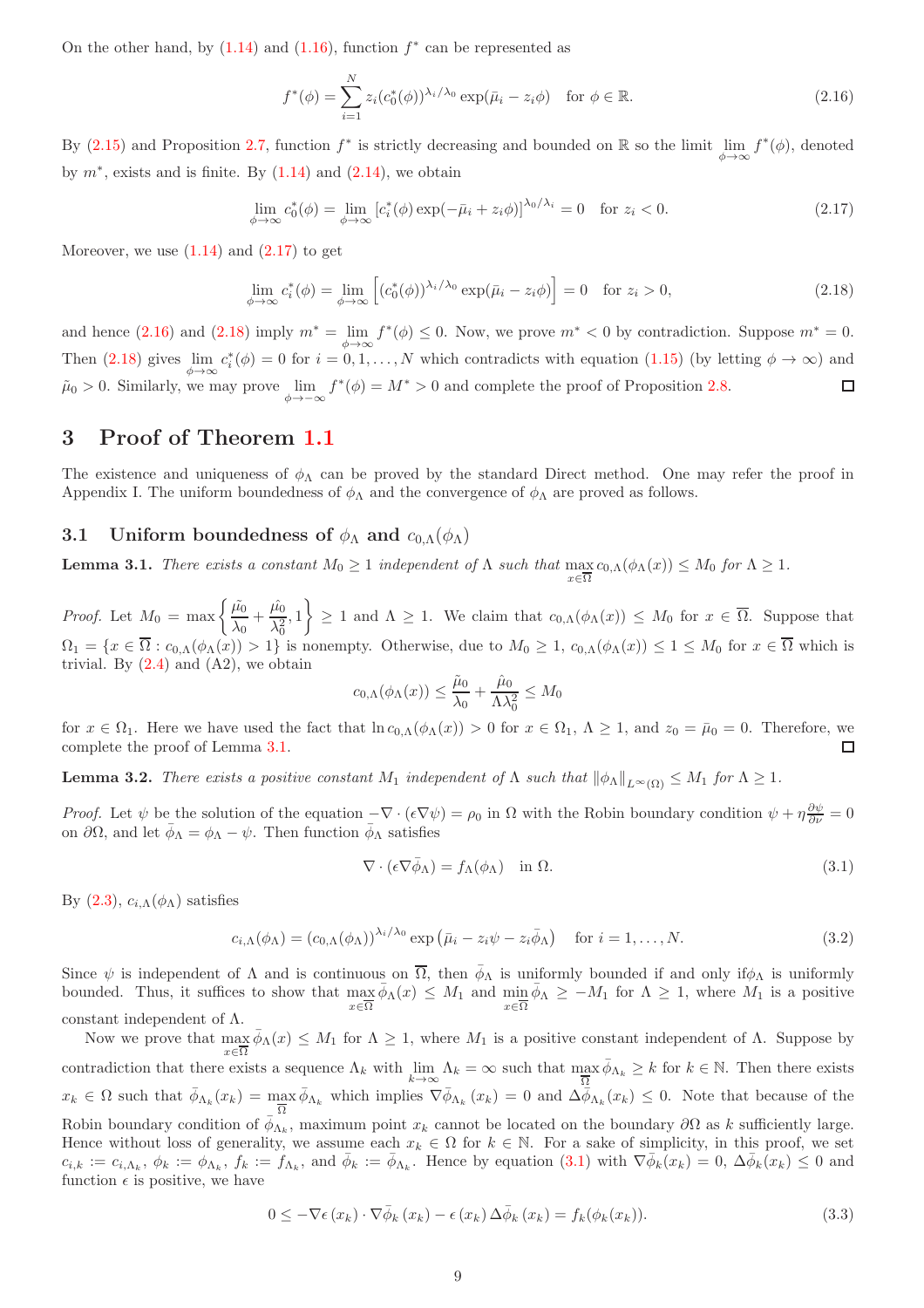Because  $f_k(\phi_k) = \sum$ N  $i=1$  $z_i c_{i,k}(\phi_k)$ , we may use  $(3.2)$  and  $(3.3)$  to get

<span id="page-9-0"></span>
$$
0 < \sum_{z_i < 0} (-z_i) [c_{0,k}(\phi_k(x_k))]^{\lambda_i/\lambda_0} \exp(\bar{\mu}_i - z_i \psi(x_k) - z_i \bar{\phi}_k(x_k))
$$
  
 
$$
\leq \sum_{z_i > 0} z_i [c_{0,k}(\phi_k(x_k))]^{\lambda_i/\lambda_0} \exp(\bar{\mu}_i - z_i \psi(x_k) - z_i \bar{\phi}_k(x_k)).
$$
 (3.4)

Applying Lemma [3.1](#page-8-5) to [\(3.2\)](#page-8-7) for  $z_i > 0$ , we obtain  $\lim_{k \to \infty} c_{i,k}(\phi_k(x_k)) = 0$  for all i with  $z_i > 0$ . Then (3.2) and [\(3.4\)](#page-9-0) give

$$
\lim_{k \to \infty} \sum_{z_i < 0} (-z_i) \left[ c_{0,k}(\phi_k(x_k)) \right]^{\lambda_i/\lambda_0} \exp \left( \bar{\mu}_i - z_i \psi(x_k) - z_i \bar{\phi}_k(x_k) \right) = 0,
$$

which means  $\lim_{k\to\infty} c_{i,k}(\phi_k(x_k)) = 0$  for all i with  $z_i < 0$ . Inserting  $x = x_k$  into  $(3.2)$  with  $z_i < 0$ , we can obtain

$$
c_{0,k}(\phi_k(x_k)) = \left[ (c_{i,k}(\phi_k(x_k))]^{\lambda_0/\lambda_i} \left[ \exp\left(-\bar{\mu}_i + z_i\psi(x_k) + z_i\bar{\phi}_k(x_k)\right) \right]^{\lambda_0/\lambda_i} \to 0 \right]
$$

as  $k \to \infty$ . Hence  $\lim_{k \to \infty} c_{i,k}(\phi_k(x_k)) = 0$  for  $i = 0, 1, ..., N$ . By [\(2.3\)](#page-4-5), [\(2.4\)](#page-4-7) and (A2), we get the following contradiction:

<span id="page-9-2"></span>
$$
0 \ge \lim_{k \to \infty} \frac{\ln c_{0,k}(\phi_k(x_k))}{\Lambda_k} = \lim_{k \to \infty} \left( \lambda_0 \tilde{\mu}_0 + \frac{\hat{\mu}_0}{\Lambda_k} - \sum_{i=0}^N \lambda_i c_{i,k}(\phi_k(x_k)) \right) = \lambda_0 \tilde{\mu}_0 > 0.
$$
 (3.5)

Therefore, we complete the proof to show that  $\max_{x \in \overline{\Omega}} \bar{\phi}_{\Lambda}(x) \leq M_1$  for  $\Lambda \geq 1$ , where  $M_1$  is a positive constant independent of Λ.

It remains to prove that  $\min_{x \in \overline{\Omega}} \bar{\phi}_{\Lambda} \geq -M_1$  for  $\Lambda \geq 1$ , where  $M_1$  is a positive independent of  $\Lambda$ . Suppose by contradiction that there exists a sequence  $\Lambda_k$  with  $\lim_{k\to\infty} \Lambda_k = \infty$  such that  $\min_{\overline{\Omega}} \overline{\phi}_k \leq -k$  for  $k \in \mathbb{N}$ . Then there exists  $x_k \in \Omega$  such that  $\bar{\phi}_k(x_k) = \min_{\overline{\Omega}} \bar{\phi}_k$ , which implies  $\nabla \bar{\phi}_k(x_k) = 0$  and  $\Delta \bar{\phi}_k(x_k) \geq 0$ . Notice that because of the Robin boundary condition of  $\bar{\phi}_{\Lambda_k}$ , minimum point  $x_k$  cannot be located on the boundary  $\partial\Omega$  as k sufficiently large. Hence without loss of generality, we assume each  $x_k \in \Omega$  for  $k \in \mathbb{N}$ . Thus, as for [\(3.4\)](#page-9-0), we have

<span id="page-9-1"></span>
$$
0 < \sum_{z_i > 0} z_i [c_{0,k}(\phi_k(x_k))]^{\lambda_i/\lambda_0} \exp\left(\bar{\mu}_i - z_i \psi(x_k) - z_i \bar{\phi}_k(x_k)\right)
$$
  

$$
\leq \sum_{z_i < 0} (-z_i) [c_{0,k}(\phi_k(x_k))]^{\lambda_i/\lambda_0} \exp\left(\bar{\mu}_i - z_i \psi(x_k) - z_i \bar{\phi}_k(x_k)\right).
$$
 (3.6)

Applying Lemma [3.1](#page-8-5) to [\(3.2\)](#page-8-7) for  $z_i < 0$ , we obtain  $\lim_{k \to \infty} c_{i,k}(\phi_k(x_k)) = 0$  for all i with  $z_i < 0$ . Then (3.2) and [\(3.6\)](#page-9-1) give  $\lim_{k\to\infty} c_{i,k}(\phi_k(x_k)) = 0$  for all i with  $z_i > 0$ . Inserting  $x = x_k$  into [\(3.2\)](#page-8-7) with  $z_i > 0$ , we have  $\lim_{k\to\infty} c_{0,k}(\phi_k(x_k)) = 0$ , and hence  $\lim_{k\to\infty} c_{i,k}(\phi_k(x_k)) = 0$  for each  $i = 0, 1, ..., N$ . As for  $(3.5)$ , we also get a contradiction and complete the proof to show  $\min \bar{\phi}_\Lambda(x) \geq -M_1$  for  $\Lambda \geq 1$ , where  $M_1$  is a positive constant independent of  $\Lambda$ . Therefore, we complete the proof of Lemma [3.2.](#page-8-0)  $\Box$ 

By Lemma [3.2,](#page-8-0) we have

<span id="page-9-4"></span>**Lemma 3.3.** There exists positive constant  $M_2$  independent of  $\Lambda$  such that  $\min_{x \in \overline{\Omega}} c_{0,\Lambda}(\phi_\Lambda(x)) \geq M_2$  for  $\Lambda \geq 1$ .

*Proof.* Suppose by contrary that there exists  $\Lambda_k$  with  $\lim_{k\to\infty} \Lambda_k = \infty$ , and  $x_k \in \Omega$  is the minimum point of  $c_{0,\Lambda_k}(\phi_{\Lambda_k}(x))$ such that  $\lim_{k\to\infty} c_{0,\Lambda_k}(\phi_{\Lambda_k}(x_k)) = 0$ . Notice that by  $(2.4)$ ,  $c_{0,\Lambda}(\phi_{\Lambda}(x)) > 0$  for  $\Lambda \geq 1$  and  $x \in \Omega$ . Then, there exists  $N_1 \in \mathbb{N}$  such that  $\ln c_{0,\Lambda_k}(\phi_{\Lambda_k}(x_k)) < 0$  for  $k > N_1$ . By  $(2.3)$ ,  $(2.4)$  at  $\phi = \phi_{\Lambda_k}(x_k)$  and assumption  $(A2)$ , we get

<span id="page-9-3"></span>
$$
\sum_{i=0}^{N} \lambda_i c_{i,\Lambda_k}(\phi_{\Lambda_k}(x_k)) > \tilde{\mu}_0 + \frac{\hat{\mu}_0}{\Lambda_k \lambda_0} \quad \text{for } k > N_1.
$$
 (3.7)

On the other hand, by [\(3.2\)](#page-8-7) and Lemma [3.2,](#page-8-0) we obtain  $\lim_{k\to\infty} c_{i,\Lambda_k}(\phi_{\Lambda_k}(x_k)) = 0$  for  $i = 0,1,\ldots,N$ , which contradicts with [\(3.7\)](#page-9-3) as  $k \to \infty$ . Hence we complete the proof of Lemma [3.3.](#page-9-4)

<span id="page-9-5"></span>**Remark 3.** By Lemmas [3.1](#page-8-5)[–3.3](#page-9-4) and [\(2.3\)](#page-4-5), we have  $M_3 \leq c_{i,\Lambda}(\phi_\Lambda(x)) \leq M_4$  for  $x \in \overline{\Omega}$ ,  $\Lambda \geq 1$  and  $i = 0,1,\ldots,N$ , where  $M_3$  and  $M_4$  are positive constants independent of  $\Lambda$ . Moreover, due to  $f_{\Lambda}(\phi_{\Lambda}) = \sum$ N  $i=1$  $z_i c_{i,\Lambda}(\phi_\Lambda)$ ,  $||f_\Lambda(\phi_\Lambda)||_{L^\infty} \leq$  $M_5$  for  $\Lambda \geq 1$ , where  $M_5$  is a positive constant independent of  $\Lambda$ .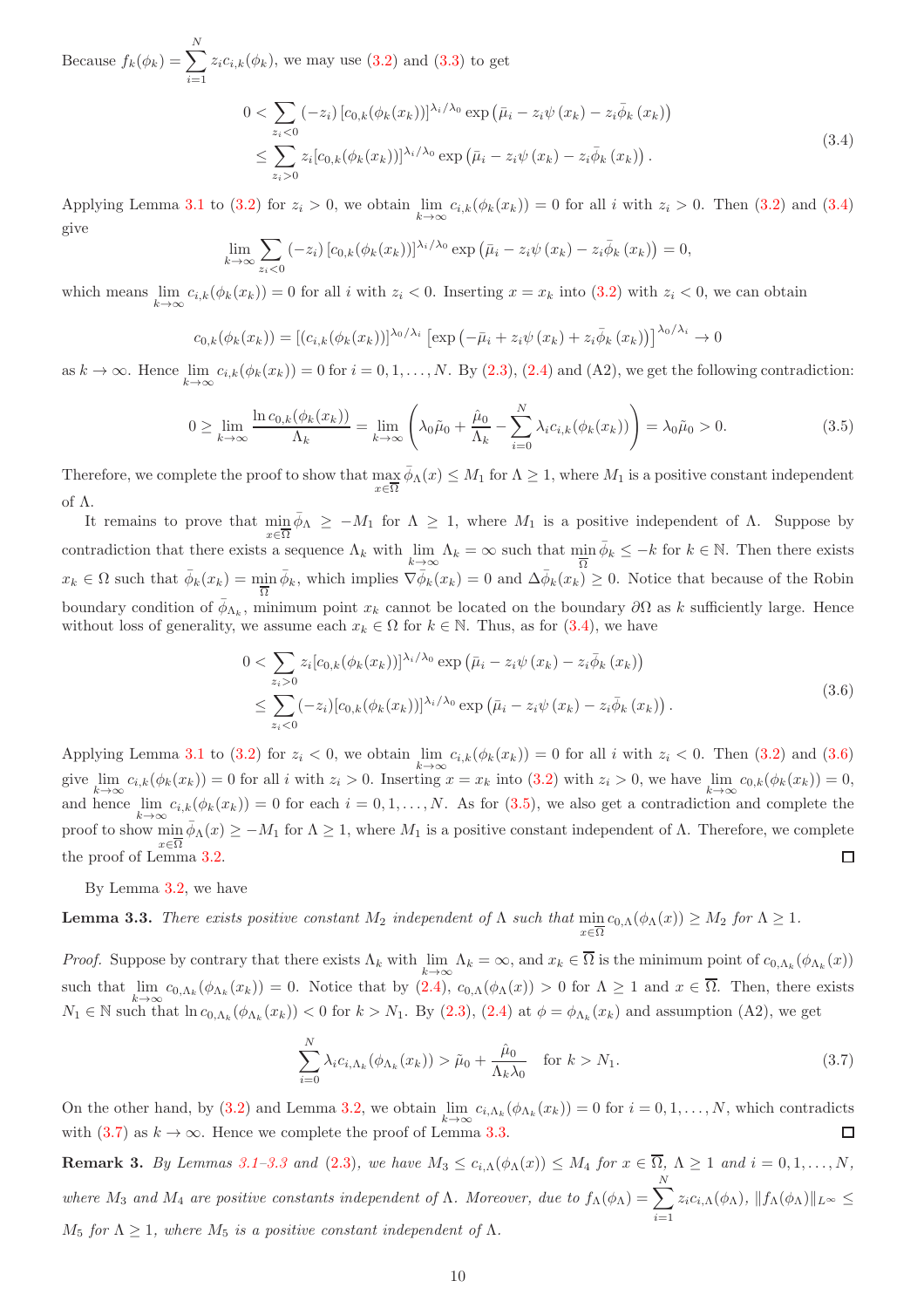## <span id="page-10-2"></span>3.2 Convergence of  $\phi_{\Lambda}$

Since  $\phi_{\Lambda}$  is the solution of equation  $-\nabla \cdot (\epsilon \nabla \phi_{\Lambda}) = \rho_0 + f_{\Lambda}(\phi_{\Lambda})$  in  $\Omega$  with the Robin boundary condition  $\phi_{\Lambda} + \eta \frac{\partial \phi_{\Lambda}}{\partial \nu} = \phi_{bd}$ on  $\partial\Omega$ , we use the  $W^{2,p}$  estimate (cf. [\[2,](#page-19-21) Theorem 15.2]) to get

$$
\|\phi_{\Lambda}\|_{W^{2,p}(\Omega)} \le C(\|\rho_0 + f_{\Lambda}(\phi_{\Lambda})\|_{L^p(\Omega)} + \|\phi_{bd}\|_{W^{1,p}(\Omega)})
$$

for all  $p > 1$ , where C is a positive constant independent of  $\Lambda$ . Hence by Remark [3,](#page-9-5) we have the uniform bound estimate of  $\phi_{\Lambda}$  in  $W^{2,p}$  norm. This implies that there exists a sequence of functions  $\{\phi_{\Lambda_k}\}_{k=1}^{\infty}$ , with  $\lim_{k\to\infty}\Lambda_k = \infty$ , such that  $\phi_{\Lambda_k}$  converges to  $\phi^*$  weakly in  $W^{2,p}(\Omega)$  $W^{2,p}(\Omega)$  $W^{2,p}(\Omega)$ . By Remark 2 of Proposition [2.6,](#page-6-1) we have the convergence of function  $f_{\Lambda_k}$  to  $f^*$  in  $\mathcal{C}^m[-M_1, M_1]$  for  $m \in \mathbb{N}$  so  $\phi^*$  satisfies equation  $(1.17)$  in weak sense, where the positive constant  $M_1$ comes from Lemma [3.2.](#page-8-0) Let  $w_k = \phi_{\Lambda_k} - \phi^*$ ,  $c_{i,k} := c_{i,\Lambda_k}$ , and  $f_k := f_{\Lambda_k}$ . Then by Sobolev embedding,  $w_k \in C^{1,\alpha}(\Omega)$ for  $\alpha \in (0, 1)$ , and  $\lim_{k \to \infty} ||w_k||_{\mathcal{C}^{1,\alpha}(\Omega)} = 0$ . Moreover,  $w_k$  satisfies

$$
-\nabla \cdot (\epsilon \nabla w_k) = f_k(w_k + \phi^*) - f^*(\phi^*) \quad \text{in } \Omega
$$

with the boundary condition  $w_k + \eta \frac{\partial w_k}{\partial \nu} = 0$  on  $\partial \Omega$ . Using the Schauder's estimate (cf. [\[22,](#page-19-22) Theorem 6.30]) with the mathematical induction, we get

<span id="page-10-1"></span>
$$
||w_k||_{\mathcal{C}^{m+2,\alpha}(\Omega)} \leq C||f_k(w_k + \phi^*) - f^*(\phi^*)||_{\mathcal{C}^{m,\alpha}(\Omega)}
$$
  
 
$$
\leq C' \sum_{i=1}^N (||c_{i,k}(w_k + \phi^*) - c_i^*(w_k + \phi^*)||_{\mathcal{C}^{m,\alpha}(\Omega)} + ||c_i^*(w_k + \phi^*) - c_i^*(\phi^*)||_{\mathcal{C}^{m,\alpha}(\Omega)}),
$$
 (3.8)

for all  $m \in \mathbb{N}$  and  $\alpha \in (0,1)$ , where C and C' are positive constants independent of k. By Proposition [2.6](#page-6-1) and induction hypothesis  $\lim_{k\to\infty} ||w_k||_{\mathcal{C}^{m,\alpha}(\Omega)} = 0$ , we may use [\(3.8\)](#page-10-1) to get  $\lim_{k\to\infty} ||w_k||_{\mathcal{C}^{m+2,\alpha}(\Omega)} = 0$ , i.e.  $\lim_{k\to\infty} ||\phi_{\Lambda_k} - \phi^*||_{\mathcal{C}^{m+2,\alpha}(\Omega)} = 0$ for  $m \in \mathbb{N}$  and  $\alpha \in (0,1)$ . Therefore,  $\phi^*$  is the solution of equation  $(1.17)$  with the Robin boundary condition  $(1.8)$ .

To complete the proof of Theorem [1.1,](#page-2-5) we need to prove

**Claim 1.** For any  $m \in \mathbb{N}$ , we have  $\lim_{\Lambda \to \infty} ||\phi_{\Lambda} - \phi^*||_{\mathcal{C}^m(\Omega)} = 0$ .

*Proof.* Suppose that there exist the sequences  $\{\Lambda_k\}$  and  $\{\tilde{\Lambda}_k\}$  tending to infinity such that sequences  $\{\phi_{\Lambda_k}\}$  and  $\{\phi_{\tilde{\Lambda}_k}\}$ have limits  $\phi_1^*$  and  $\phi_2^*$ , respectively. It is clear that  $\phi_1^*$  and  $\phi_2^*$  satisfy the equation  $(1.17)$  with the Robin boundary condition [\(1.8\)](#page-1-7). Now we want to prove that  $\phi_1^* \equiv \phi_2^*$ .

Let  $u = \phi_1^* - \phi_2^*$ . Subtracting [\(1.17\)](#page-2-2) with  $\phi^* = \phi_2^*$  from that with  $\phi^* = \phi_1^*$ , we obtain

$$
-\nabla \cdot (\epsilon \nabla u) = f^*(\phi_1^*) - f^*(\phi_2^*) = c(x)u \quad \text{in } \Omega,
$$

where function  $c$  is defined by

$$
c(x) = \begin{cases} \frac{f^*(\phi_1^*(x)) - f^*(\phi_2^*(x))}{\phi_1^*(x) - \phi_2^*(x)}, & \text{if } \phi_1^*(x) \neq \phi_2^*(x); \\ \frac{df^*}{d\phi}(\phi_1^*(x)), & \text{if } \phi_1^*(x) = \phi_2^*(x). \end{cases}
$$

By Proposition [2.7,](#page-7-0) we have  $c < 0$  in  $\Omega$  which comes from the fact that if f is a strictly decreasing function on  $\mathbb{R}$ , then  $\frac{f(\alpha)-f(\beta)}{\alpha-\beta}<0$  for  $\alpha\neq\beta$ . Since  $\nabla\cdot(\epsilon\nabla u)+c(x)u=0$  with  $c<0$  in  $\Omega$ , it is obvious that u cannot be a nonzero constant. Then by the strong maximum principle, we have that  $u$  attains its nonnegative maximum value and nonnpositive minimum value at the boundary point. Suppose  $u$  has nonnegative maximum value and attains its maximum value at  $x^* \in \partial\Omega$ . Then by the boundary condition of u which is  $u + \eta \frac{\partial u}{\partial \nu} = 0$  on  $\partial\Omega$ , we get  $u(x^*) = -\eta \frac{\partial u}{\partial \nu}(x^*) \leq 0$ , and hence  $u \le u(x^*) \le 0$  on  $\overline{\Omega}$ . Similarly, we obtain  $u \ge 0$  in  $\overline{\Omega}$ , and hence  $u \equiv 0$ . Therefore, we conclude that  $\phi_1^* \equiv \phi_2^*$ and complete the proof of Theorem [1.1.](#page-2-5)

## <span id="page-10-0"></span>4 Proof of Theorem [1.2](#page-2-6)

We show the asymptotic limit of  $\phi_{\Lambda}$  for the following two cases: (i) function  $\rho_0$  is constant; (ii) function  $\rho_0$  is nonconstant and satisfies  $\int_{\Omega} \rho_0 dx = 0$  in Sections [4.1](#page-11-1) and [4.2,](#page-11-2) respectively. For the case (i), the unique constant solution  $\phi_\Lambda$  follows from Proposition [2.2](#page-4-1) and [2.4,](#page-5-0) and the uniform convergence of  $\phi_\Lambda$  can be obtained from Remark [2](#page-7-7) of Proposition [2.6.](#page-6-1) For the case (ii), the existence, uniqueness, and regularity of  $\phi_{\Lambda}$  can be proved by the standard Direct method, which is stated in Appendix I. Unlike Lemma [3.2,](#page-8-0) we use Hopf's lemma to prove the uniform boundedness of  $\phi_{\Lambda}$  with the Neumann boundary condition (See Lemma [4.1\)](#page-11-0). By Lemmas [3.1,](#page-8-5) [3.3](#page-9-4) and [4.1,](#page-11-0) we can follow the same argument in Section [3.2](#page-10-2) to complete the proof of Theorem [1.2\(](#page-2-6)ii).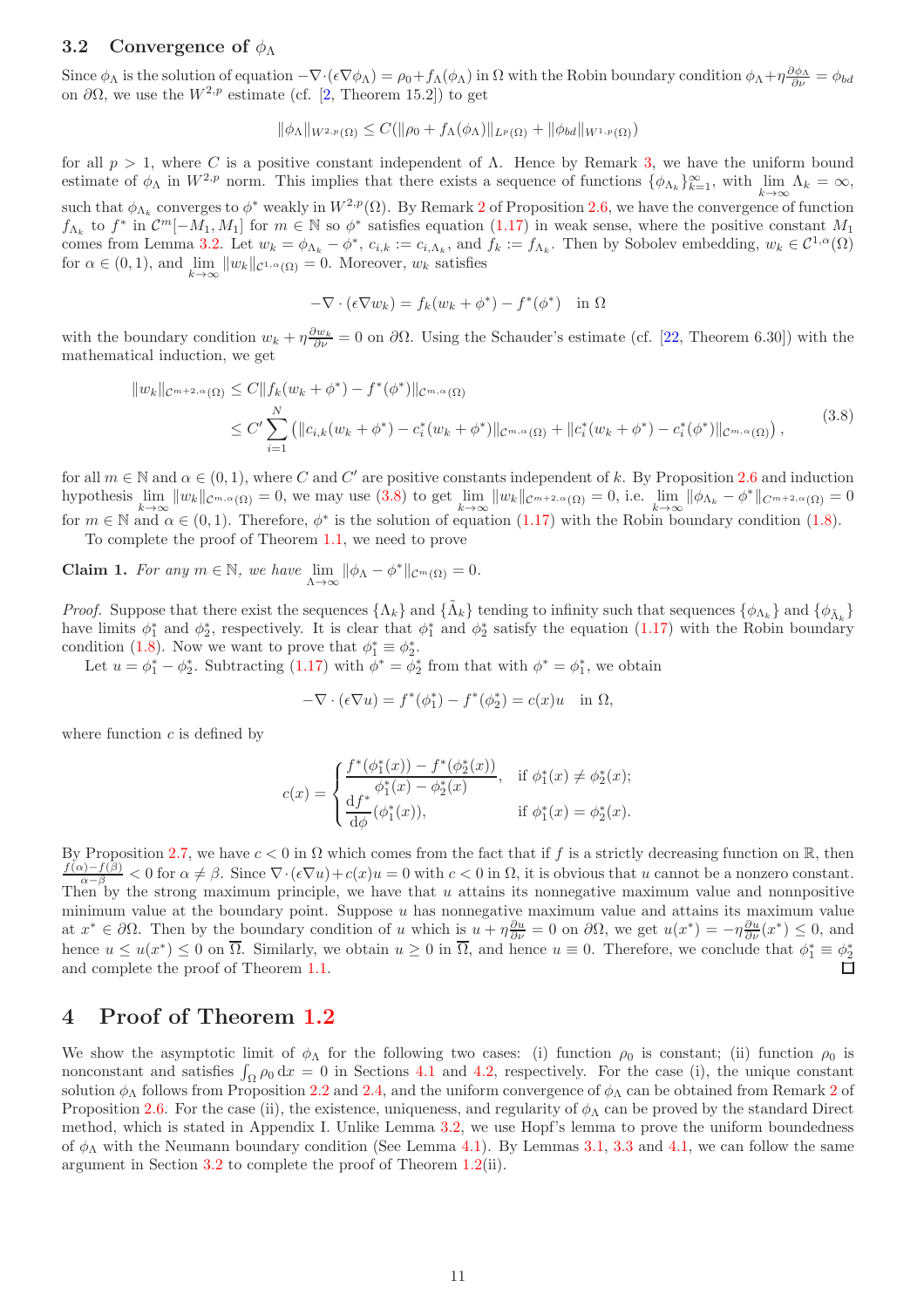### <span id="page-11-1"></span>4.1 Constant  $\rho_0$

The following is the proof of Theorem [1.2\(](#page-2-6)i).

*Proof of Theorem [1.2\(](#page-2-6)i).* Firstly, we fix  $\Lambda > 0$  and suppose that  $\rho_0$  is constant. Then by the strict monotonicity and unboundedness of  $f_\Lambda$  (see Propositions [2.2](#page-4-1) and [2.4\)](#page-5-0), there exists a unique  $\hat{\phi}_\Lambda \in \mathbb{R}$  such that  $\rho_0 + f_\Lambda(\hat{\phi}_\Lambda) = 0$ . Hence  $\phi_{\Lambda} \equiv \phi_{\Lambda}$  is a constant solution of equation [\(1.12\)](#page-1-3) with the Neumann boundary condition [\(1.9\)](#page-1-8). For the uniqueness of solution  $\phi_{\Lambda}$  up to a constant, suppose that  $\phi_{1,\Lambda}$  and  $\phi_{2,\Lambda}$  are the solutions of equation [\(1.12\)](#page-1-3) with the Neumann boundary condition [\(1.9\)](#page-1-8). We subtract the equation [\(1.7\)](#page-1-2) for  $\phi = \phi_{2,\Lambda}$  from that for  $\phi = \phi_{1,\Lambda}$  to get

<span id="page-11-3"></span>
$$
-\nabla \cdot (\epsilon \nabla (\phi_{1,\Lambda} - \phi_{2,\Lambda})) = \sum_{i=1}^{N} z_i \left[ c_{i,\Lambda}(\phi_{1,\Lambda}) - c_{i,\Lambda}(\phi_{2,\Lambda}) \right] = f_{\Lambda}(\phi_{1,\Lambda}) - f_{\Lambda}(\phi_{2,\Lambda}) \quad \text{in } \Omega.
$$
 (4.1)

Multiplying the equation [\(4.1\)](#page-11-3) by  $\phi_{1,\Lambda} - \phi_{2,\Lambda}$  and integrating it over  $\Omega$ , we have

$$
-\int_{\Omega} (\phi_{1,\Lambda} - \phi_{2,\Lambda}) \nabla \cdot (\epsilon \nabla (\phi_{1,\Lambda} - \phi_{2,\Lambda})) dx = \int_{\Omega} (\phi_{1,\Lambda} - \phi_{2,\Lambda}) [f_{\Lambda}(\phi_{1,\Lambda}) - f_{\Lambda}(\phi_{2,\Lambda})] dx.
$$

Then using integration by parts and the Neumann boundary condition, we obtain

$$
\int_{\Omega} \epsilon |\nabla(\phi_{1,\Lambda} - \phi_{2,\Lambda})|^2 dx = \int_{\Omega} (\phi_{1,\Lambda} - \phi_{2,\Lambda}) [f_{\Lambda}(\phi_{1,\Lambda}) - f_{\Lambda}(\phi_{2,\Lambda})] dx \le 0.
$$

Here we have used the monotone decreasing of  $f_A$  (see Proposition [2.2\)](#page-4-1) and function  $\epsilon$  is positive. Thus,  $\phi_{1,\Lambda}-\phi_{2,\Lambda}\equiv C$ for some constant C, and we get the uniqueness of  $\phi_{\Lambda}$  up to a constant. This implies that  $\phi_{\Lambda}$  is a constant solution and satisfies  $\phi_{\Lambda} = \hat{\phi}_{\Lambda} + C$ . Due to the uniqueness of equation  $\rho_0 + f_{\Lambda}(\hat{\phi}_{\Lambda}) = 0$ , we obtain the constant  $C = 0$  and  $\phi_{\Lambda} \equiv \hat{\phi}_{\Lambda}$ . By Propositions [2.7](#page-7-0) and [2.8,](#page-7-1)  $f^*$  is strictly decreasing and the range of  $f^*$  is exactly the interval  $(m^*, M^*)$ , there exists a unique  $\phi^* \in \mathbb{R}$  such that  $\rho_0 + f^*(\phi^*) = 0$  for  $\rho_0 \in (-M^*, -m^*)$ . By Remark [2](#page-7-7) of Proposition [2.6,](#page-6-1) we conclude that  $\phi_{\Lambda}$  is uniformly bounded and  $\lim_{\Lambda \to \infty} \hat{\phi}_{\Lambda} = \phi^*$ . The proof of Theorem [1.2\(](#page-2-6)i) is complete. □

#### <span id="page-11-2"></span>4.2 Uniform boundedness of  $\phi_{\Lambda}$  and  $c_{0,\Lambda}$

Under the Neumann boundary condition, Lemma [3.1](#page-8-5) also holds true so  $\max_{x \in \overline{\Omega}} c_{0,\Lambda}(\phi_\Lambda(x)) \leq M_0$  for  $\Lambda \geq 1$ , where  $M_0$  is a positive constant independent of Λ. However, due to the Neumann boundary condition, we have to use the Hopf's Lemma to modify the proof of Lemma [3.2](#page-8-0) for the uniform boundedness of  $\phi_{\Lambda}$  (see Lemma [4.1\)](#page-11-0). Then as for Lemma [3.3,](#page-9-4) we can use Lemma [4.1](#page-11-0) to prove  $\min_{x \in \overline{\Omega}} c_{0,\Lambda}(\phi_{\Lambda}(x)) \geq M_2$  for  $\Lambda \geq 1$ , where  $M_2$  is a positive constant independent of  $\Lambda$ . Now we state and prove Lemma [4.1](#page-11-0) as follows.

<span id="page-11-0"></span>**Lemma 4.1.** Under the same hypotheses of Theorem [1.2\(](#page-2-6)ii), let  $\phi_{\Lambda}$  be the solution of equation [\(1.12\)](#page-1-3) with the Neumann boundary condition [\(1.9\)](#page-1-8). Then there exists a positive constant  $M_6$  independent of  $\Lambda$  such that  $\|\phi_{\Lambda}\|_{L^{\infty}(\Omega)} \leq M_6$  for  $\Lambda \geq 1$ .

Proof. Based on  $\int_{\Omega} \rho_0 dx = 0$ , let  $\psi_1$  and  $\psi_2$  be the solution of Poisson equation  $-\nabla \cdot (\epsilon \nabla \psi) = \rho_0$  in  $\Omega$  with the Neumann boundary condition [\(1.9\)](#page-1-8) such that  $\min_{\overline{\Omega}} \psi_1 = 0$  and  $\max_{\overline{\Omega}} \psi_2 = 0$ . Note that  $\psi_1$  and  $\psi_2$  are independent of  $Λ$ , and up to a constant. Let  $\bar{\phi}_{i,\Lambda} = \phi_{\Lambda} - \psi_i$  for  $i = 1, 2$ . Then  $\bar{\phi}_{i,\Lambda}$  satisfies

<span id="page-11-4"></span>
$$
-\nabla \cdot (\epsilon \nabla \bar{\phi}_{i,\Lambda}) = f_{\Lambda}(\phi_{\Lambda}) \quad \text{in } \Omega, \quad \text{for } i = 1, 2.
$$
 (4.2)

Since  $\psi_i$  is continuous on  $\overline{\Omega}$ , then  $\overline{\phi}_{i,\Lambda}$  is uniformly bounded if and only if  $\phi_\Lambda$  is uniformly bounded. Thus, it suffices to show that  $\max_{x \in \overline{\Omega}} \bar{\phi}_{1,\Lambda}(x) \leq M_7$  and  $\min_{x \in \overline{\Omega}} \bar{\phi}_{2,\Lambda}(x) \geq -M_7$  for  $\Lambda \geq 1$ , where  $M_7$  is a positive constant independent of  $\Lambda$ .

Firstly, we prove that there exists a positive constant  $M_7$  independent of  $\Lambda$  such that  $\max_{x \in \overline{\Omega}} \bar{\phi}_{1,\Lambda}(x) \leq M_7$  for  $\Lambda \geq 1$ . Suppose by contradiction that there exists a sequence  $\Lambda_k$  with  $\lim_{k\to\infty} \Lambda_k = \infty$  such that  $\max_{\overline{\Omega}} \overline{\phi}_{1,\Lambda_k} \geq k$  for  $k \in \mathbb{N}$ . As for the proof of Lemma [3.2,](#page-8-0) we need to prove

<span id="page-11-6"></span>**Claim 2.**  $\bar{\phi}_{1,\Lambda_k}$  attains its maximum value at  $x_k \in \Omega$  for sufficient large k.

Proof. Suppose by contradiction that the maximum point  $x_k$  of  $\bar{\phi}_{1,\Lambda_k}$  is located on the boundary  $\partial\Omega$ , i.e.,  $x_k \in \partial\Omega$ for  $k \in \mathbb{N}$ . By Theorem [1.2\(](#page-2-6)i), there exists a unique constant  $\hat{\phi}_{\Lambda} \in \mathbb{R}$  such that  $f_{\Lambda}(\hat{\phi}_{\Lambda}) = 0$  and  $|\hat{\phi}_{\Lambda}| \leq M$  for  $\Lambda \geq 1$ , where M is a positive constant independent of  $\Lambda$ . For notation convenience, let  $\tilde{\phi}_k := \bar{\phi}_{1,\Lambda_k} - \hat{\phi}_{\Lambda_k} = \phi_{\Lambda_k} - \psi_1 - \hat{\phi}_{\Lambda_k}$ ,  $\phi_k := \phi_{\Lambda_k}, \ \overline{\phi}_k := \overline{\phi}_{1,\Lambda_k}, \ \hat{\phi}_k := \hat{\phi}_{\Lambda_k}, \text{ and } f_k := f_{\Lambda_k}.$  Since  $\hat{\phi}_k$  is a constant with  $f_k(\hat{\phi}_k) = 0$  and  $|\hat{\phi}_k| \leq M$  for  $k \in \mathbb{N}$ , then equation  $(4.2)$  can be transformed to

<span id="page-11-5"></span>
$$
-\nabla \cdot (\epsilon \nabla \tilde{\phi}_k) = f_k(\tilde{\phi}_k + \hat{\phi}_k + \psi_1) - f_k(\hat{\phi}_k) = c(x)(\tilde{\phi}_k + \psi_1) \quad \text{in } \Omega,
$$
\n(4.3)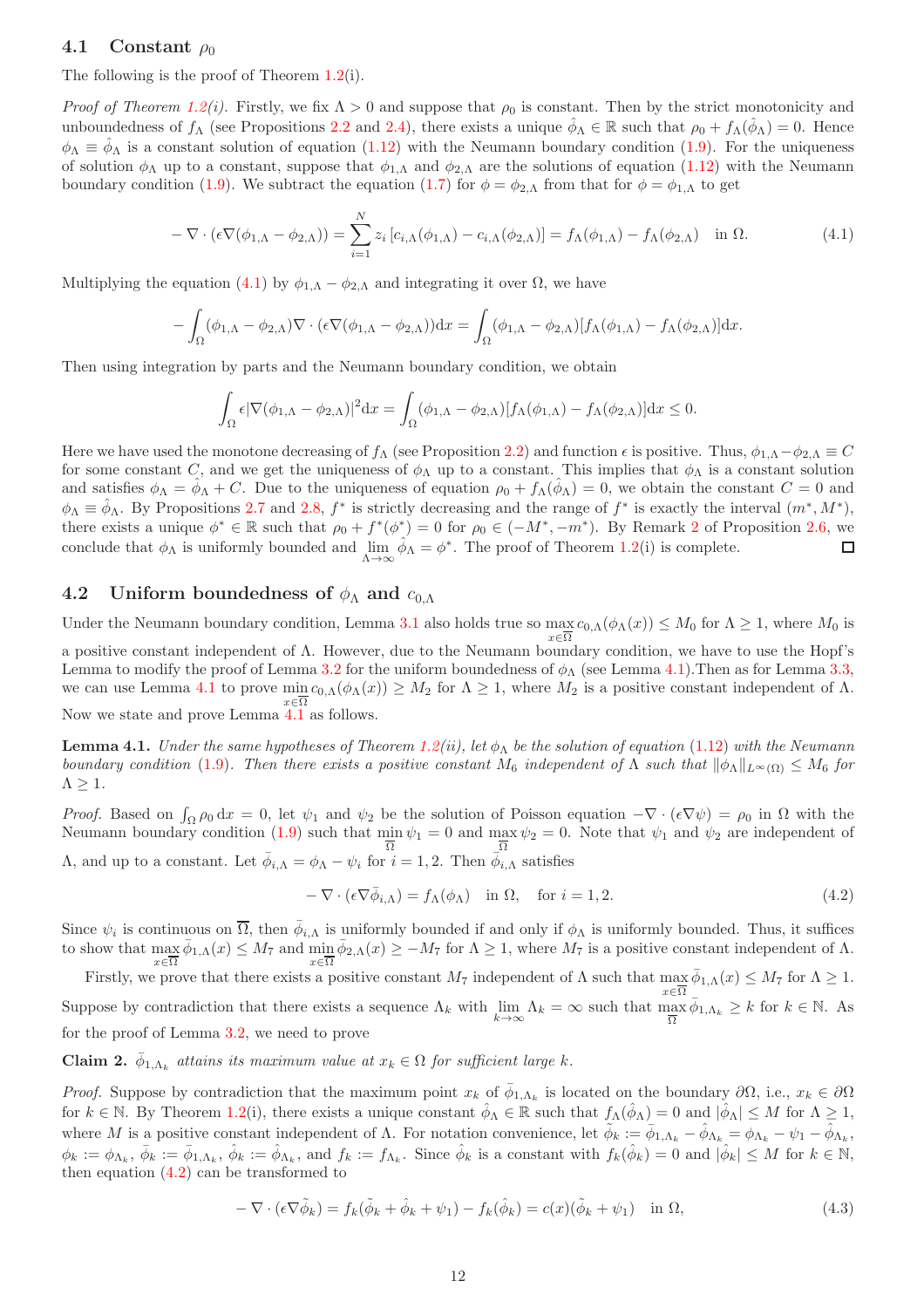where function  $c = c(x)$  is defined by

$$
c(x) = \begin{cases} \frac{f_k(\tilde{\phi}_k(x) + \hat{\phi}_k + \psi_1(x)) - f_k(\hat{\phi}_k)}{(\tilde{\phi}_k(x) + \hat{\phi}_k + \psi_1(x)) - \hat{\phi}_k}, & \text{if } \tilde{\phi}_k(x) + \psi_1(x) \neq 0; \\ \frac{df_k}{d\phi}(\hat{\phi}_k), & \text{if } \tilde{\phi}_k(x) + \psi_1(x) = 0. \end{cases}
$$

By equation [\(4.3\)](#page-11-5), we have  $\nabla \cdot (\epsilon \nabla \tilde{\phi}_k) + c(x) \tilde{\phi}_k = -c(x)\psi_1 \ge 0$  in  $\Omega$ . Here we have used that  $\min_{\Omega} \psi_1 = 0$  and  $c < 0$  in  $\Omega$ because of Proposition [2.2.](#page-4-1) Notice that if f is a strictly decreasing function on R, then  $\frac{f(\alpha)-f(\beta)}{\alpha-\beta} < 0$  for  $\alpha \neq \beta$ . Since  $\hat{\phi}_k$ is a constant,  $\tilde{\phi}_k$  and  $\bar{\phi}_k$  have the same maximum point  $x_k$  for  $k \in \mathbb{N}$ . Moreover,  $\tilde{\phi}_k(x_k) = \bar{\phi}_{1,\Lambda_k}(x_k) - \hat{\phi}_{\Lambda_k} \geq k - M > 0$ if  $k > M$ . Hence by Hopf's lemma, we get  $\frac{\partial \tilde{\phi}_k}{\partial \nu}(x_k) > 0$ , which contradicts with the Neumann boundary condition. Thus,  $\bar{\phi}_k$  attains its maximum value at interior point  $x_k \in \Omega$  for  $k > M$ , and we complete the proof of Claim [2.](#page-11-6)

Claim [2](#page-11-6) implies  $\nabla \bar{\phi}_{1,\Lambda_k}(x_k) = 0$  and  $\Delta \bar{\phi}_{1,\Lambda_k}(x_k) \leq 0$  for  $k > M$ . Then as for the proof of  $(3.3)$ – $(3.5)$ , we conclude that  $\max_{x \in \overline{\Omega}} \bar{\phi}_{1,\Lambda}(x) \leq M_7$  for  $\Lambda \geq 1$  which gives  $\max_{x \in \overline{\Omega}} \phi_{\Lambda}(x) \leq M_6$  for  $\Lambda \geq 1$ , where  $M_6$  and  $M_7$  are positive constants  $x \in \Omega$ <br>independent of  $\Lambda$ .

It remains to prove that  $\min \bar{\phi}_{2,\Lambda}(x) \geq -M_7$  for  $\Lambda \geq 1$ , where  $M_7$  is a positive constant independent of  $\Lambda$ . Suppose  $x \in \overline{\Omega}$ by contradiction that there exists a sequence  $\Lambda_k$  with  $\lim_{k\to\infty} \Lambda_k = \infty$  such that  $\min_{\overline{\Omega}} \overline{\phi}_{2,\Lambda_k} \leq -k$  for  $k \in \mathbb{N}$ . As for the proof of Lemma [3.2,](#page-8-0) we need to prove

<span id="page-12-1"></span>**Claim 3.**  $\bar{\phi}_{2,\Lambda_k}$  attains its minimum value at  $x_k \in \Omega$  for sufficient large k.

*Proof.* Suppose by contradiction that the minimum point  $x_k$  of  $\bar{\phi}_{2,\Lambda_k}$  is located on the boundary  $\partial\Omega$ , i.e.,  $x_k \in \partial\Omega$  for  $k \in \mathbb{N}$ . For a sake simplicity, we use the similar notations of Claim [2](#page-11-6) and let  $\tilde{\phi}_k := \bar{\phi}_{2,\Lambda_k} - \hat{\phi}_{\Lambda_k} = \phi_{\Lambda_k} - \hat{\psi}_{2} - \hat{\phi}_{\Lambda_k}$ ,  $\phi_k := \phi_{\Lambda_k}, \bar{\phi}_k := \bar{\phi}_{2,\Lambda_k}, \hat{\phi}_k := \hat{\phi}_{\Lambda_k}$ . Then equation [\(4.2\)](#page-11-4) becomes

<span id="page-12-0"></span>
$$
-\nabla \cdot (\epsilon \nabla \tilde{\phi}_k) = f_k(\tilde{\phi}_k + \hat{\phi}_k + \psi_2) - f_k(\hat{\phi}_k) = c(x)(\tilde{\phi}_k + \psi_2) \quad \text{in } \Omega,
$$
\n(4.4)

where function  $c = c(x)$  is defined by

$$
c(x) = \begin{cases} \frac{f_k(\tilde{\phi}_k(x) + \hat{\phi}_k + \psi_2(x)) - f_k(\hat{\phi}_k)}{(\tilde{\phi}_k(x) + \hat{\phi}_k + \psi_2(x)) - \hat{\phi}_k}, & \text{if } \tilde{\phi}_k(x) + \psi_2(x) \neq 0; \\ \frac{df_k}{d\phi}(\hat{\phi}_k), & \text{if } \tilde{\phi}_k(x) + \psi_2(x) = 0. \end{cases}
$$

From equation [\(4.4\)](#page-12-0), we have  $\nabla \cdot (\epsilon \nabla \tilde{\phi}_k) + c(x) \tilde{\phi}_k = -c(x) \psi_2 \leq 0$  in  $\Omega$ . Here we have used that  $\max \psi_2 = 0$  and  $c < 0$ in  $\Omega$  because of Proposition [2.2.](#page-4-1) Notice that if f is a strictly decreasing function on R, then  $\frac{f(\alpha)-f(\beta)}{\alpha-\beta} < 0$  for  $\alpha \neq \beta$ . Since  $\hat{\phi}_k$  is a constant,  $\tilde{\phi}_k$  and  $\bar{\phi}_k$  have the same minimum point  $x_k$  for  $k \in \mathbb{N}$ . Moreover,  $\tilde{\phi}_k(x_k) = \bar{\phi}_{2,\Lambda_k}(x_k) - \hat{\phi}_{\Lambda_k} \leq$  $-k+M < 0$  if  $k > M$ . Hence by Hopf's lemma, we get  $\frac{\partial \tilde{\phi}_k}{\partial \nu}(x_k) < 0$ , which contradicts with the Neumann boundary condition. Thus,  $\bar{\phi}_k$  attains its minimum value at interior point  $x_k \in \Omega$  for  $k > M$ , and we complete the proof of Claim [3.](#page-12-1)  $\Box$ 

Claim [3](#page-12-1) implies  $\nabla \bar{\phi}_{2,\Lambda_k}(x_k) = 0$  and  $\Delta \bar{\phi}_{2,\Lambda_k}(x_k) \ge 0$  for  $k > M$ . Then as for [\(3.6\)](#page-9-1), we conclude that  $\min_{n \to \infty} \bar{\phi}_{2,\Lambda}(x) \ge 0$  $-M_7$  for  $\Lambda \geq 1$  which gives  $\lim_{x \in \overline{\Omega}} \phi_{\Lambda}(x) \geq -M_6$  for  $\Lambda \geq 1$ , where  $M_6$  and  $M_7$  are positive constants independent of  $\Lambda$ . Therefore the proof of Lemma [4.1](#page-11-0) is complete.  $\Box$ 

The following is the proof of Theorem [1.2\(](#page-2-6)ii). Because  $\phi_{\Lambda}$  is the solution of  $-\nabla \cdot (\epsilon \nabla \phi_{\Lambda}) = \rho_0 + f_{\Lambda}(\phi_{\Lambda})$  in  $\Omega$  with the Neumann boundary condition  $\frac{\partial \phi_{\Lambda}}{\partial \nu} = 0$  on  $\partial \Omega$ , we use the  $W^{2,p}$  estimate (cf. [\[2,](#page-19-21) Theorem 15.2]) to get

$$
\|\phi_{\Lambda}\|_{W^{2,p}(\Omega)} \leq C \|\rho_0 + f_{\Lambda}(\phi_{\Lambda})\|_{L^p(\Omega)}
$$

for all  $p > 1$ , where C is a positive constant independent of Λ. Then as for Remark [3](#page-9-5) of Section [3.1,](#page-8-9) we use Lemma [4.1](#page-11-0) to get the uniform bound estimate of  $\phi_{\Lambda}$  in  $W^{2,p}$  norm, and hence there exists a sequence of function  $\{\phi_{\Lambda_k}\}_{k=1}^{\infty}$  such that  $\phi_{\Lambda_k}$  converges to  $\phi^*$  weakly in  $W^{2,p}(\Omega)$  $W^{2,p}(\Omega)$  $W^{2,p}(\Omega)$ . By Remark 2 of Proposition [2.6,](#page-6-1)  $\phi^*$  satisfies the equation  $(1.17)$  in weak sense. Let  $w_k = \phi_{\Lambda_k} - \phi^*$ ,  $c_{i,k} := c_{i,\Lambda_k}$ , and  $f_k := f_{\Lambda_k}$ . Then by Sobolev embedding,  $w_k \in C^{1,\alpha}(\Omega)$  for  $\alpha \in (0,1)$ , and  $\lim_{k\to\infty} \|w_k\|_{\mathcal{C}^{1,\alpha}(\Omega)} = 0.$  Moreover,  $w_k$  satisfies

$$
-\nabla \cdot (\epsilon \nabla w_k) = f_k(w_k + \phi^*) - f^*(\phi^*) \quad \text{in } \Omega
$$

with the boundary condition  $\frac{\partial w_k}{\partial \nu} = 0$  on  $\partial \Omega$ . Using the Schauder's estimate (cf. [\[22,](#page-19-22) Theorem 6.30]) with the mathematical induction, we get

$$
||w_k||_{\mathcal{C}^{m+2,\alpha}(\Omega)} \leq C||f_k(w_k + \phi^*) - f^*(\phi^*)||_{\mathcal{C}^{m,\alpha}(\Omega)}
$$
  
 
$$
\leq C' \sum_{i=1}^N (||c_{i,k}(w_k + \phi^*) - c_i^*(w_k + \phi^*)||_{\mathcal{C}^{m,\alpha}(\Omega)} + ||c_i^*(w_k + \phi^*) - c_i^*(\phi^*)||_{\mathcal{C}^{m,\alpha}(\Omega)}),
$$
 (4.5)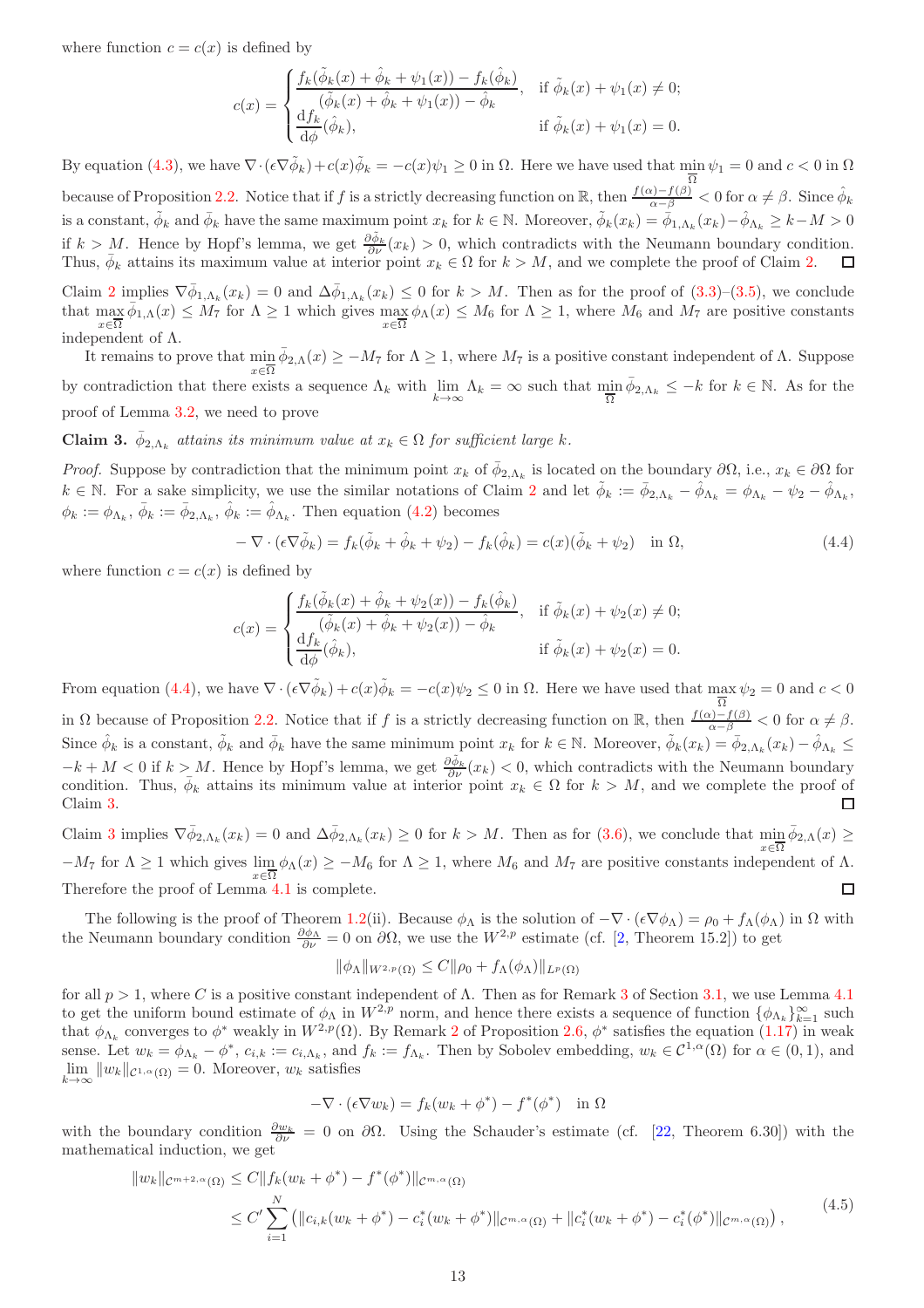for  $m \in \mathbb{N}$  and  $\alpha \in (0,1)$ , where C and C' are positive constants independent of k. By Proposition [2.6](#page-6-1) and induction hypothesis  $\lim_{k\to\infty} ||w_k||_{\mathcal{C}^{m,\alpha}(\Omega)} = 0$ , we may use [\(4.4\)](#page-12-0) to get  $\lim_{k\to\infty} ||w_k||_{\mathcal{C}^{m+2,\alpha}(\Omega)} = 0$ , i.e.  $\lim_{k\to\infty} ||\phi_{\Lambda_k} - \phi^*||_{\mathcal{C}^{m+2,\alpha}(\Omega)} = 0$ for  $m \in \mathbb{N}$  and  $\alpha \in (0,1)$ . Therefore,  $\phi^*$  is the solution of  $(1.17)$  with the Neumann boundary condition  $(1.9)$ .

To complete the proof of Theorem [1.2\(](#page-2-6)ii), we need to prove

<span id="page-13-1"></span>**Claim 4.** For any  $m \in \mathbb{N}$ , we have  $\lim_{\Lambda \to \infty} ||\phi_{\Lambda} - \phi^*||_{\mathcal{C}^m(\Omega)} = 0$ .

*Proof.* Suppose that there exist sequences  $\{\Lambda_k\}$  and  $\{\tilde{\Lambda}_k\}$  tending to infinity such that sequences  $\{\phi_{\Lambda_k}\}$  and  $\{\phi_{\tilde{\Lambda}_k}\}$ have limits  $\phi_1^*$  and  $\phi_2^*$ , respectively. It is clear that  $\phi_1^*$  and  $\phi_2^*$  satisfy the equation  $(1.17)$  with the Neumann boundary condition [\(1.9\)](#page-1-8). Now we want to prove that  $\phi_1^* \equiv \phi_2^*$ . Let  $u = \phi_1^* - \phi_2^*$ . Subtracting the equation [\(1.17\)](#page-2-2) with  $\phi^* = \phi_2^*$ from that with  $\phi^* = \phi_1^*$ , we obtain

$$
-\nabla \cdot (\epsilon \nabla u) = f^*(\phi_1^*) - f^*(\phi_2^*) = c(x)u \quad \text{in } \Omega,
$$

where function  $c$  is defined by

$$
c(x) = \begin{cases} \frac{f^*(\phi_1^*(x)) - f^*(\phi_2^*(x))}{\phi_1^*(x) - \phi_2^*(x)}, & \text{if } \phi_1^*(x) \neq \phi_2^*(x); \\ \frac{df^*}{d\phi}(\phi_1^*(x)), & \text{if } \phi_1^*(x) = \phi_2^*(x). \end{cases}
$$

By Proposition [2.7,](#page-7-0) we have  $c < 0$  in  $\Omega$ . Here we have used the fact that  $\frac{f(\alpha)-f(\beta)}{\alpha-\beta} < 0$  for  $\alpha \neq \beta$  if f is strictly decreasing on R. Since  $\nabla \cdot (\epsilon \nabla u) + c(x)u = 0$  with  $c < 0$  in  $\Omega$ , then it is obvious that u cannot be a nonzero constant. Then by the strong maximum principle, we have that u attains its nonnegative maximum value and nonpositive minimum value at the boundary point. Suppose u has positive maximum value which is attained at  $x^* \in \partial\Omega$ . Then by Hopf's lemma, we get  $\frac{\partial u}{\partial \nu}(x^*) > 0$ , which contradicts with the Neumann boundary condition. Thus  $u \leq 0$  in  $\Omega$ . Similarly,  $u \ge 0$  in  $\Omega$ . Therefore,  $u \equiv 0$ , i.e.  $\phi_1^* \equiv \phi_2^*$  and we complete the proof of Claim [4](#page-13-1) and Theorem [1.2\(](#page-2-6)ii).

## <span id="page-13-0"></span>5 Numerical results

Here we present numerical results to support Theorems [1.1](#page-2-5) and [1.2.](#page-2-6) Throughout this section, we assume the onedimensional domain  $\Omega = (-1, 1)$ ,  $N = 3$ ,  $z_0 = 0$ ,  $z_1 = 1$ ,  $z_2 = -1$ ,  $z_3 = 2$ ,  $\eta = \epsilon = 0.1$ , and  $\bar{\mu}_i = \tilde{\mu}_0 = 1$  for all  $i = 0, 1, \ldots, N$ . By the method of [\[20\]](#page-19-23), we employ the Legendre–Gauss–Lobatto (LGL) points  $\{x_k\}_{k=0}^L$  as the partition of the interval  $[-1, 1]$  to discrtize equations  $(1.11)$  and  $(1.12)$  as the following algebraic equations.

<span id="page-13-5"></span>
$$
\ln c_{0,\Lambda}(x_k) + \Lambda \lambda_0 \sum_{j=0}^{N} \lambda_j (c_{0,\Lambda}(x_k))^{\lambda_j/\lambda_0} \exp(\bar{\mu}_j - z_j \phi_\Lambda(x_k)) = \mu_0, \quad \text{for } k = 0, \dots, L,
$$
\n(5.1)

<span id="page-13-2"></span>
$$
-\epsilon \mathcal{D}_{L+1}^2 \phi_{\Lambda} = \rho_0 + \sum_{i=1}^N z_i \mathbf{c}_{0,\Lambda}^{\lambda_i/\lambda_0} \circ \exp(\bar{\mu}_i - z_i \phi_{\Lambda}), \qquad (5.2)
$$

where  $\rho_0 = [\rho_0(x_0), \ldots, \rho_0(x_L)]^T$ ,  $\mathbf{c}_{0,\Lambda} = [c_{0,\Lambda}(x_0), \ldots, c_{0,\Lambda}(x_L)]^T$ ,  $\phi_{\Lambda} = [\phi_{\Lambda}(x_0), \ldots, \phi_{\Lambda}(x_L)]^T$  as column vectors,  $\circ$  is the Hadamard product, and  $D_{L+1} = [d_{ij}]_{0 \leq i,j \leq L}$  is the differentiation matrix which satisfies  $D_{L+1}\phi_{\Lambda} =$  $[\phi'_{\Lambda}(x_0),\ldots,\phi'_{\Lambda}(x_L)]^{\mathsf{T}}$ . Besides, the Robin boundary condition [\(1.8\)](#page-1-7) and the Neumann boundary condition [\(1.9\)](#page-1-8) are also discretized as

(Robin) 
$$
\phi(x_0) - \eta \sum_{k=0}^{L} d_{0k} \phi(x_k) = \phi_{bd}(-1), \quad \phi(x_L) + \eta \sum_{k=0}^{L} d_{Lk} \phi(x_k) = \phi_{bd}(1),
$$
 (5.3)

(Neumann) 
$$
\sum_{k=0}^{L} d_{0k} \phi(x_k) = 0, \qquad \sum_{k=0}^{L} d_{Lk} \phi(x_k) = 0.
$$
 (5.4)

For the Robin and Neumann boundary conditions, we replace the first and last equations of [\(5.2\)](#page-13-2) by equations [\(5.3\)](#page-13-3) and[\(5.4\)](#page-13-4), respectively. As for  $(5.1)$  and  $(5.2)$ , we discrtize the equations  $(1.15)$  and  $(1.17)$  as follows.

<span id="page-13-4"></span><span id="page-13-3"></span>
$$
\sum_{i=0}^{N} \lambda_i (c_0^*(x_k))^{\lambda_i/\lambda_0} \exp\left(\bar{\mu}_i - z_i \phi^*(x_k)\right) = \tilde{\mu}_0, \quad \text{for } k = 0, \dots, L,
$$
\n(5.5)

<span id="page-13-6"></span>
$$
-\epsilon \mathcal{D}_{L+1}^2 \phi^* = \rho_0 + \sum_{i=1}^N z_i (\mathbf{c}_0^*)^{\lambda_i/\lambda_0} \circ \exp\left(\bar{\mu}_i - z_i \phi^*\right),\tag{5.6}
$$

where  $\mathbf{c}_0^* = [c_0^*(x_0), \ldots, c_0^*(x_L)]^{\mathsf{T}}$  and  $\boldsymbol{\phi}^* = [\phi^*(x_0), \ldots, \phi^*(x_L)]^{\mathsf{T}}$ . Similarly, for the Robin and Neumann boundary conditions, we replace the first and last equations of  $(5.6)$  by equations  $(5.3)$  and  $(5.4)$ , respectively.

Using the command fsolve in Matlab, we numerically solve the equations  $(5.1)$ – $(5.6)$  and have the following results. For various  $\Lambda$  with  $\rho_0 = 0$  and the Robin boundary condition with  $\eta = 0.1$ , the profiles of  $\phi_\Lambda$  and  $\phi^*$  are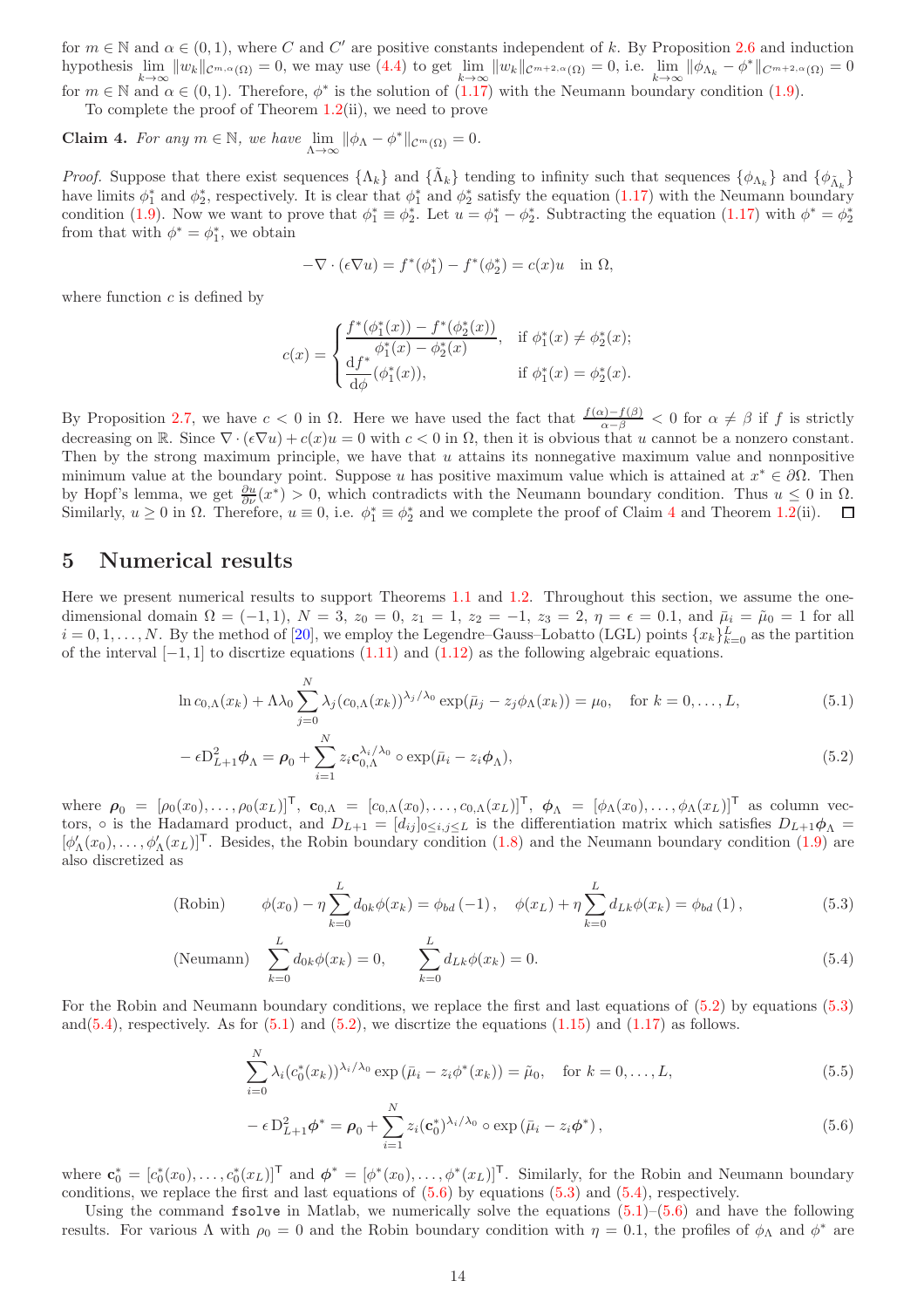| Λ               | $\lambda_i = 1$ for all i<br>a) | (b) $\lambda_1 = 2, \lambda_2 = 1.5, \lambda_3 = 1$ |
|-----------------|---------------------------------|-----------------------------------------------------|
|                 | 5.9950e-01                      | 6.4144e-01                                          |
| 10              | 1.4501e-01                      | 1.3755e-01                                          |
| $10^{2}$        | 1.7715e-02                      | 1.5933e-02                                          |
| $10^{3}$        | 1.8144e-03                      | $1.6200e-03$                                        |
| 10 <sup>4</sup> | 1.8189e-04                      | 1.6227e-04                                          |
| $10^{5}$        | 1.8193e-05                      | $1.6230e-05$                                        |

<span id="page-14-1"></span>Table 1: The maximum norms  $\|\phi_{\Lambda} - \phi^*\|_{\infty}$  with the Robin boundary condition [\(5.3\)](#page-13-3), where  $\eta = 0.1$ ,  $\phi_{bd}(-1) = -2$ and  $\phi_{bd} (1) = 3$ .

| Λ        | (a) $\lambda_i = 1$ for all i | (b) $\lambda_1 = 2, \lambda_2 = 1.5, \lambda_3 = 1$ |
|----------|-------------------------------|-----------------------------------------------------|
|          | $6.2243e-01$                  | $6.4429e-01$                                        |
| 10       | 1.4654e-01                    | 1.3285e-01                                          |
| $10^{2}$ | 1.7727e-02                    | 1.5170e-02                                          |
| $10^{3}$ | 1.8133e-03                    | 1.5393e-03                                          |
| $10^{4}$ | 1.8175e-04                    | 1.5416e-04                                          |
| $10^{5}$ | 1.8179e-05                    | 1.5419e-05                                          |

<span id="page-14-2"></span>Table 2: The maximum norms  $\|\phi_{\Lambda} - \phi^*\|_{\infty}$  with the Dirichlet boundary condition [\(5.3\)](#page-13-3), where  $\eta = 0$ ,  $\phi_{bd}(-1) = -2$ and  $\phi_{bd} (1) = 3$ .

| Λ               | (a) $\lambda_i = 1$ for all i | (b) $\lambda_1 = 2, \lambda_2 = 1.5, \lambda_3 = 1$ |
|-----------------|-------------------------------|-----------------------------------------------------|
| 1               | 3.0027e-01                    | 5.3706e-01                                          |
| 10              | 9.4618e-02                    | 1.6046e-01                                          |
| $10^{2}$        | 1.2565e-02                    | 2.0737e-02                                          |
| $10^{3}$        | $1.3010e-03$                  | 2.1385e-03                                          |
| $10^{4}$        | 1.3057e-04                    | 2.1452e-04                                          |
| 10 <sup>5</sup> | $1.3062e-05$                  | 2.1459e-05                                          |

<span id="page-14-3"></span>Table 3: The maximum norms  $\|\phi_{\Lambda} - \phi^*\|_{\infty}$  with the Neumann boundary condition [\(5.4\)](#page-13-4), and  $\rho_0(x) = x^3$ .

represented in Figure [2,](#page-14-0) and the maximum norms  $\|\phi_{\Lambda} - \phi^*\|_{\infty}$  are listed in Table [1.](#page-14-1) For various  $\Lambda$  with  $\rho_0 = 0$  and the Dirichlet boundary condition (the Robin boundary condition with  $\eta = 0$ ), the profiles of  $\phi_{\Lambda}$  and  $\phi^*$  are sketched in Figure [3,](#page-15-0) and the maximum norms  $\|\phi_{\Lambda} - \phi^*\|_{\infty}$  are shown in Table [2.](#page-14-2) These results are consistent with Theorem [1.1.](#page-2-5) In addition, for the Neumann boundary condition, we choose  $\rho_0(x) = x^3$  to fulfill the constraint  $\int_{-1}^{1} \rho_0 dx = 0$ . For various Λ, the profiles of  $\phi_{\Lambda}$  and  $\phi^*$  are presented in Figure [4](#page-15-1) and the maximum norm  $\|\phi_{\Lambda} - \phi^*\|_{\infty}$  are expressed in Table [3](#page-14-3) which support Theorem [1.2.](#page-2-6)



<span id="page-14-0"></span>Figure 2: The numerical profiles of  $\phi_{\Lambda}$  and  $\phi^*$  with the Robin boundary condition, where the curves 1-3 are the profiles of  $\phi_{\Lambda}$  with  $\Lambda = 0.5, 2, 8$  $\Lambda = 0.5, 2, 8$  $\Lambda = 0.5, 2, 8$  and the curve 4 is the profile of  $\phi^*$ . In Figure 2 (a),  $\lambda_i = 1$  for all i. In Figure 2 (b),  $\lambda_1 = 2, \lambda_2 = 1.5, \lambda_3 = 1.$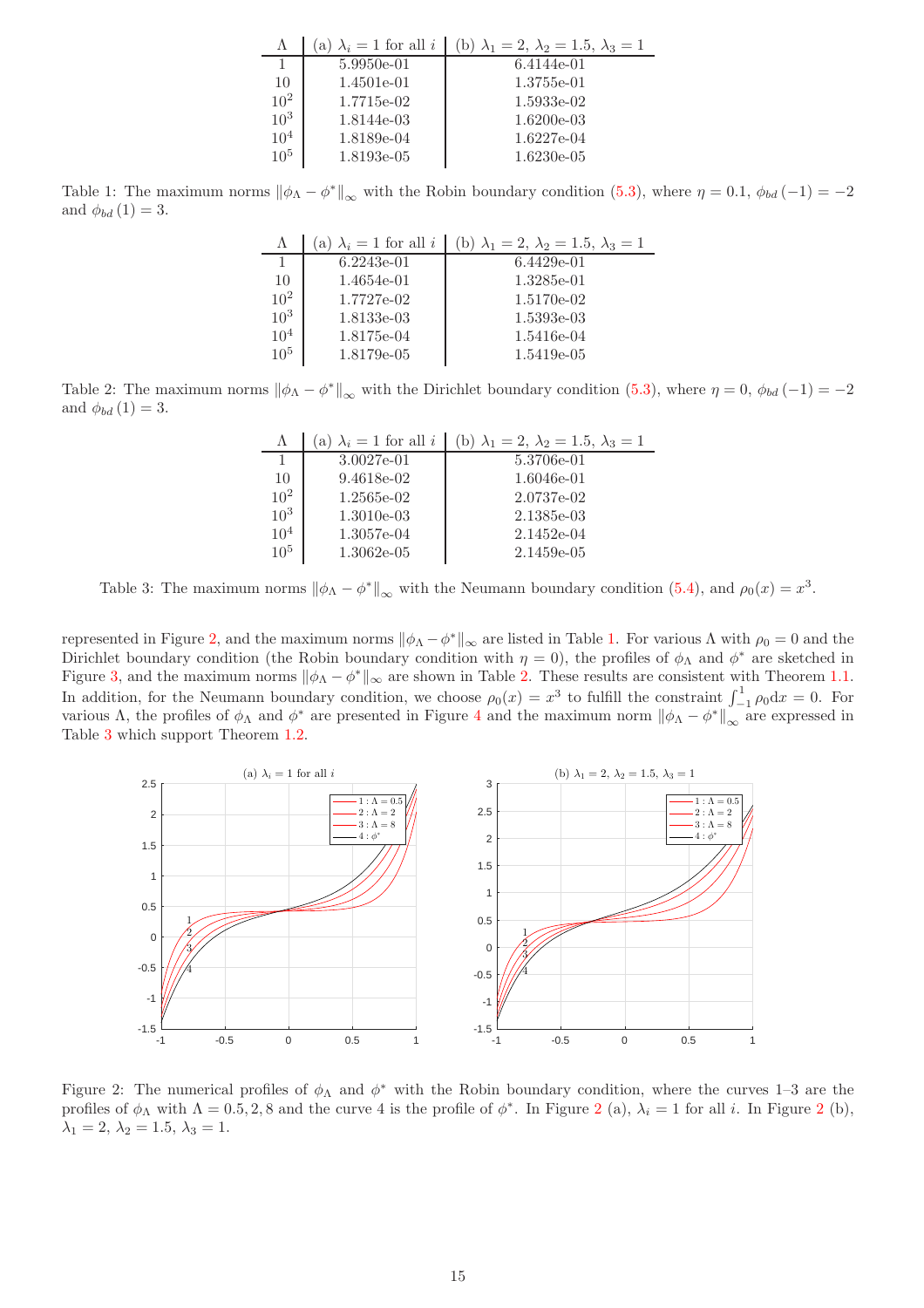

Figure 3: The numerical profiles of  $\phi_{\Lambda}$  and  $\phi^*$  with the Dirichlet boundary condition, where curves 1–3 are the profiles of  $\phi_{\Lambda}$  with  $\Lambda = 0.5, 2, 8$ , and curve 4 is the profile of  $\phi^*$ .

<span id="page-15-0"></span>

<span id="page-15-1"></span>Figure 4: The numerical profiles of  $\phi_{\Lambda}$  and  $\phi^*$  with the Neumann boundary condition, where curves 1–3 are the profiles of  $\phi_{\Lambda}$  with  $\Lambda = 0.5, 2, 8$ , and curve 4 is the profile of  $\phi^*$ .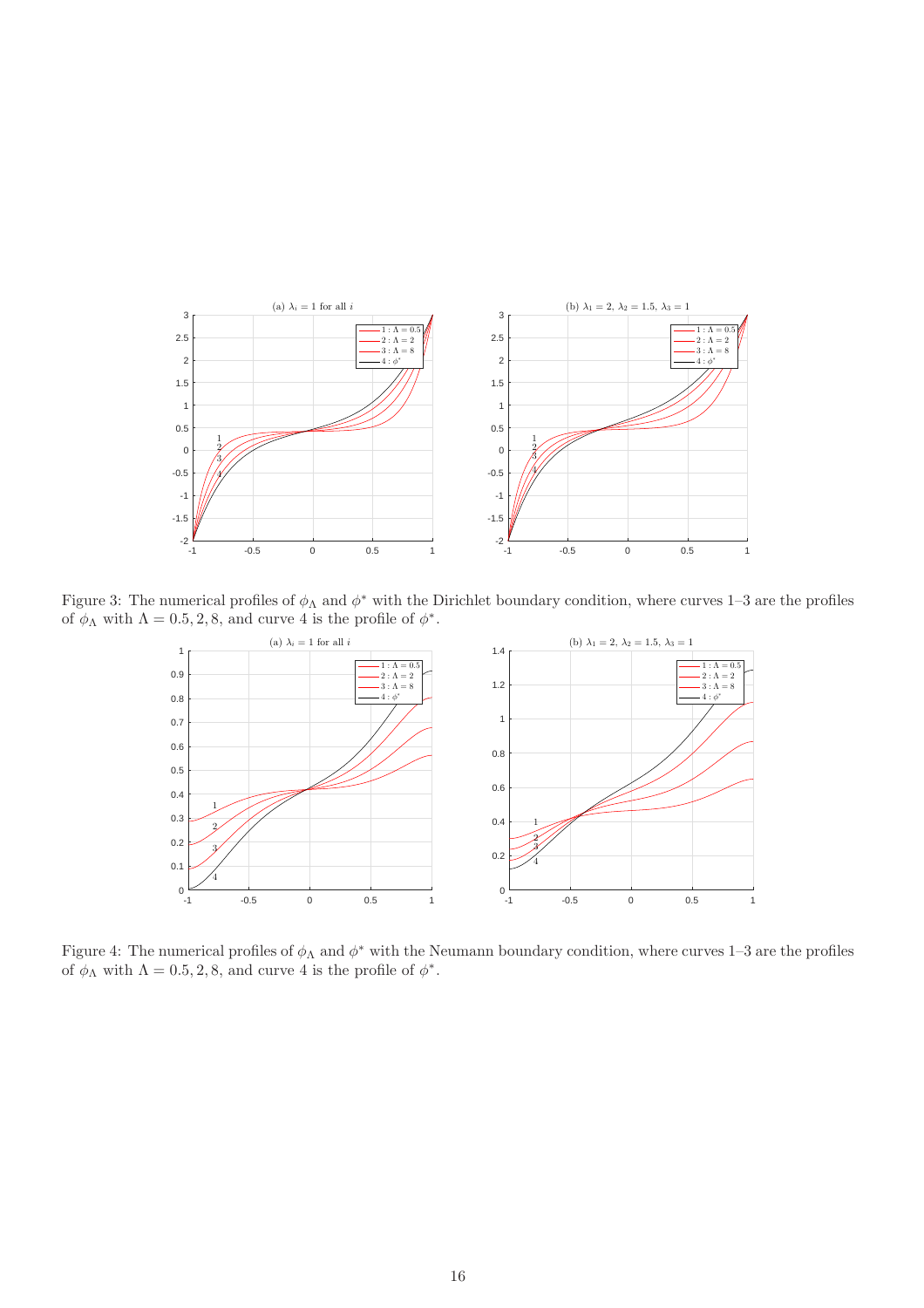### Final Remark. (Poisson–Boltzmann approach)

Instead of steady state PNP-steric equations, we provide another approach to obtain equations [\(1.6\)](#page-1-1) and [\(1.7\)](#page-1-2) which can be derived by the following energy functional.

$$
E[c_0, c_1, \ldots, c_N, \phi] = E_{PB}[c_0, c_1, \ldots, c_N, \phi] + E_{LJ}[c_0, c_1, \ldots, c_N],
$$

where

$$
E_{PB}[c_0, c_1, \cdots, c_N, \phi] = \int_{\Omega} \left[ -\frac{1}{2} \epsilon |\nabla \phi|^2 + \sum_{i=0}^N c_i (\ln c_i - 1) + \left( \rho_0 + \sum_{i=1}^N z_i c_i \right) \phi \right] dx,
$$
  

$$
E_{LJ}[c_0, c_1, \ldots, c_N] = \frac{1}{2} \sum_{i,j=0}^N g_{ij} \int_{\Omega} c_i(x) c_j(x) dx.
$$

Notice that  $E_{PB}$  is the energy functional of conventional Poisson–Boltzmann equation with the form  $-\nabla \cdot (\epsilon \nabla \phi)$  $\rho_0 + \sum_{i=1}^N z_i e^{\mu_i - z_i \phi}$  which can be obtained by  $\delta E_{PB}/\delta \phi = 0$  and  $\delta E_{PB}/\delta c_i = \mu_i$  for  $i = 0, 1, ..., N$ . Besides,  $E_{LJ}$  is the energy functional of the approximate Lennard–Jones potentials (cf. [\[35\]](#page-20-10)), and one may derive the equations [\(1.6\)](#page-1-1) and [\(1.7\)](#page-1-2) by  $\delta E/\delta \phi = 0$  and  $\delta E/\delta c_i = \mu_i$  for  $i = 0, 1, \ldots, N$ .

#### Conclusion

Modified Poisson-Boltzmann (mPB) equations play an important role to understand the steric effects of ion and solvent molecules. To get such equations, we study steady state Poisson–Nernst–Planck equations with steric effects (PNP-steric equatons) and derive the Poisson–Boltzmann equation with steric effects (PB-steric equation) by the assumptions of steric effects. Under the Robin (or Neumann) boundary condition, the PB-steric equation has a unique solution  $\phi_\Lambda$ , a parameter  $\Lambda$ , and positive constants  $\lambda_i$ 's which depend on the radii of ions and solvent moleclues. As Λ goes to infinity, the limiting equation of PB-steric equation becomes a mPB equation. We firstly use the implicit function theorem on Banach spaces to prove the convergence of nonlinear term of PB-steric equation as Λ tends to infinity. Then we prove the uniform bound estimate of solution  $\phi_{\Lambda}$  and obtain its convergence. Numerical simulations are provided to support theoretical results. Further work is needed on the application of PB-steric equation.

#### Acknowledgement

The research of T.C. Lin is partially supported by the National Center for Theoretical Sciences (NCTS) and MOST grant 109-2115-M-002 -003 of Taiwan.

## 6 Appendix I. Existence and uniqueness of  $\phi_{\Lambda}$

In this section, we fix  $\Lambda > 0$  and prove the existence and uniqueness of solution  $\phi_{\Lambda}$  of equation [\(1.12\)](#page-1-3) with the Robin boundary condition and Neumann boundary condition [\(1.8\)](#page-1-7) and [\(1.9\)](#page-1-8), respectively. For the existence of solution  $\phi_{\Lambda}$ , we study the following energy minimization problems (N) and (R) for the Neumann and Robin boundary conditions, respectively.

- (N) Minimize  $E_{eq}[\phi]$  subject to  $\phi \in H^1(\Omega)$ ,
- (R) Minimize  $E[\phi] := E_{eq}[\phi] + B_{\eta}[\phi]$  subject to  $\phi \in \mathbb{H}_{\eta}(\Omega)$ ,

where the functionals

$$
E_{eq}[\phi] = \frac{1}{2} \int_{\Omega} \epsilon |\nabla \phi|^2 dx - \int_{\Omega} \rho_0 \phi dx - \int_{\Omega} F_{\Lambda}(\phi) dx, \qquad B_{\eta}[\phi] = \begin{cases} \frac{1}{2\eta} \int_{\partial \Omega} \epsilon (\phi - \phi_{bd})^2 dS_x & \text{if } \eta > 0, \\ 0 & \text{if } \eta = 0, \end{cases}
$$

and defined on the space

$$
\mathbb{H}_{\eta}(\Omega) := \begin{cases} H^{1}(\Omega) & \text{if } \eta > 0, \\ \{u \in H^{1}(\Omega) : u - \phi_{bd} \in H_0^1(\Omega) \} & \text{if } \eta = 0. \end{cases}
$$

Here the function  $F_{\Lambda}(\phi) = \int_0^{\phi} f_{\Lambda}(s) ds$ , and the function  $f_{\Lambda} = f_{\Lambda}(\phi)$  is defined in Proposition [2.2](#page-4-1) which gives  $F''_{\Lambda}(\phi) = f'_{\Lambda}(\phi) < 0$  for  $\phi \in \mathbb{R}$ . Hence we may apply the Direct method (cf. [\[40\]](#page-20-15)) to solve problems (N) and (R). The argument of problem (N) is similar to that of problem (R) so we omit here and only provide the argument of problem (R) in the rest of this section.

To apply the Direct method on problem (R), we need the following lemma.

<span id="page-16-1"></span>**Lemma 6.1.** Functional E is coercive on  $H^1(\Omega)$  for  $\eta > 0$ .

Proof. By Young's inequality, we have

<span id="page-16-0"></span>
$$
B_{\eta} \left[ \phi \right] \ge \frac{1}{4\eta} \int_{\partial \Omega} \epsilon \phi^2 \, \mathrm{d}S_x - \frac{1}{2\eta} \int_{\partial \Omega} \epsilon \phi_{bd}^2 \, \mathrm{d}S_x. \tag{6.1}
$$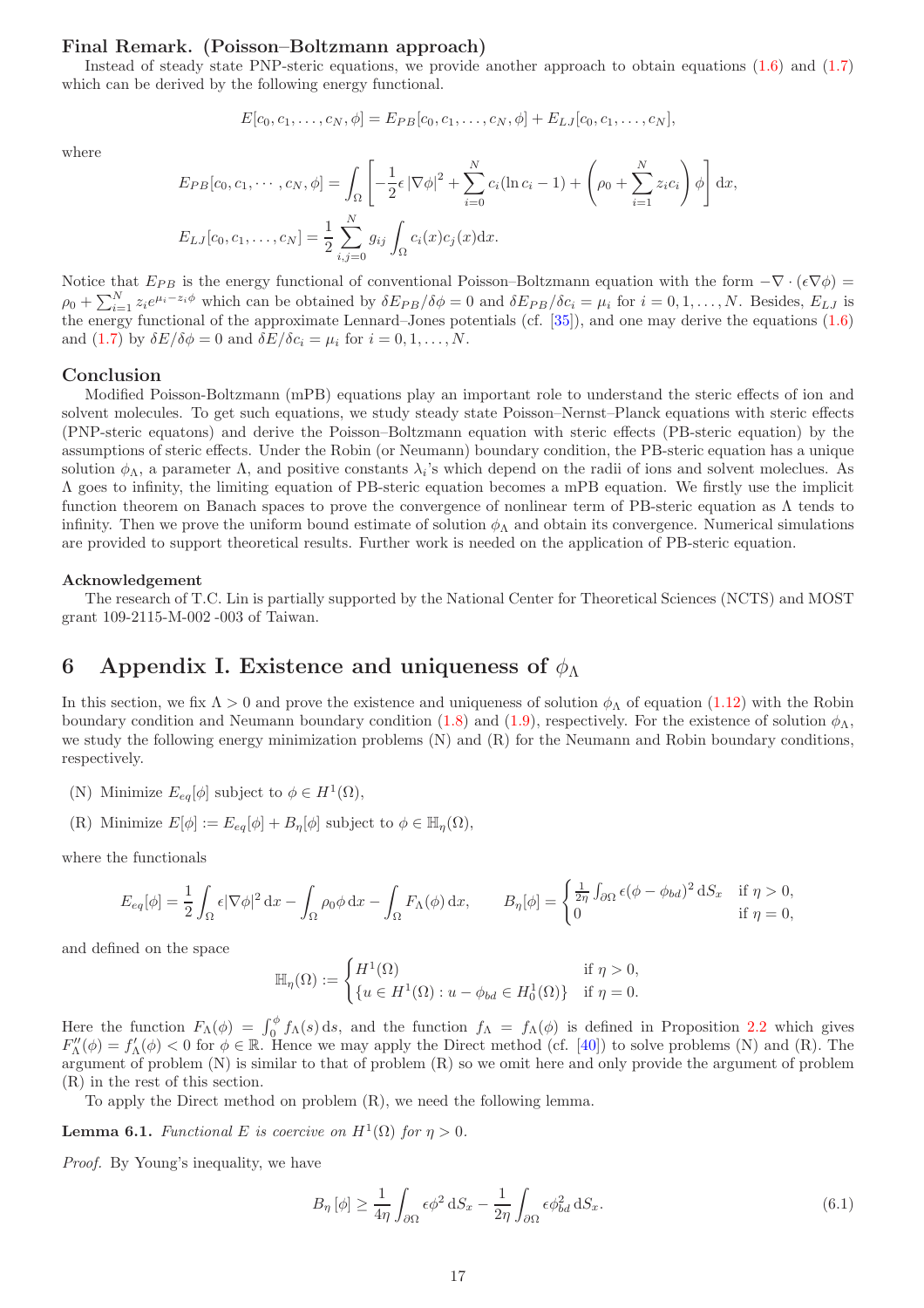By Propositions [2.2](#page-4-1) and [2.4,](#page-5-0) function  $F_{\Lambda}$  is strictly concave and has an absolute maximum denoted by  $M_F$ . Hence by  $(6.1)$ , we obtain

<span id="page-17-0"></span>
$$
E[\phi] \ge C_{\eta} \left( \int_{\Omega} |\nabla \phi|^{2} dx + \int_{\partial \Omega} \phi^{2} dS_{x} \right) - \int_{\Omega} |\rho_{0} \phi| dx - \frac{1}{2\eta} \int_{\partial \Omega} \epsilon \phi_{bd}^{2} dS_{x} - M_{F} |\Omega|,
$$
(6.2)

where  $C_{\eta} = \frac{1}{4\eta} \min\{1, 2\eta\} \min_{\overline{\Omega}} \epsilon > 0$  and  $|\Omega|$  denotes the Lebesuge measure of  $\Omega$ . Moreover, for any  $\phi \in H^1(\Omega)$ , Friedrichs' inequality gives

$$
\int_{\Omega} |\nabla \phi|^2 dx + \int_{\partial \Omega} \phi^2 dS_x \ge C_1 \int_{\Omega} \phi^2 dx,
$$
\n(6.3)

where  $C_1$  is a positive constant depending only on the dimension d and the measures of  $\Omega$  and  $\partial\Omega$ . Besides, Cauchy– Schwarz inequality gives

<span id="page-17-1"></span>
$$
\int_{\Omega} |\rho_0 \phi| \, \mathrm{d}x \le \left( \int_{\Omega} \rho_0^2 \, \mathrm{d}x \right)^{1/2} \left( \int_{\Omega} \phi^2 \, \mathrm{d}x \right)^{1/2} \tag{6.4}
$$

and by  $(6.2)$ – $(6.4)$ , Lemma [6.1](#page-16-1) follows.

By Lemma [6.1,](#page-16-1) we may prove the existence of minimizer of problem (R) as follows.

<span id="page-17-2"></span>**Proposition 6.2.** Functional E has a minimizer  $\phi \in \mathbb{H}_n$  for any  $\eta \geq 0$ .

*Proof.* Suppose  $\eta > 0$  and  $\mathbb{H}_{\eta}(\Omega) = H^1(\Omega)$ . By [\(6.2\)](#page-17-0)–[\(6.4\)](#page-17-1),  $\inf_{\phi \in H^1(\Omega)} E[\phi]$  exists so there exists a minimizing sequence  $\{\phi_n\}_{n=1}^{\infty} \subsetneq H^1(\Omega)$  such that

$$
\lim_{n \to \infty} E[\phi_n] = \inf_{\phi \in H^1(\Omega)} E[\phi] := m_E.
$$

Due to the coerciveness of E (see Lemma [6.1\)](#page-16-1), we have  $\sup_{n\in\mathbb{N}} ||\phi_n||_{H^1(\Omega)} < \infty$ . Along with  $(6.2)$ , we can get  $\sup_{n\in\mathbb{N}} ||\phi_n||_{L^2(\partial\Omega)} < \infty$ .  $\infty$ . Thus, there exists a subsequence  $\{\phi_{n_k}\}$  of  $\{\phi_n\}$  and  $\phi \in H^1(\Omega)$  such that  $\phi_{n_k} \to \phi$  weakly in  $H^1(\Omega)$  and  $\phi_{n_k} \to \Gamma \phi$ weakly in  $L^2(\partial\Omega)$  as  $k\to\infty$ , where  $\Gamma\phi$  is the trace of  $\phi$  on  $\partial\Omega$ . Since  $\phi_{n_k}\rightharpoonup \phi$  weakly in  $H^1(\Omega)$  implies  $\nabla\phi_{n_k}\rightharpoonup \nabla\phi$ weakly in  $L^2(\Omega)$ , then we obtain

$$
\liminf_{k \to \infty} \int_{\Omega} |\nabla \phi_{n_k}|^2 dx \ge \int_{\Omega} |\nabla \phi|^2 dx, \quad \liminf_{k \to \infty} \int_{\partial \Omega} |\phi_{n_k} - \phi_{bd}|^2 dS_x \ge \int_{\partial \Omega} |\Gamma \phi - \phi_{bd}|^2 dS_x,
$$

and

$$
\lim_{k \to \infty} \phi_{n_k} = \phi \text{ a.e. in } \Omega.
$$

Along with the Fatou's lemma, we have

$$
\liminf_{k \to \infty} \int_{\Omega} -F_{\Lambda}(\phi_{n_k}) \, \mathrm{d}x \ge \int_{\Omega} -F_{\Lambda}(\phi) \, \mathrm{d}x,
$$

which gives

$$
m_E = \lim_{k \to \infty} E[\phi_{n_k}] \ge E[\phi] \ge m_E,
$$

and E attains its minimum  $m_E$  at  $\phi \in H^1(\Omega) = \mathbb{H}_\eta(\Omega)$  for  $\eta > 0$ . As  $\eta = 0$  (i.e., the Dirichlet boundary condition),  $B_n[\phi] = 0$  so we may use the similar argument to prove the existence of minimizer and complete the proof.  $\Box$ 

The minimizer of Proposition  $6.2$  satisfies equation  $(1.12)$  with the Robin boundary condition  $(1.8)$  in weak sense. Hereafter, for simplicity, we denote the solution as  $\phi$  instead of  $\phi_{\Lambda}$  before. Now we prove the regularity of solution  $\phi$ as follows. Because  $\phi$  is a minimizer of the functional E on  $H^1(\Omega)$ ,  $\phi$  satisfies

<span id="page-17-4"></span>
$$
\int_{\Omega} \left[ \epsilon \nabla \phi \cdot \nabla v - v \rho_0 - v f_{\Lambda}(\phi) \right] dx + \frac{1}{\eta} \int_{\partial \Omega} \epsilon \left( \phi - \phi_{bd} \right) v dS_x = 0 \tag{6.5}
$$

for any  $v \in H^1(\Omega)$ . Let  $\Phi$  be the solution of the auxiliary Poisson equation

<span id="page-17-3"></span>
$$
-\nabla \cdot (\epsilon \nabla \Phi) = \rho_0 + f_\Lambda(\phi) \quad \text{in } \Omega \tag{6.6}
$$

with the Robin boundary condition  $\Phi + \eta \frac{\partial \Phi}{\partial \nu} = \phi_{bd}$  on  $\partial \Omega$ . We multiply equation  $(6.6)$  by  $(\Phi - \phi)$  and integrate it over  $Ω$ . Then we may use integration by parts to obtain

<span id="page-17-5"></span>
$$
\int_{\Omega} \epsilon \nabla \Phi \cdot \nabla (\Phi - \phi) dx - \int_{\Omega} (\Phi - \phi) [\rho_0 + f_{\Lambda}(\phi)] dx + \frac{1}{\eta} \int_{\partial \Omega} \epsilon (\Phi - \phi_{bd}) (\Phi - \phi) dS_x = 0.
$$
 (6.7)

Here we have used the fact  $\frac{\partial \Phi}{\partial \nu} = \frac{1}{\eta}(\phi_{bd} - \Phi)$  on  $\partial\Omega$ . Besides, we subtract  $(6.5)$  with  $v = \Phi - \phi$  from  $(6.7)$  and get

$$
\int_{\Omega} \epsilon |\nabla (\Phi - \phi)|^2 dx + \frac{1}{\eta} \int_{\partial \Omega} \epsilon (\Phi - \phi)^2 dS_x = 0,
$$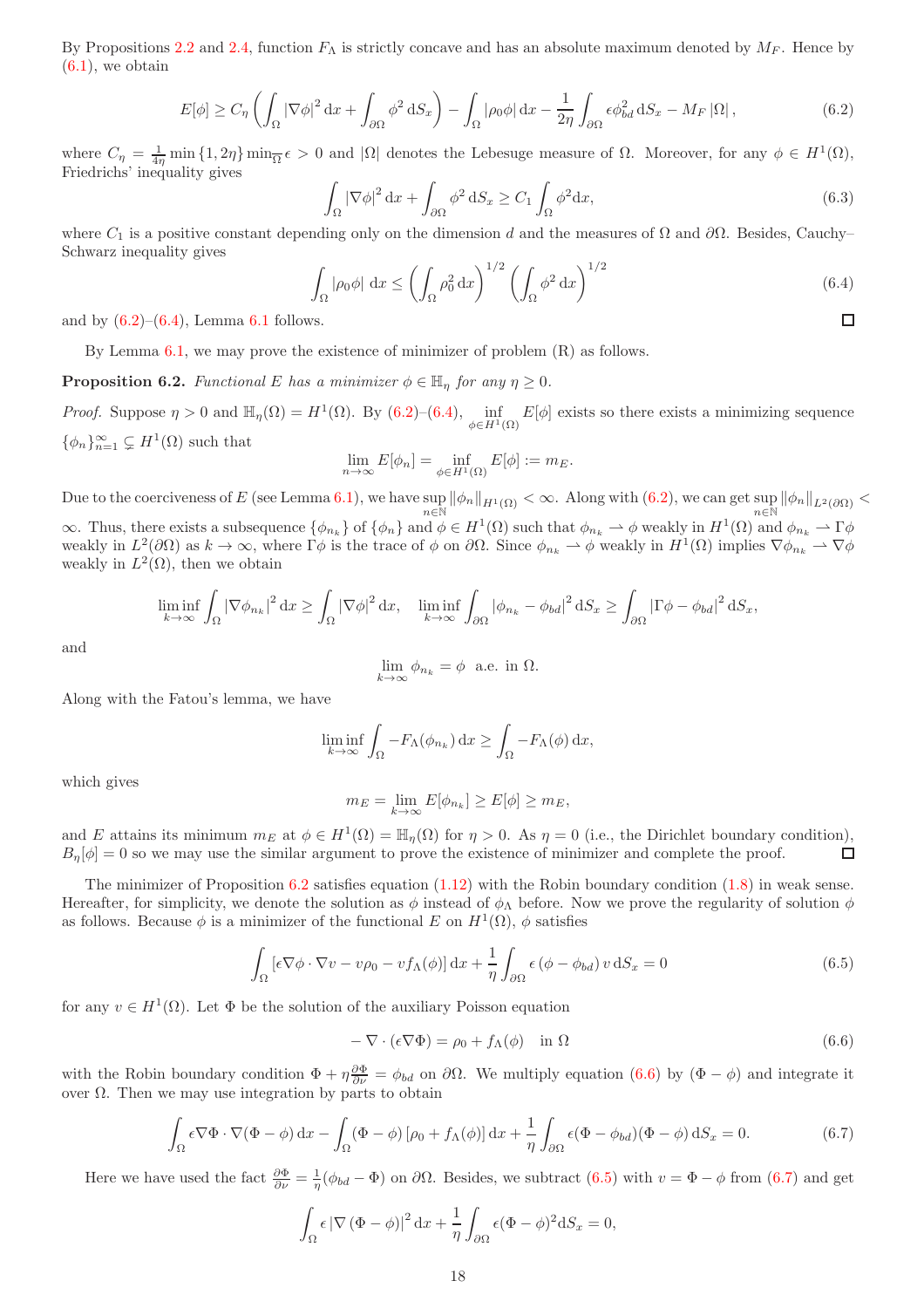which implies that  $\Phi \equiv \phi$  a.e. in  $\Omega$ . Thus, by a standard bootstrap argument on equation [\(6.6\)](#page-17-3), solution  $\phi$  becomes a classical solution. On the other hand, as  $\eta = 0$ , we can use a similar argument to prove the regularity of solution  $\phi$ .

Now we prove the uniqueness of equation [\(1.12\)](#page-1-3) with the Robin boundary condition [\(1.8\)](#page-1-7). Suppose that  $\phi_1, \phi_2 \in$  $\mathcal{C}^{\infty}(\Omega)\cap\mathcal{C}^{2}(\overline{\Omega})$  are solutions of equation [\(1.12\)](#page-1-3) with the Robin boundary condition [\(1.8\)](#page-1-7). We subtract equation (1.12) with  $\phi = \phi_2$  from that with  $\phi = \phi_1$ . Then we have

<span id="page-18-0"></span>
$$
-\nabla \cdot (\epsilon \nabla (\phi_1 - \phi_2)) = f_{\Lambda}(\phi_1) - f_{\Lambda}(\phi_2) \quad \text{in } \Omega.
$$
 (6.8)

Multiplying the equation [\(6.8\)](#page-18-0) by  $\phi_1 - \phi_2$  and integrating it over  $\Omega$ , we get

$$
-\int_{\partial\Omega} (\phi_1 - \phi_2) \nabla \cdot (\epsilon \nabla (\phi_1 - \phi_2)) \mathrm{d}x = \int_{\Omega} (\phi_1 - \phi_2) [f_{\Lambda}(\phi_1) - f_{\Lambda}(\phi_2)] \mathrm{d}x.
$$

Then using integration by parts, we obtain

<span id="page-18-1"></span>
$$
\int_{\Omega} \epsilon |\nabla(\phi_1 - \phi_2)|^2 dx + \eta \in_{\partial\Omega} \epsilon \left| \frac{\partial(\phi_1 - \phi_2)}{\partial \nu} \right|^2 dS_x = \int_{\Omega} (\phi_1 - \phi_2) [f_\Lambda(\phi_1) - f_\Lambda(\phi_2)] dx.
$$
\n(6.9)

Here we have used the fact  $\phi_1 - \phi_2 = -\eta \frac{\partial (\phi_1 - \phi_2)}{\partial \nu}$  on  $\partial \Omega$  which comes from the Robin boundary condition [\(1.8\)](#page-1-7). By Proposition [2.2,](#page-4-1)

<span id="page-18-2"></span>
$$
(\phi_1 - \phi_2) \left[ f_\Lambda(\phi_1) - f_\Lambda(\phi_2) \right] \le 0 \quad \text{in } \Omega. \tag{6.10}
$$

Thus, by  $(6.9)$  and  $(6.10)$ , we have

$$
\int_{\Omega} \epsilon \left| \nabla (\phi_1 - \phi_2) \right|^2 dx + \eta \int_{\partial \Omega} \epsilon \left| \frac{\partial (\phi_1 - \phi_2)}{\partial \nu} \right|^2 dS_x \le 0,
$$

which implies that  $\phi_1 = \phi_2$  in  $\overline{\Omega}$  so we complete the proof of uniqueness and conclude the following theorem.

**Theorem 6.3.** Under the same hypotheses in Theorem [1.1,](#page-2-5) equation  $(1.12)$  with the Robin boundary condition  $(1.8)$ has a unique solution  $\phi_{\Lambda} \in C^{\infty}(\Omega) \cap C^2(\overline{\Omega})$  for  $\Lambda > 0$ .

# 7 Appendix II.

In this section, we prove that equations  $(1.14)$ – $(1.17)$  and equations  $(1.19)$ – $(1.21)$  have the same form (up to scalar multiples). Firstly, we recall these equations as follows.

$$
\sum_{i=0}^{N} \lambda_i c_i^* (\phi^*) = \tilde{\mu}_0,
$$
\n(7.1)

$$
c_i^*(\phi^*) = (c_0^*(\phi^*))^{\lambda_i/\lambda_0} \exp(\bar{\mu}_i - z_i \phi^*) \quad \text{for } i = 1, ..., N,
$$
 (7.2)

<span id="page-18-8"></span><span id="page-18-5"></span><span id="page-18-3"></span>
$$
-\nabla \cdot (\epsilon \nabla \phi^*) = \rho_0 + \sum_{i=1}^N z_i c_i^* (\phi^*) \quad \text{in } \Omega,
$$
\n(7.3)

and

$$
\sum_{i=0}^{N} v_i c_i(\psi) = 1,\tag{7.4}
$$

$$
\frac{v_i}{v_0} \ln(v_0 c_0) - \ln(v_i c_i) = \beta q_i \psi - \beta \mu_i \quad \text{for } i = 1, ..., N,
$$
\n(7.5)

<span id="page-18-9"></span><span id="page-18-6"></span><span id="page-18-4"></span>
$$
-\nabla \cdot (\epsilon \nabla \psi) = \rho_0 + \sum_{i=1}^{N} \beta q_i c_i(\psi) \quad \text{in } \Omega.
$$
 (7.6)

From [\(7.1\)](#page-18-3) and [\(7.4\)](#page-18-4), we may assume that  $\tilde{\mu}_0 = 1$ . Then we have  $\lambda_i = v_i$ ,  $c_i^* = c_i$  and  $\phi^* = \psi$  for  $i = 0, 1, ..., N$ . Moreover, by taking the natural logarithm on both sides of [\(7.2\)](#page-18-5), we have

<span id="page-18-7"></span>
$$
\frac{\lambda_i}{\lambda_0} \ln c_0^*(\phi^*) - \ln c_i^*(\phi^*) = z_i \phi^* - \bar{\mu}_i \quad \text{for } i = 1, ..., N. \tag{7.7}
$$

Comparing [\(7.5\)](#page-18-6) and [\(7.7\)](#page-18-7) with  $\phi^* = \psi^*$ , we get

$$
z_i = \beta q_i
$$
,  $\bar{\mu}_i = \beta \mu_i + \frac{v_i}{v_0} \ln v_0 - \ln v_i$  for  $i = 1, ..., N$ .

Hence it is clear that  $(7.3)$  and  $(7.6)$  are identical. Therefore, equations  $(7.1)$ – $(7.3)$  and equations  $(7.4)$ – $(7.6)$  have the same form (up to scalar multiples).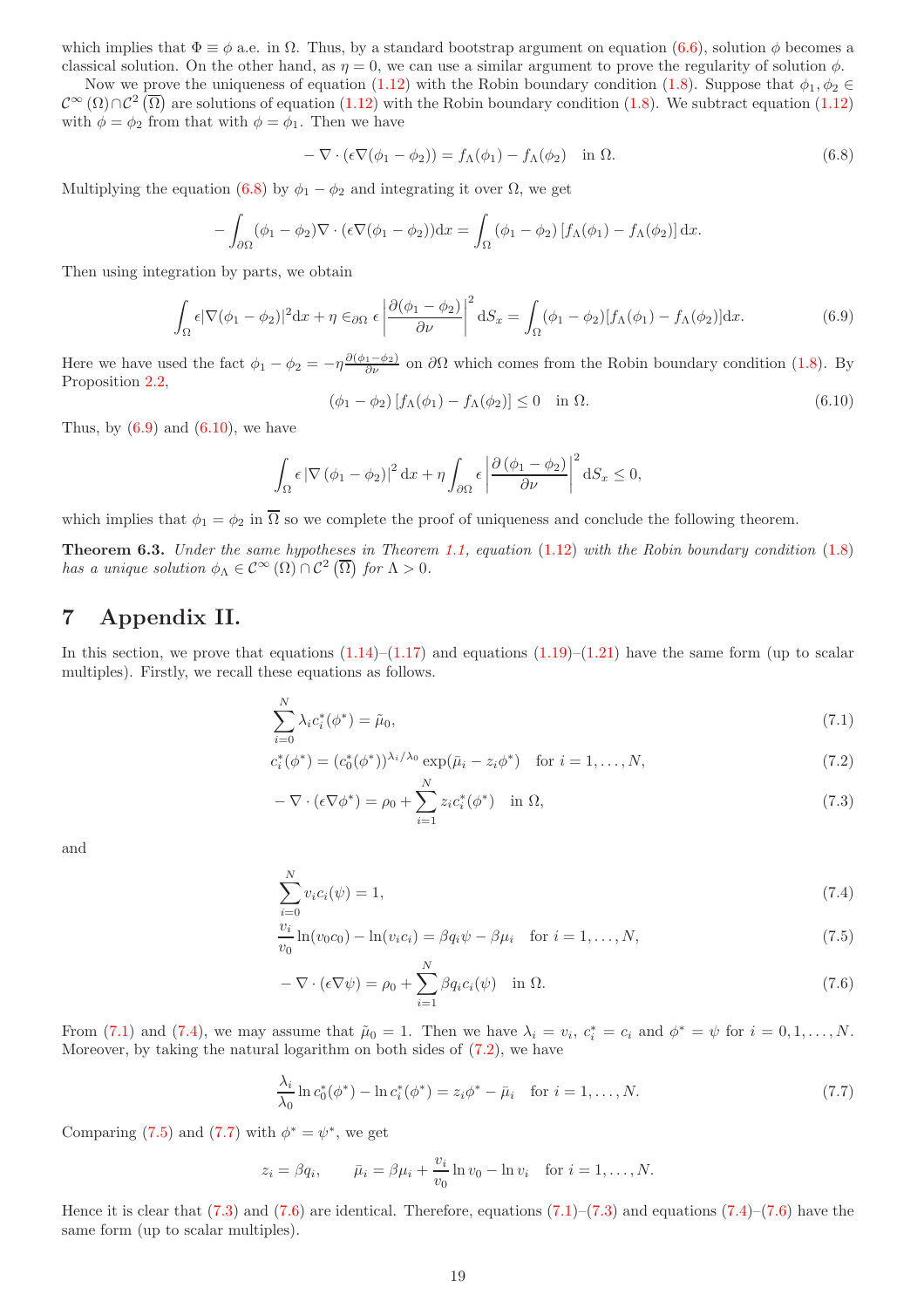## <span id="page-19-7"></span>References

- <span id="page-19-21"></span>[1] Z. ABBAS, M. GUNNARSSON, E. AHLBERG, S. NORDHOLM, Corrected Debye–Hückel Theory of Salt Solutions: Size Asymmetry and Effective Diameters, J. Phys. Chem. B 106 (2002), 1403–1420.
- [2] S. AGMON, A. DOUGLIS, L. NIRENBERG, *Estimates Near the Boundary for Solutions of Elliptic Partial Differ*ential Equations Satisfying General Boundary Conditions. I, Commun. Pure Appl. 12 (1959), 623–727.
- <span id="page-19-8"></span>[3] R. AITBAYEV, P. W. BATES, H. LU, L. ZHANG, M. ZHANG, Mathematical studies of Poisson–Nernst–Planck model for membrance channels: Finite ion size effects without electroneutrality boundary conditions, J. Comput. Appl. Math. 362 (2019), 510–527.
- <span id="page-19-3"></span><span id="page-19-2"></span>[4] D. Andelman, Electrostatic Properties of Membranes: The Poisson–Boltzmann Theory, Handbook of Biological Physics, R. Lipowsky and E. Sackmann 1 (1995), 603–642.
- [5] V. BARCILON, D.-P. CHEN, R. S. EISENBERG, J. W. JEROME, Qualitative Properties of Steady-State Poisson-Nernst–Planck Systems: Perturbation and Simulation Study, SIAM J. Appl. Math. 57 (1997), 631–648.
- <span id="page-19-9"></span>[6] M. Z. Bazant, B. D. Storey, A. A. Kornshev, Double Layer in Ionic Liquids: Overscreening versus Crowding, Phys. Rev. Lett. 106 (2011), 046102.
- <span id="page-19-10"></span>[7] P. W. Bates, W. Liu, H. Lu, M. Zhang, Ion Size and Valence Effects on Ionic Flows via Poisson–Nernst– Planck Models, Commun. Math. Sci. 15 (2017), 881–901.
- <span id="page-19-11"></span>[8] G. M.-BAUDE, B. STADLBAUER, S. HOWORKA, C. HEITZINGER Protein Transport through Nanopores Illuminated by Long-Time-Scale Simulations, ACS Nano 15 (2021), 9900–9912.
- <span id="page-19-1"></span><span id="page-19-0"></span>[9] J. J. Bikerman, XXXIX. Structure and capacity of electrical double layer, Philos. Mag. 7 (1942), 384–397.
- [10] I. BORUKHOV, D. ANDELMAN, Steric Effects in Electrolytes: A Modified Poisson–Boltzmann Equation, Phys. Rev. Lett. 79 (1997), 435–438.
- <span id="page-19-12"></span><span id="page-19-4"></span>[11] D. Chen, A New Poisson–Nernst–Planck Model with Ion-Water Interactions for Charge Transport in Ion Channels, Bull. Math. Biol. 78 (2016), 1703–1726.
- [12] R. D. Coalson, M. G. Kurnikova, Poisson–Nernst–Planck Theory Approach to the Calculation of Current through Biological Ion Channels, IEEE Trans. Nanobioscience 4 (2005), 81–93.
- <span id="page-19-20"></span><span id="page-19-13"></span>[13] K. DEIMLING, *Nonlinear Functional Analysis*, (1973), Springer–Verlag.
- [14] J. Ding, Z. Wang, S. Zhou, Positivity preserving finite difference methods for Poisson–Nernst–Planck equations with steric interactions: Application to slit-shaped nanopore conductance, J. Comput. Phys. 397 (2019), 108864.
- <span id="page-19-14"></span>[15] J. Ding, Z. Wang, S. Zhou, Structure-preserving and efficient numerical methods for ion transport, J. Comput. Phys. 418 (2020), 109597.
- <span id="page-19-19"></span>[16] J. Ding, H. Sun, S. Zhou Hysteresis and linear stability analysis on multiple steady-state solutions to the Poisson–Nernst–Planck equations with steric interactions, Phys. Rev. E 102 (2020), 053301.
- <span id="page-19-5"></span>[17] R. Eisenberg, D. Chen, Poisson–Nernst–Planck (PNP) theory of an open ionic channel, Biophys. J., 64(2 Pt. 2) (1993), A22.
- <span id="page-19-6"></span>[18] B. Eisenberg, W. Liu, Poisson–Nernst–Planck Systems for Ion Channels with Permanent Charges, SIAM J. Math. Anal., 38 (2007), 1932–1966.
- <span id="page-19-15"></span>[19] B. Eisenberg, Crowded Charges in Ion Channels. In Advanced in Chemical Physics 148 (2012); S. A. Rice, A. R. Dinner, Eds.; John Wiley & Sons: Hoboken, N. J., 77–223.
- <span id="page-19-23"></span>[20] G. I. El–Baghdady, M. S. El–Azab, W. S. El–Beshbeshy, Legendre–Gauss–Lobatto Pseudo-spectral Method for One-Dimensional Advection-Diffusion Equation, Sohag J. Math. 2 (2015), 29–35.
- <span id="page-19-16"></span>[21] N. Gavish, Poisson–Nernst–Planck equations with steric effects—non-convexity and multiple stationary solutions, Physica D 368 (2018), 50–65.
- <span id="page-19-22"></span>[22] D. GILBARG, N. S. TRUDINGER, Elliptic Partial Differential Equations of Second Order, (1977), Springer– Verlag.
- <span id="page-19-17"></span>[23] P. Grochowski, J. Trylska, Continuum Molecular Electrostatics, Salt Effects, and Counterion Binding—A Review of the Poisson–Boltzmann Theory and Its Modifications, Biopolymers 89 (2007), 93–113.
- <span id="page-19-18"></span>[24] T.-L. HORNG, T.-C. LIN, C. LIU, B. EISENBERG, PNP Equations with Steric Effects: A Model of Ion Flow through Channels, J. Phys. Chem. B 116 (2012), 11422–11441.